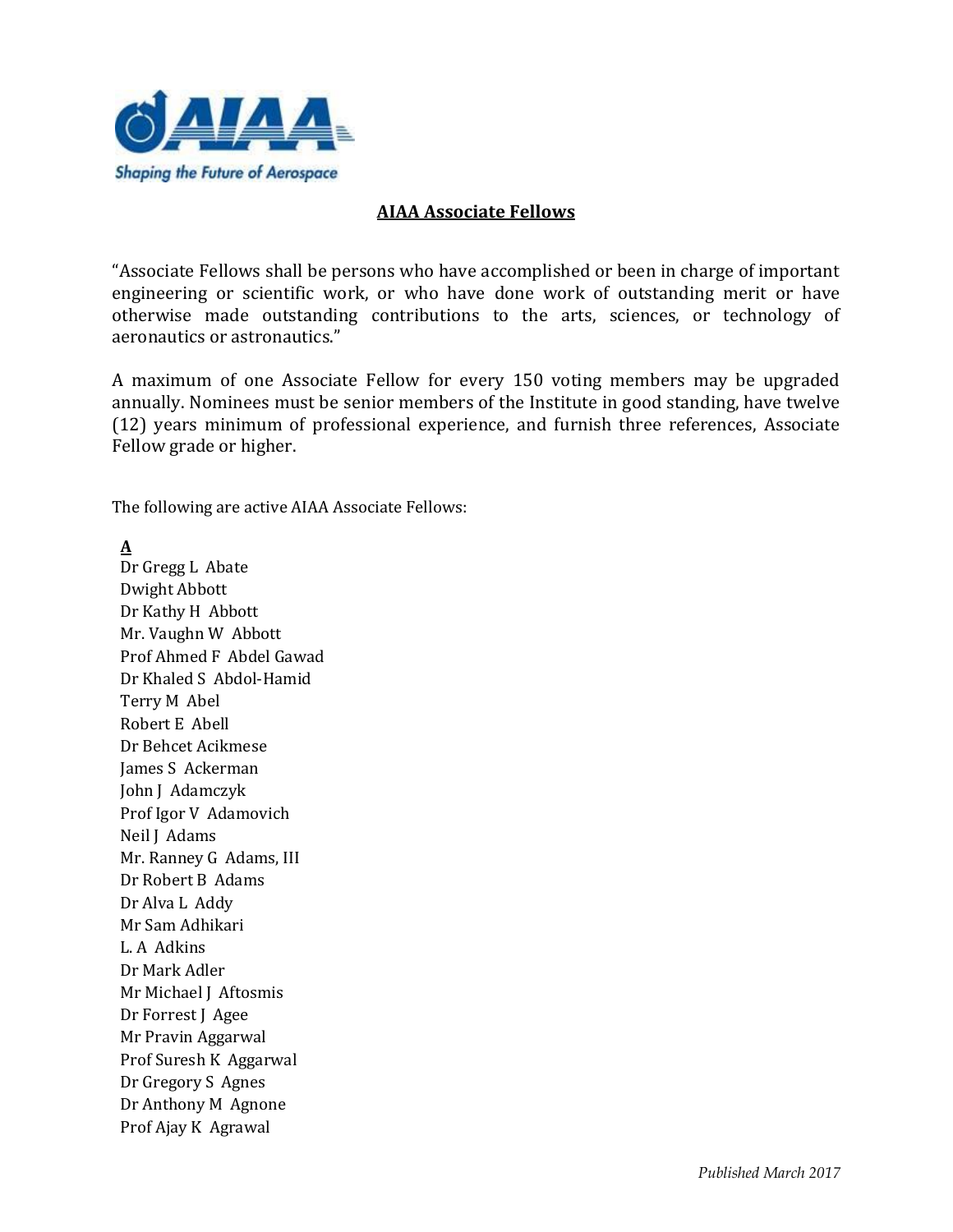Dr Shreekant Agrawal Dr Rashid A Ahmad Prof Mehdi Ahmadian Dr Anwar Ahmed Dr Jeongmin Ahn Dr William H Ailor, III Prof Maruthi R Akella Dr David L Akin Dr Farooq Akram Mr William H Alban, III Dr Julie A Albertson H Harvey Album Eleanor H Aldrich Mr Bretton S Alexander Dr Natalia Alexandrov Prof Alina Alexeenko Dr Salvatore Alfano Joel W Alldredge Hilary W Allen Dr Randal T Allen Dr Steven R Allmaras Prof Juan J Alonso Mr E Russ Althof, PE Aaron Altman Hermann M Altmann Prof Farrukh S Alvi Dr Edward J Alyanak Prof Ryoichi S Amano Dr Jay H Ambrose Mr Thomas D Amerson Dr Roy K Amiet Prof Michael Amitay Dr Cristina H Amon Ms Andrea L Amram Dr M. S Anand Dr Narayan Ananthkrishnan Mrs Nancy F Andersen Brett L Anderson Dr Dale A Anderson Mr David E Anderson, PE Dr Elgin A Anderson Mr Grant A Anderson Mr John K Anderson Mark O Anderson Dr Melvin S Anderson Lt Col Michael L Anderson, PE Dr Murray B Anderson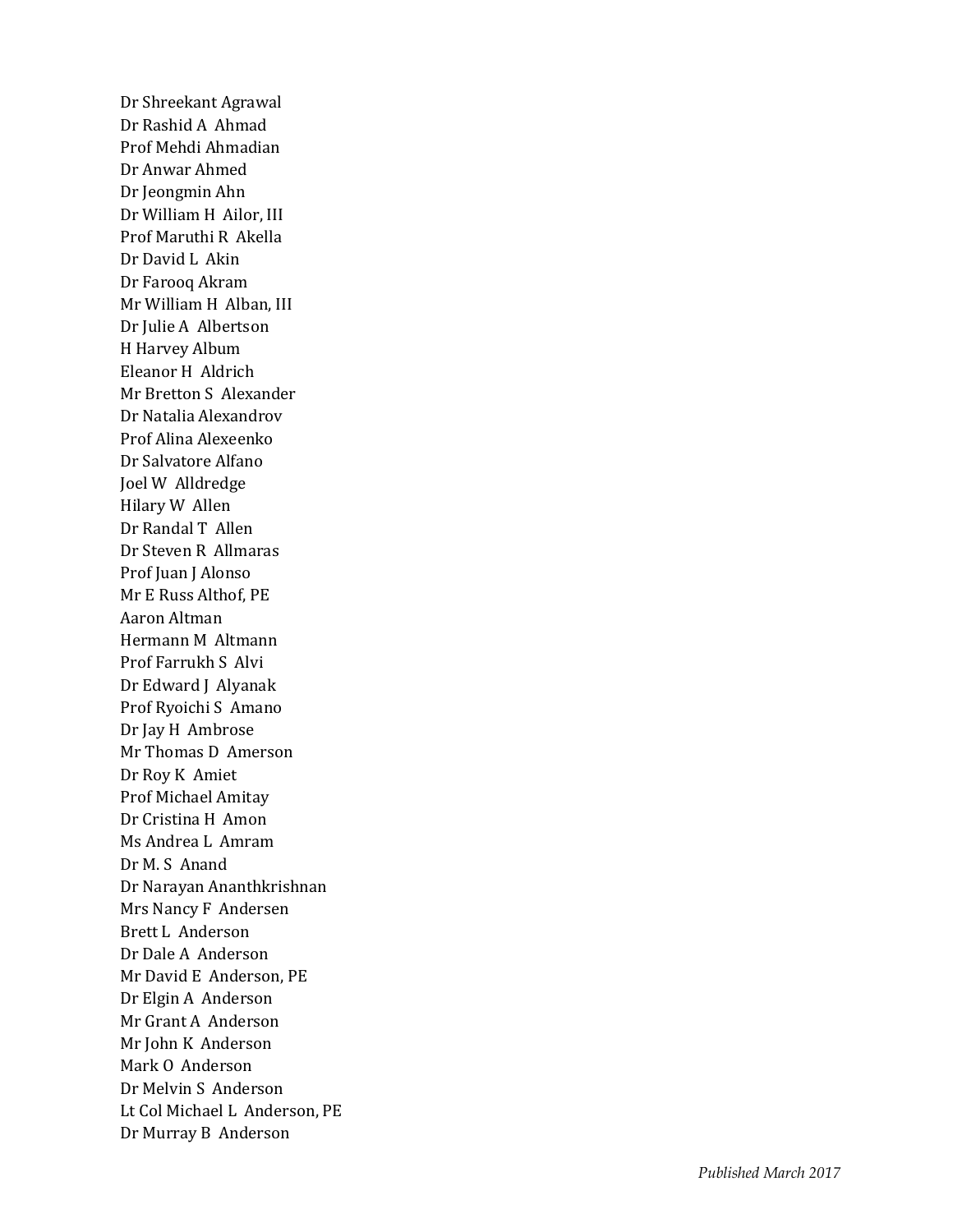Mr Paul Mathew Anderson Dr Torger J Anderson Prof William J Anderson Dr William K Anderson Dr William E Anderson Dr Richard M Andres Mr George N Andrew A. L Andrews Mr. Earl H Andrews, Jr. Geary Andrews Dr Willem A Anemaat Matthew J Angiulo David A Anhalt Prof Amrutur V Anilkumar Dr Dharmanshu L Antani Prof Basil N Antar Dr Richard R Antcliff Dr Richard J Anthony Andres Juvenal Aparicio Mr Henry E Apgar Mr Bimal L Aponso Zachary T Applin Prof Norio Arai Mr Francis G Araneo Mr Paul D Arbuckle Mr William H Arceneaux Dr Andrew S Arena, Jr Mr. David J Arend Dr Sivaram Arepalli Erian A Armanios Maj Gen James B Armor, Jr J. E Arnold Alan E Arslan Dr Keisuke Asai Dr David E Ashpis Prof Ella M Atkins Mrs Kathleen M Atkins Dale B Atkinson Dr William J Atkinson James W Atwater Dr William Atwell Bruce R Aubin Mr Robert A August Prof Joanna M Austin Mr Russell E Averill Michael P Avery Mr. Norman E Avery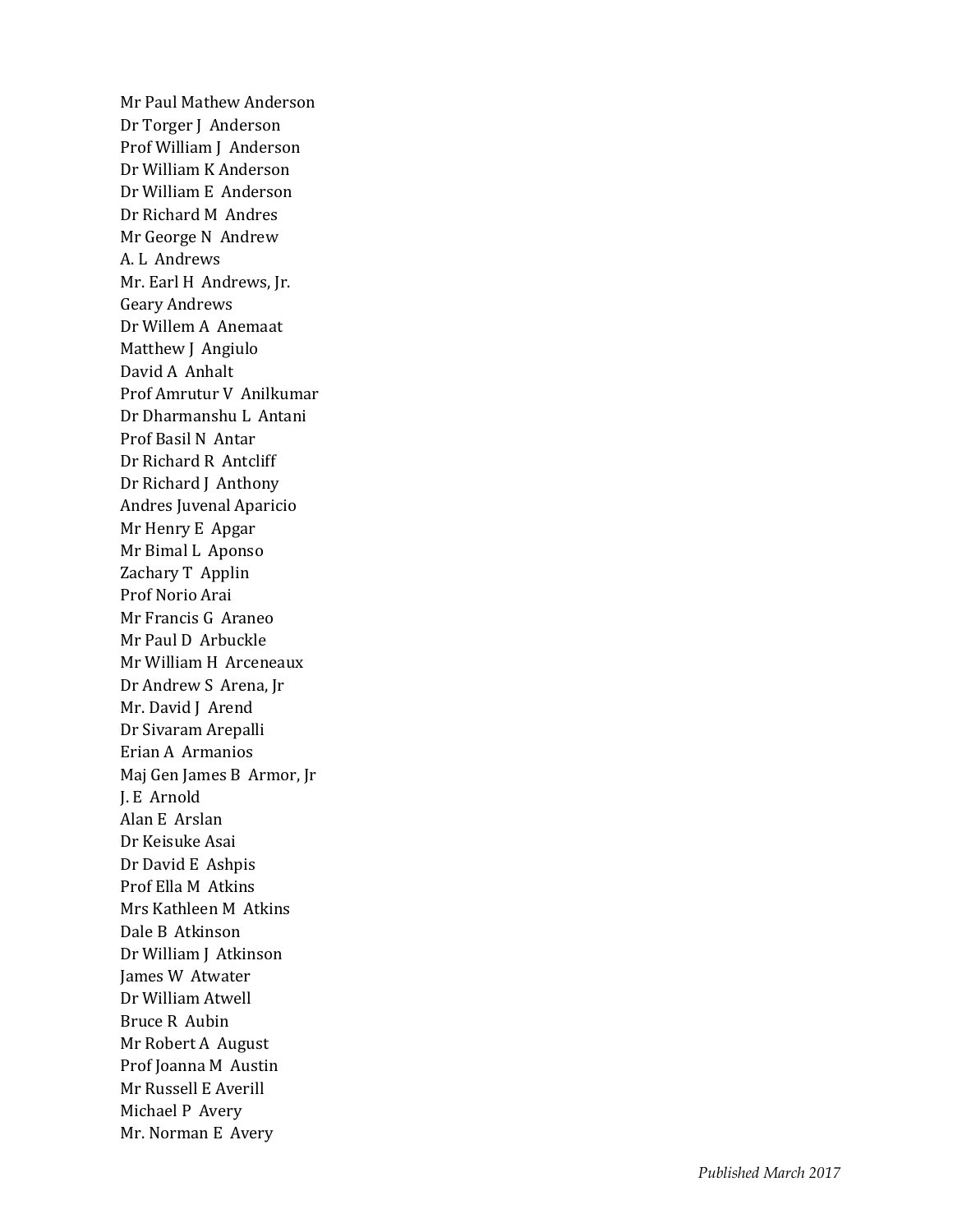### **B**

Dr James H Babcock Prof Holger Babinsky Vit Babuska Dr Thomas J Baca Dr Lloyd Back Mr Joseph E Backofen Mr Peter G Badzey Dr James D Baede r Frederick L Bagby Austin J Bailey Michael W Bailey Dr Michelle D Bailey Dr Sheila G Bailey Richard D Baily Mr Daniel G Baize Dr Allen J Baker Dr Andrew N Baker, Jr. Dr Myles L Baker Mr. Richard F Baker Dr Robert M. L Baker Dr William B Baker Dr Robert J Bakos Vladimir O Balabanov Prof Hamsa Balakrishnan Dr Sivasubramanya N Balakrishnan Dr Chellappa Balan Mr Chittur P Balasubramanian Dr Dario H Baldelli Dr Kenneth S Ball, PE Mr Mark G Ballin Prof Jnan R Banerjee Dr Supriya Banerjee Ms Linda S Bangert Mr Louis H Bangert Dr Jeremy Banik Mr Daniel W Banks Dr Clyde P Bankston Mr Carl P Bannar Dr Leandro Giovanni Barajas Prof Jorge M Barata Mr Dennis E Barbeau Dr Thomas J Barber Mr. Richard C Barbiere Lyle E Bareiss Dr Itzhak Barkana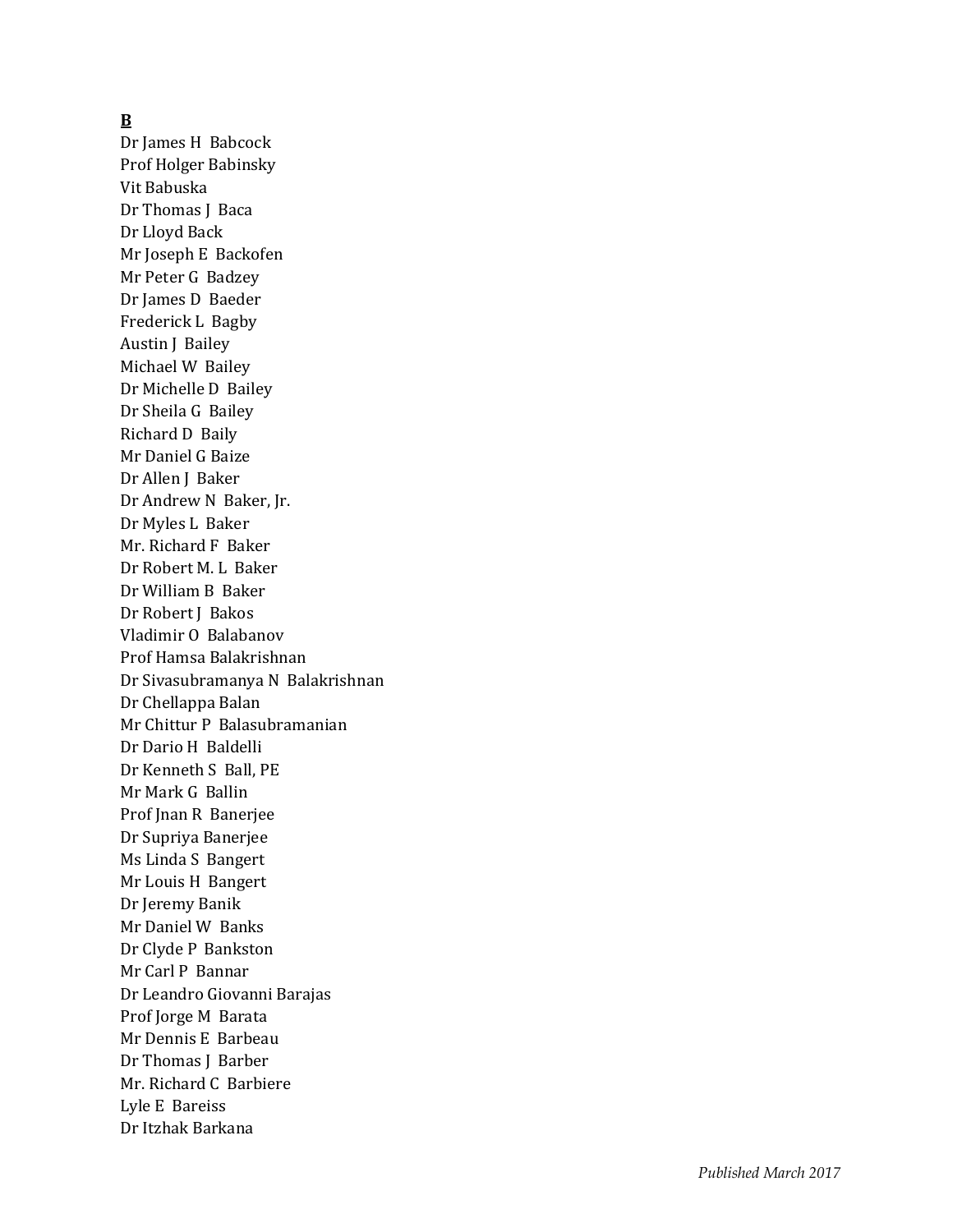Ms Karen D Barker Lee A Barker Prof Jewel B Barlow Dr Robert C Barlow Wayne J Barlow George A Barnard Harry R Barnard Ralph M Barnes Mr Gary P Barnhard Dr David J Barnhart Mr Edward Barocela Dr Matthew F Barone Prof Ronald M Barrett -Gonzalez Dr Jean -Francois M Barthelemy Mr Theodore J Bartkowicz Dr Joseph M Barton Dr Haim Baruh Dr Jon M Bass Mr Lester B Bates Dr Stephen C Bates Dr John T Batina Dr Jad H Batteh Dr Garland T Bauch, INDE Prof Olivier A Bauchau Prof Pascal A Bauer Steven X Bauer Dr Robert A Baurle Prof Luc Bauwens Dr Javid Bayandor Dr David S Bayard Dr Oktay Baysal James B Beach Dr Brent F Beacher Dr Brian E Beal Mr. David K Beale Mr Charles S Beard Prof Randal W Beard Henry L Beaufrere Dr Thomas A Becher Dr Jeffrey A Beck Ms Robin A S Beck Mr Stephen A Beckel James L Beckwith Dr Brett A Bednarcyk Dr Alireza R Behbahani Prof Kamran Behdinan Harold G Behl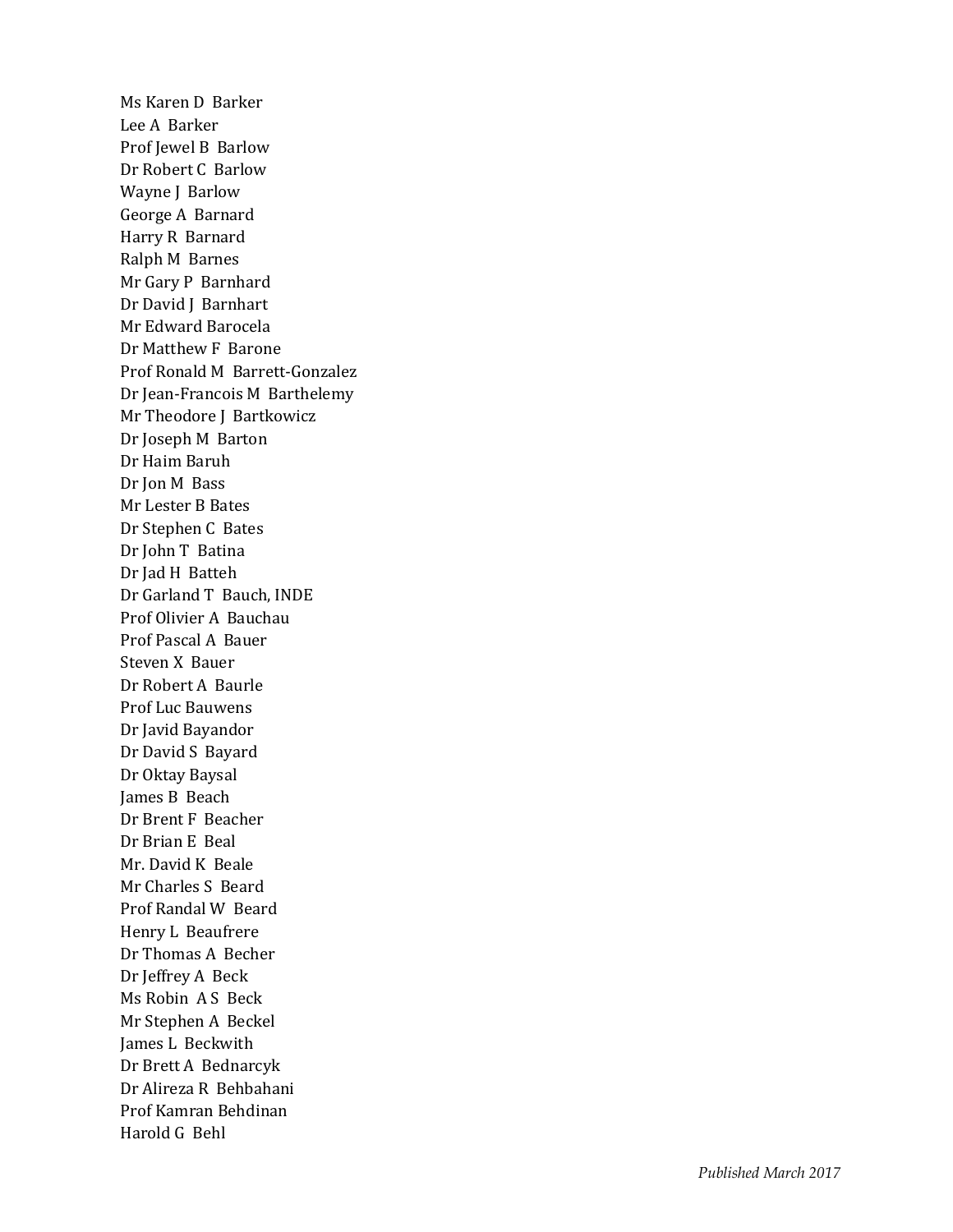Maj Gen Robert F Behler Dr Vance L Behr Dr Edward J Beiting, III Dr Christine M Belcastro Brad Belcher Dr Davy M Belk Dr Julia L Bell Larry S Bell M. W Bell Mr Robert S Bell Mr. Robert J Bell Vincent M Belovich Dale L Belter Dr Todd J Beltracchi Dr W. Keith K Belvin Robert C Benafel Prof Joseph Z BenAsher Daniel P Bencze Mr Daryl D Bender Dr Douglas J Bender Dr Michael A Benjamin Mr Michael E Benne Dr Albert G Bennett Floyd V Bennett Mr. John A Bennett Mr Thomas R Bennett Mr Richard J Benney Geoffrey K Bentley Dr Philip S Beran Mr Jeff Beranek Mr Michel Berdoyes Dr Thomas M Berens Dr Steven J Beresh Dr Dale E Berg Dr Eduardo W Bergamini Keith Bergeron Karl H Bergey Dr Lawrence A Bergman Judy C Bergmann Dr Norman R Bergrun Prof Edgar A Bering, III William I Berks Prof Peter S Bernard Mr Jon S Berndt Abe Bernstein Dr Marc D Bernstein Mr David J Bernstorf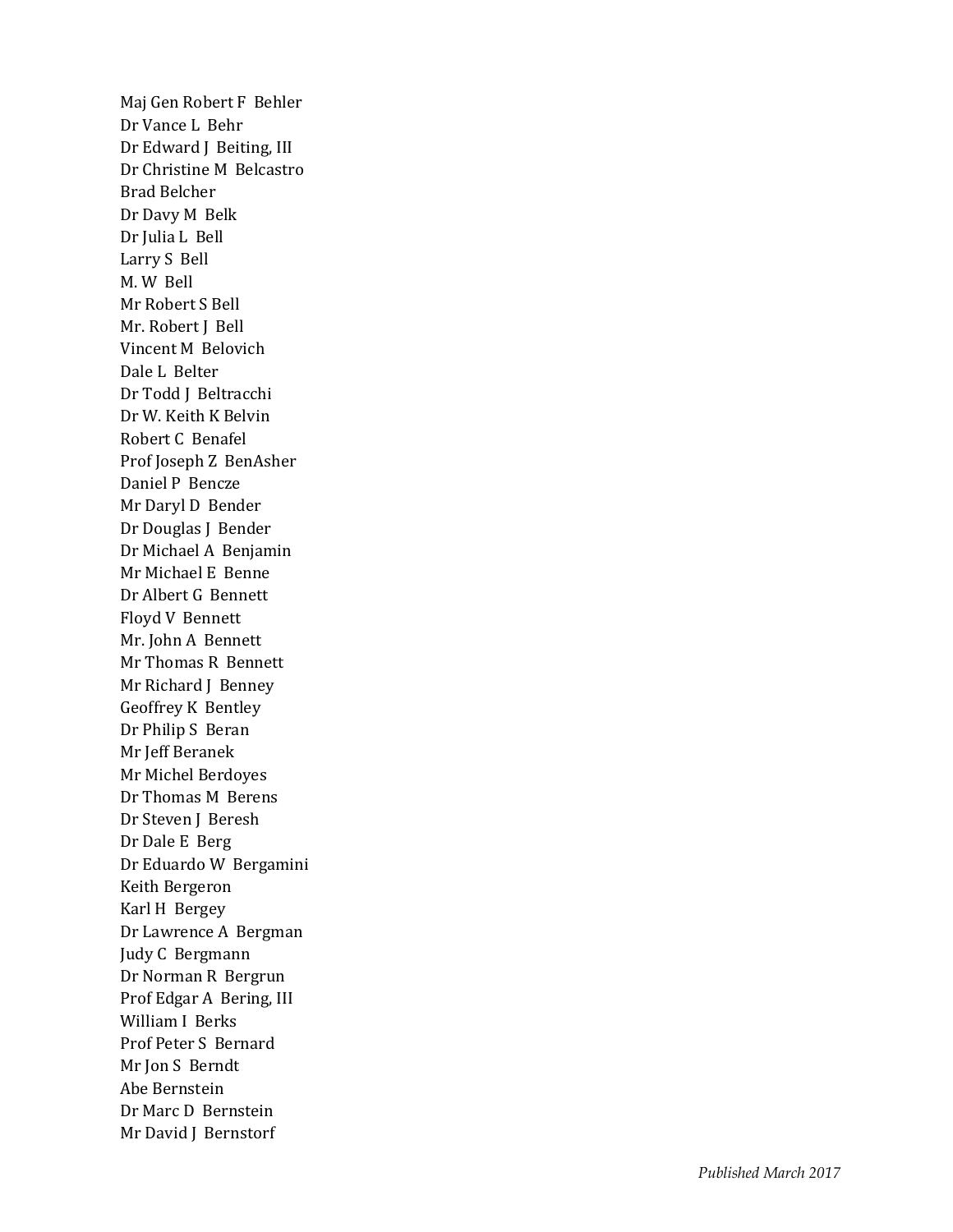Mr Robert L Berry Scott A Berry Mr William E Berry Bertrand R Bertrando Prof Eric Besnard Mr John T Best Mr William D Best Mr Jaime J Bestard Dr Srinivas V Bettadpur David Bevan Ms Gaudy M Bezos-O'Connor Mahendra J Bhagwat Dr Subodh Bhandari Dr Kul B Bhasin Dr Biliyar N Bhat Dr Raktim Bhattacharya Dr Leonardo Biagioni Dr Andrew S Bicos Dr Daniel J Biezad Prof Cees Bil Dr Sven G Bilen Mr Kevin M Bilger Matt A Bille Wilfred J Billerbeck John D Binder Mr Jeff M Bingham Prof Trevor J Birch Prof Victor Birman Prof Chiara Bisagni Dr Norbert C Bissinger Dr Debasish Biswas Dr Jonathan Black Mr. Robert E Black, Jr. Mick L Blackledge Dr James B Blackmon Dr Ron F Blackwelder Dr Eric Blades Dr Maxwell Blair Prof Gregory A Blaisdell Mr Matthew Blake Robert Wallace Blake Mr William B Blake Robert C Blanchard Mr Stephen Blanchette, Jr, Software Engineering Institute Dr John J Blandino Dr Joseph R Blandino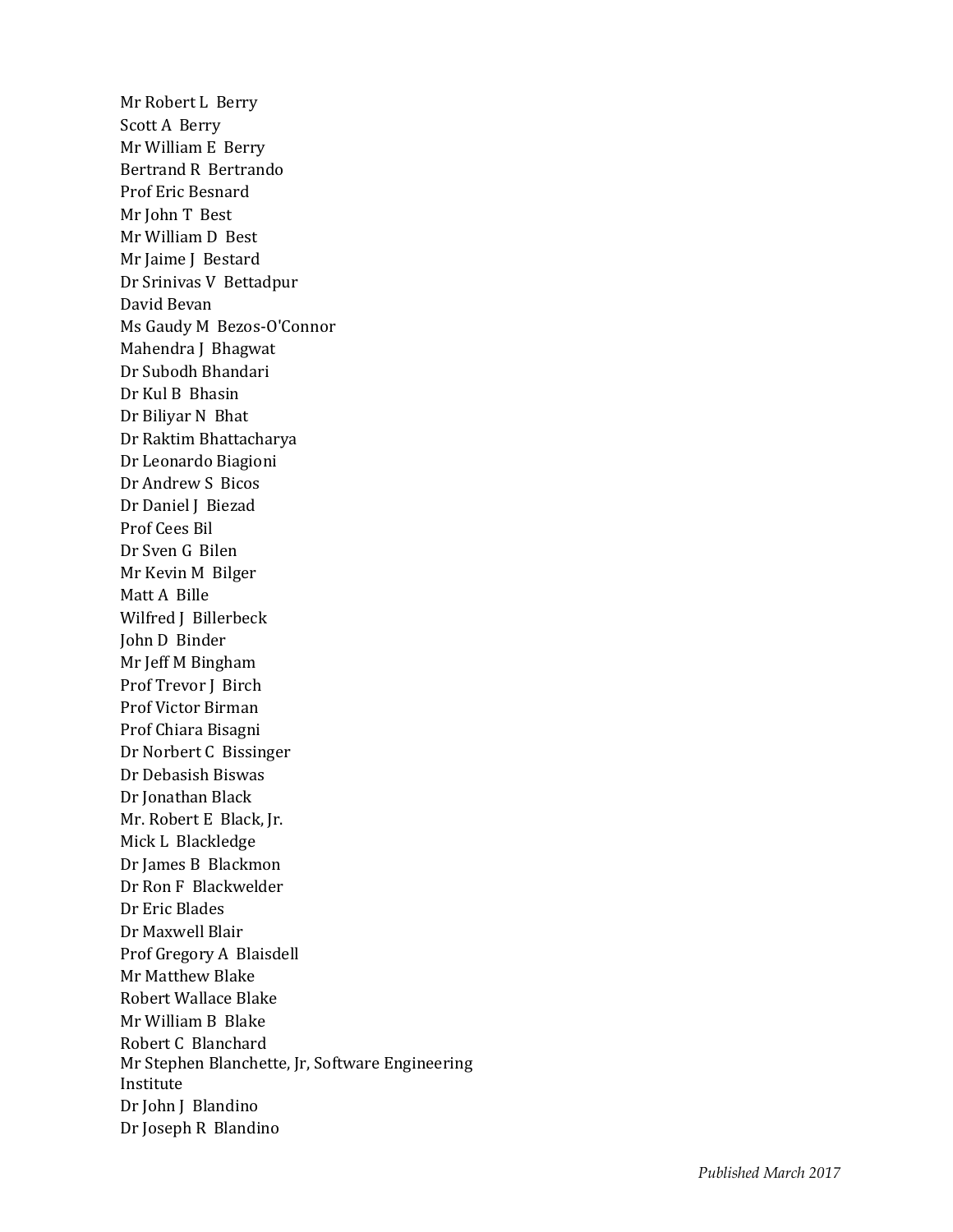Mr Charles P Blankenship Dr Isaiah M Blankson Dr Erik P Blasch Dr John A Blevins Dr Keith E Blodgett Harry E Bloomer William B Boatright Mr Kenneth J Bocam Mr David S Bodden Mr. John G Bodle Prof Daniel J Bodony Prof Marc Bodson Dr Christophe Bogey Raymond E Bohlmann Dr Peter L Boland Mr Paul J Bolds -Moorehead Dr Michael A Bolender Mr Vincent C Boles Mr Warren M. Boley, Jr Dr John R Bollard Lt Col Kevin Bollino Mr. Leland E Bolt Iris F Bombelyn Dr Ryan B Bond William H Bond Mr. Giovanni Bonfanti Dr Jeffrey P Bons Thomas A Bonser Dr William U Borger Dr John M Borky Robert R Boroughs Dr Stanley K Borowski Dr Tarit K Bose Dr John A Bossard Dr David E Bossert, PhD Mr. Robert B Bossler, Jr. Prof Ruxandra M Botez Dr William J Bottega Mr Albert H Boudreau Mr. Jean A Boudreau Mr Stan A Bouslog Dr Mary L Bowden Mr Frederick W Bowen Dr William W Bower Dr Rodney D Bowersox Dr Robert M Bowman Emanuel Boxer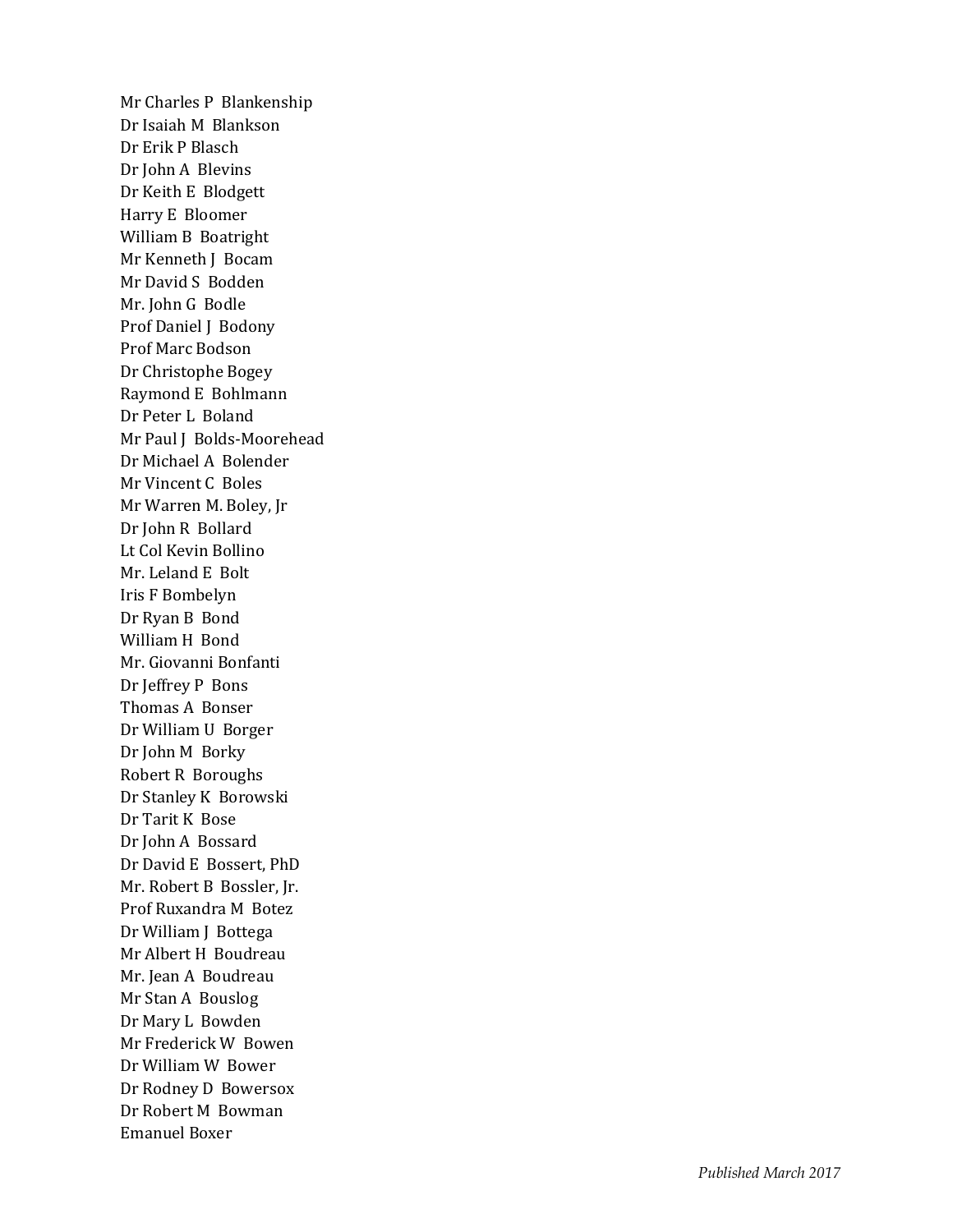Isaac G Boxx Mary -Ann M Boyce Prof Russell R Boyce Dr Robert R Boyd Dr Donald W Boyer Dale Bradley Dr Marty K Bradley Mr Matthew E Brady Mr. John R Bramer Dr Richard D Branam William P Branch Dr Henry W Brandhorst, Jr Mr Jay M Brandon Mr. Henry J Brands Ms Shirley Brandt Mr Greg J Brauckmann BGen Julius H Braun Dr William J Breedlove, Jr Prof Robert E Breidenthal, Jr Prof Christian W Breitsamter Ms Norma Brennan Prof Kenneth S Brentner Dr Delmar W Breuer Prof Kenny S Breuer Prof David H Bridges Dr James E Bridges Roy D Bridges, Jr Robert M Bridgforth Mr Fred C Briggs Mr Gordon P Briggs Dr Hugh Clark Briggs Michael Briggs Sophia Bright Dr Howard M Brilliant Mr Joseph S Brinker Mr James W Brinkley Dr Colin P Britcher Mr Robert T Britt Dr John C Brock Peter M Brodie Robert A Brodowski Andy P Broeren Tom R Brogan Dr John W Brook Dr William B Brooks Andrew M Brown Glen J Brown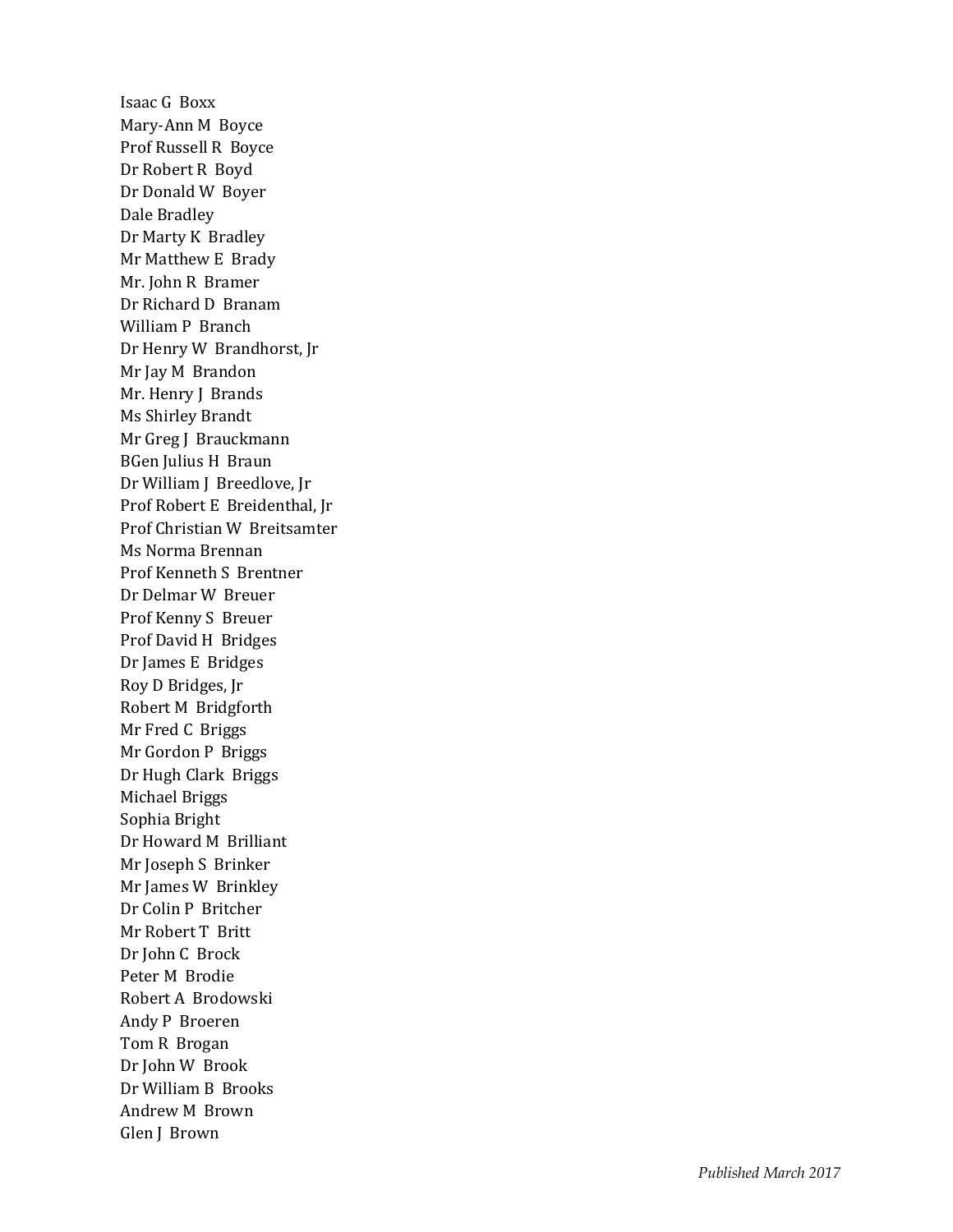Jeri W Brown John V Brown Dr Michael S Brown Nelson Brown Mr. D Lee Browning Dr Robert J Bruckner Dr Christopher W Bruner Dr Sam Bruner Dr Claudio Bruno Mr Salvatore Bruno Gerald W Bruyette Larry Bryant Mr Wayne H Bryant Kenneth Mark" M Bryden" COL Jon H Bryson Dr Glenn C Buchan Mr Gregory M Buck Dorothy L Buckanin Dr Alfred Carmichael Buckingham Arthur G Buckingham Patricia A Buddington Mr Charles A Budman Dr James M Buffington Dr Angie P Bukley Melvin (Mel) J Bulman Dr Pieter G Buning Mr Charles T Burbage Frank W Burcham Dr Bradley T Burchett, PE Gregg E Burgess Robert K Burgess Pamela A Burke Dr John E Burkhalter Philip S Burkholder Mr Alpheus W Burner, Jr Edward L Burnett Dr Victor S Burnley Mr James M Burns Joseph F Burns Mr Kevin R Burns Mr Terry J Burress Daniel W Bursch Thomas D Burson Dr Jonathan M Burt Rodney L Burton Dr Lance B Bush Dr Robert H Bush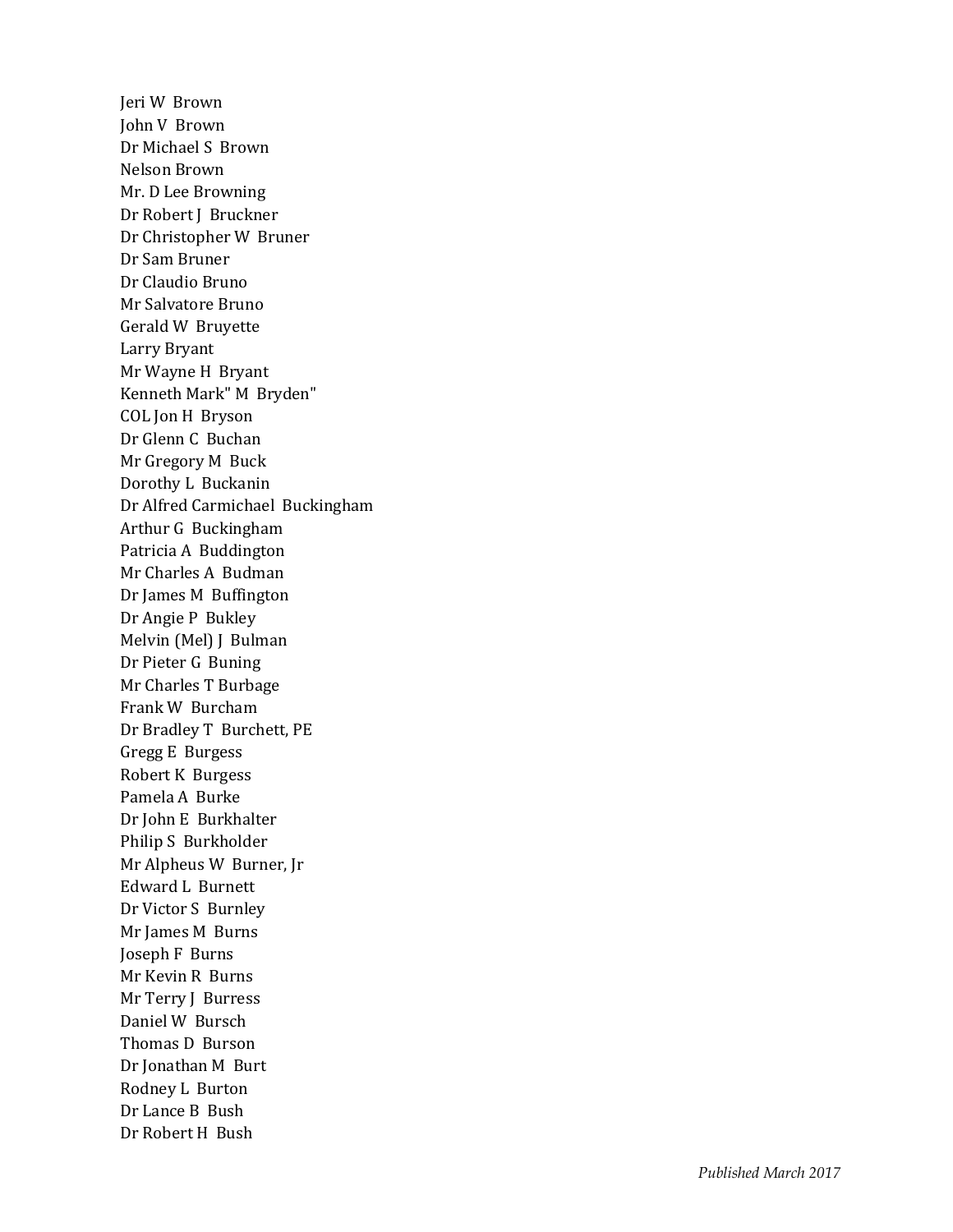William R Bushelle Dr Ahmed A Busnaina Dr Thomas R Bussing Dr Steven R Bussolari Mr Geoffrey S Butler Ms Kathleen N Butler Mr Michael H Butler Dr Robert J Butler Mr Samuel W Butler Mr Eric G Butte Mr Carey S Buttrill Mr John L Buzzatto Dr Aaron R Byerley Dr Jennifer C Byrne Mr Dennis V Byrnes

# **C**

Mr Robert D Cabana Mr Dave P Cadogan Prof Christopher P Cadou Chunpei Cai Dr Steve Q Cai Mr. Richard B Caime Dr Alan B Cain Dr Hartwell F Calcote Clifton J Callahan Mr Robert L Calloway Dr Jose A Camberos Charles W Campbell Dr Donald J Campbell Dr Jonathan W Campbell Prof Mark E Campbell Mr Richard L Campbell Victor A Canacci Dr Robert A Canfield Vincent N Capasso Dr Mirela L Caraeni Kevin B Carbajal Prof Frank M Cardullo Mario W Cardullo Andrew A Carlson David R Carlson Douglas M Carlson Dr Henry A Carlson Dr J. Russell Carpenter Mr Clyde E Carr, Jr Dr Ramon Carreras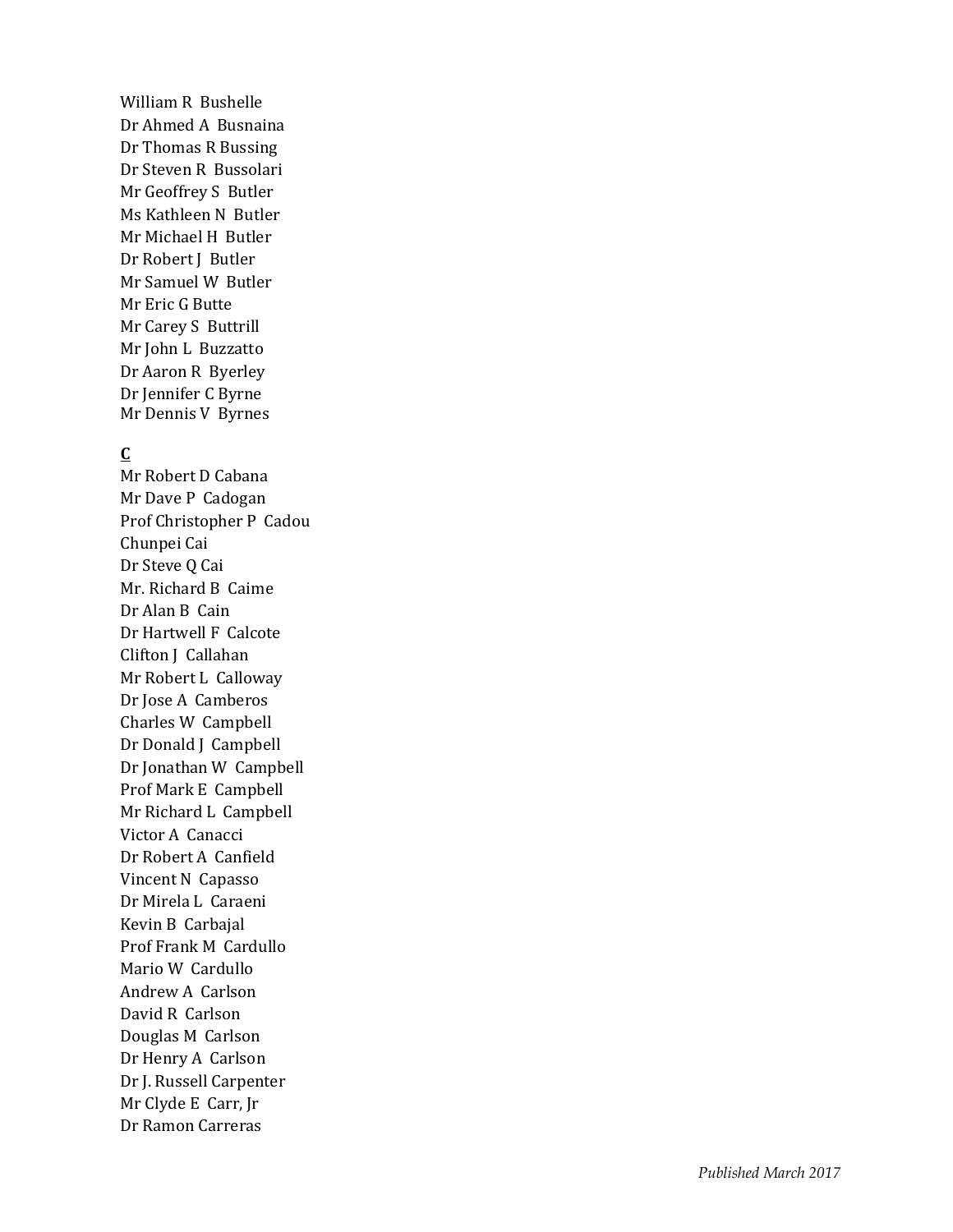Dr Patrick G Carrick Mr Melvin R Carruth, Jr Dr John M Carson, III Dr Campbell D Carter Dr James E Carter Dr Melissa B Carter Mr Atherton A Carty Mr Orlando D Carvalho Tom B Carvey Carol A Cash Dr James G Casler Mr Steven H Cass Mr R Joseph Cassady Prof Kevin W Cassel Prof Brice N Cassenti Mr. Jason T Cassibry Mr Raymond S Castner Dr Anthony Castrogiovanni Mr Casper Catalanotto Mr Henry M Cathey, Jr Louis N Cattafesta, III Mr William M Cavage Bruno L Cavallo Dr Peter A Cavallo Dr Jiri Cecrdle Dr Richard D Cedar Mr. John Celli Mr Robert J Cenker, PE Dr Alexis Cenko Prof Nicholas P Cernansky Robert J Cesarone Dr Neal M Chaderjian Mr Christopher M Chadwick Dr Kenneth M Chadwick Mr Norman H Chaffee Dr Abhijit J Chakravarty Dr Frank W Chambers, PE Howard E Chambers Joe P Chambliss Dr Gregory E Chamitoff Dr Frank O Chandler Dr Rajnish Chandrasekhar Dr Muguru S Chandrasekhara Dr K. Chandrashekhara Mr Ming Chang Dr Chia -Chun Chao Dr Dennis C Chao, PE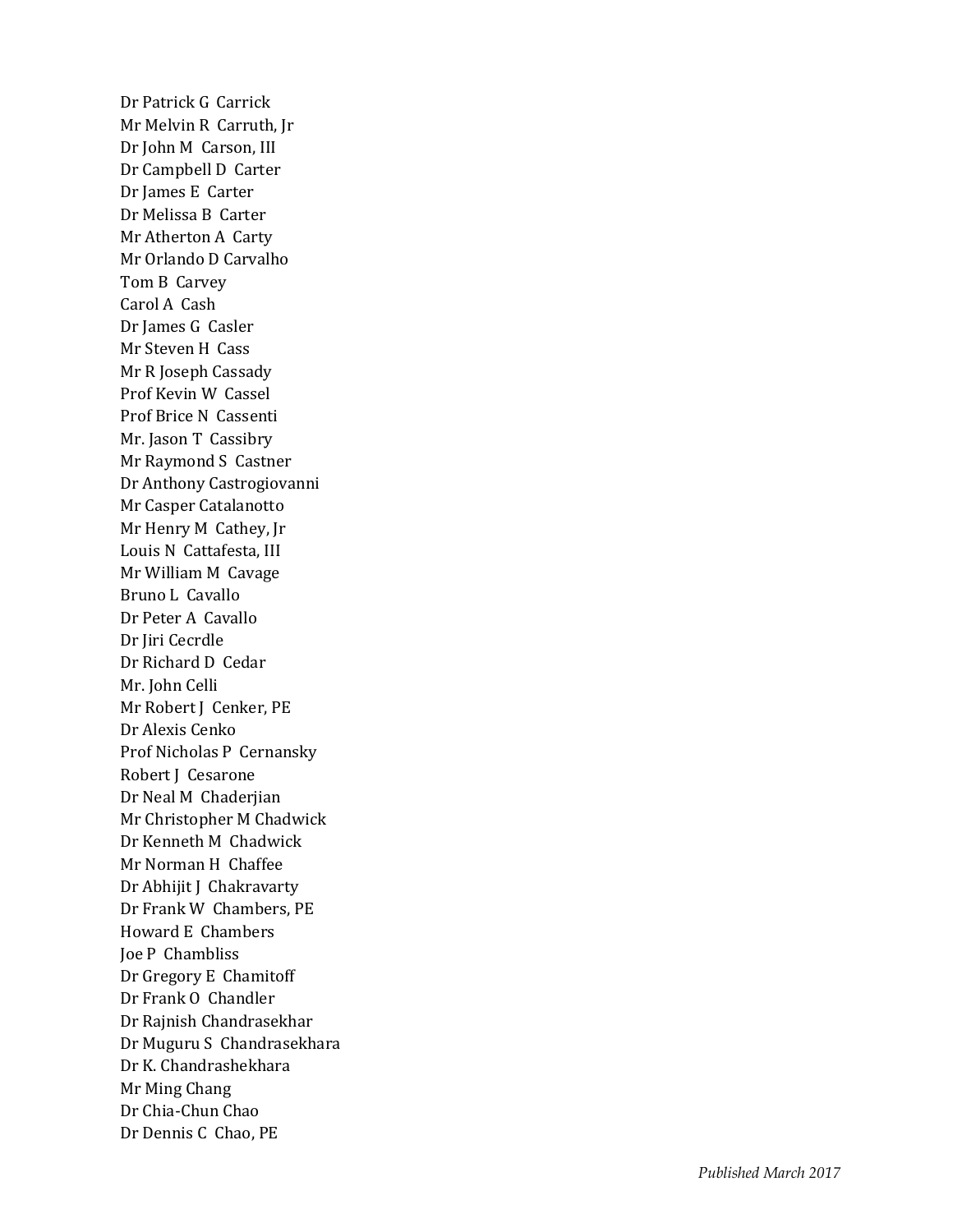Prof YeiChin Chao David W Chapel Mr Curtis M Chapin Dr Robert L Chapki s Dr Harvey R Chaplin Mr Douglas E Chappelle Mason T Charak Dr Richard D Charles Dr Eric F Charlton Ramon L Chase Dr David J Chato Dr Gano Broto Chatterji Lt Col Ravi I Chaudhary Dr Denny S Chaussee Mr. John R Chawner Dr Daniel W Cheatham Dr F McNeil Cheatwood Dr Bruce Chehroudi Prof Harsha K Chelliah Chung -Lung Chen Prof Haixin Chen Prof Hamn -Ching Chen Dr Kuan Chen Dr Peter C Chen Mr Ping -Chih Chen Dr Weinong W Chen Dr Yen -Sen Chen Dr C. F. Lance Chenault Dr Gary C Cheng Dr Victor H Cheng Dr Yang Cheng Dr Rock Jeng -Shing Chern Dr Sergei L Chernyshev Dr KuangTsan K Chiang Dr Richard Y Chiang Dr Martin J Chiaverini Gen AF Kevin P Chilton Prof JuShan Chin Mr. Ya -Tung Chin Dr Wallace Chinitz Mr Richard J Choate Prof JeongYeol Choi Prof KwingSo Choi Michael K Choi Dr Sang H Choi Prof Ndaona Chokani Dr Christina T Chomel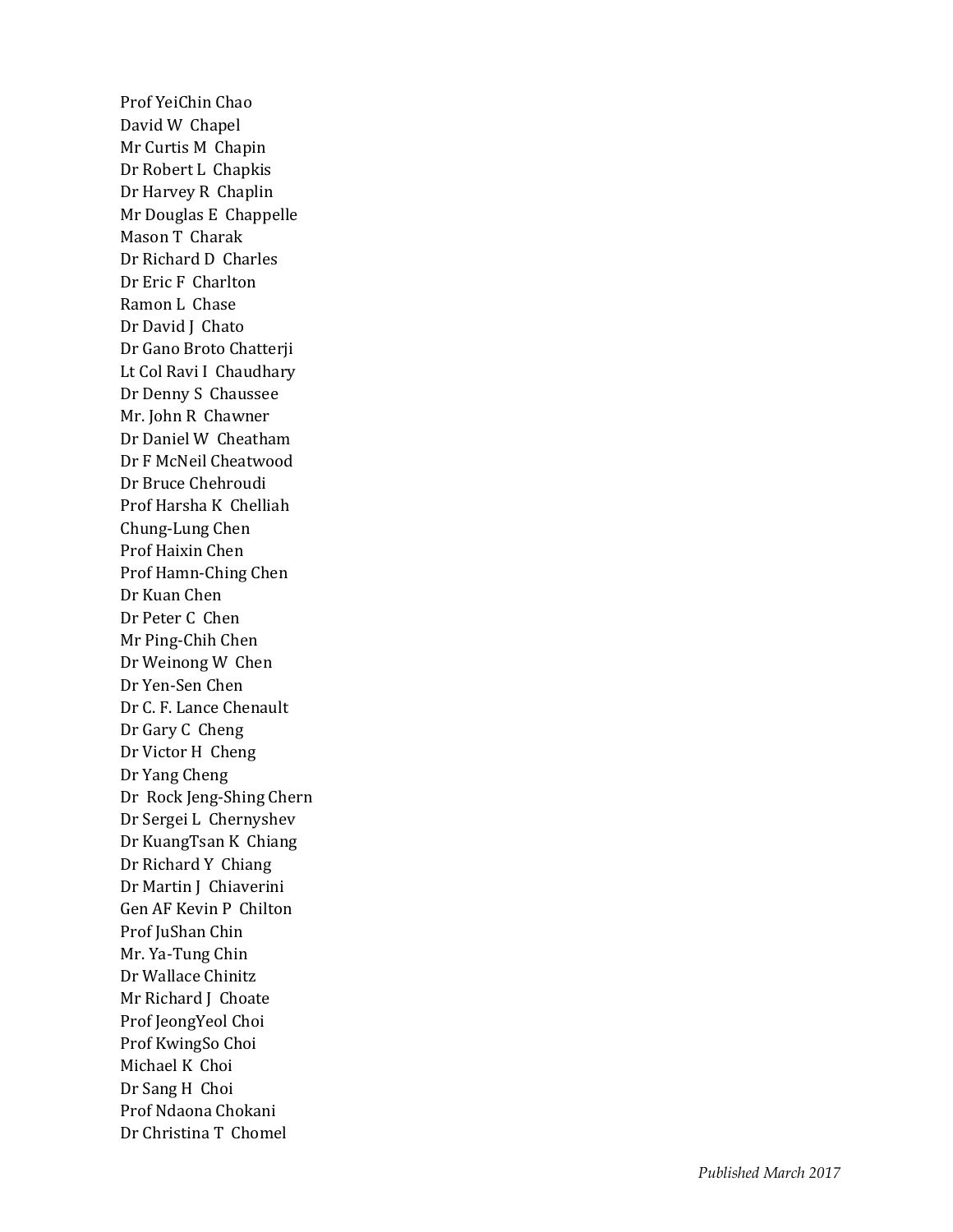Dr Dianne Chong Dr Meelan M Choudhari Dr Ahsan R Choudhuri Dr Kungta K Chow Dr Louis C Chow Dr Randall M Chriss Carissa B Christensen Mr. David L Christensen Prof Kenneth T Christensen Dr Thomas F Christian Richard S Christiansen Gerald T Chrusciel Chen Chuck Francis K Chun Simon S Chung Ms. Victoria I Chung Dr Yung Tseng Chung Mr Harry A Cikanek, III Michael V Ciminera Prof Pasquale Cinnella Dr James H Cistone Kevin D Citurs Prof Paul G Cizmas Dr Daniel J Clancy Dr Robert L Clark Dr Mark H Clarkson James T Clay Dr Stephen B Clay Mr William R Claybaugh II Dr Kimberley C Clayfield Dr Noel T Clemens Dr Eugene M Cliff Susan E Cliff Lynn F H Cline Mr Steward J Cline Dr James K Clutter Dr Richard G Cobb Mr Peter K Cocolis Joseph W Coddou Mr Peter G Coen Dr Shannon L Coffey BGen Timothy R Coffin Fred A Coha n Dr Jeffrey M Cohen Prof Kelly Cohen Dr Malcolm M Cohen Dr Marc M Cohen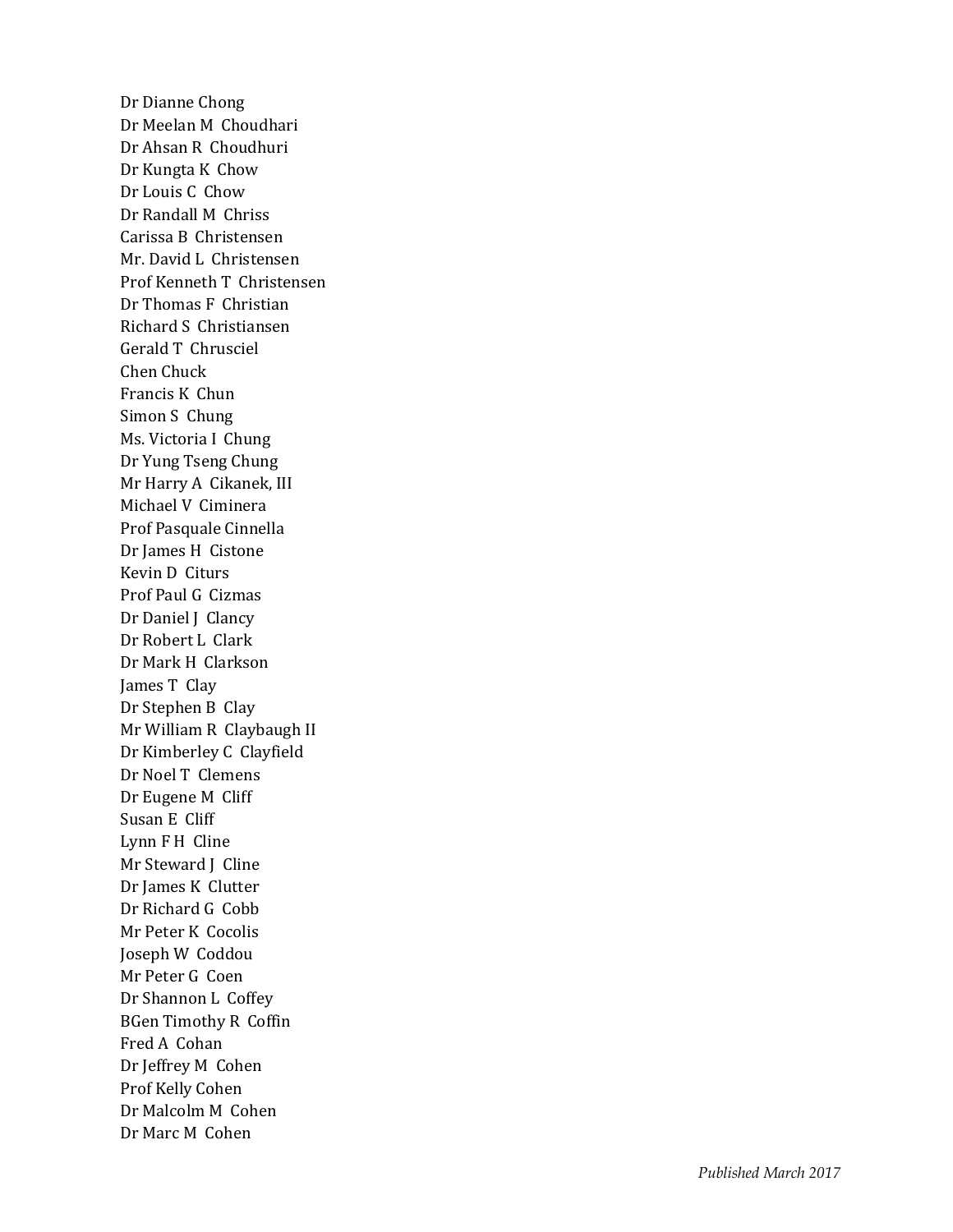William S Cohen Dr James K Cole Mr John W Cole Stanley R Cole Ms Sandy Coleman Dr Richard D Colgren Meredith B Colket, III Prof Steven H Collicott Craig S Collier Fayette S Collier E.M. Collins Dr Paul D Collopy Dr Silvano P Colombano Tim Colonius Didier G Compard Philip R Compton Mr Douglas A Comstock Prof Paul Concus Dr Robert E Conger Carolynn L Conley Mr. Norman E Conley Dr Terry Conlis k Michael F Conners Mr Timothy R Conners Patrick C Connor Mr Roger D Connor Dr Mary M Connors George R Conrad Dr Edmund H Conrow Dr Bruce A Conway Dr Charles J Cook Douglas Cook Dr Stephen P Cook Dr Thomas W Cooley Mr Craig R Cooning Darby G Cooper Prof Jonathan E Cooper Mr Lawrence A Cooper Mr. Thomas D Cooper David J Coote Richard A Coppenbarger Karen K Copper Dr Giuliano Coppotelli Arthur L Corcoran Joseph T Corso Dr Raymond R Cosner Dr Mark Costello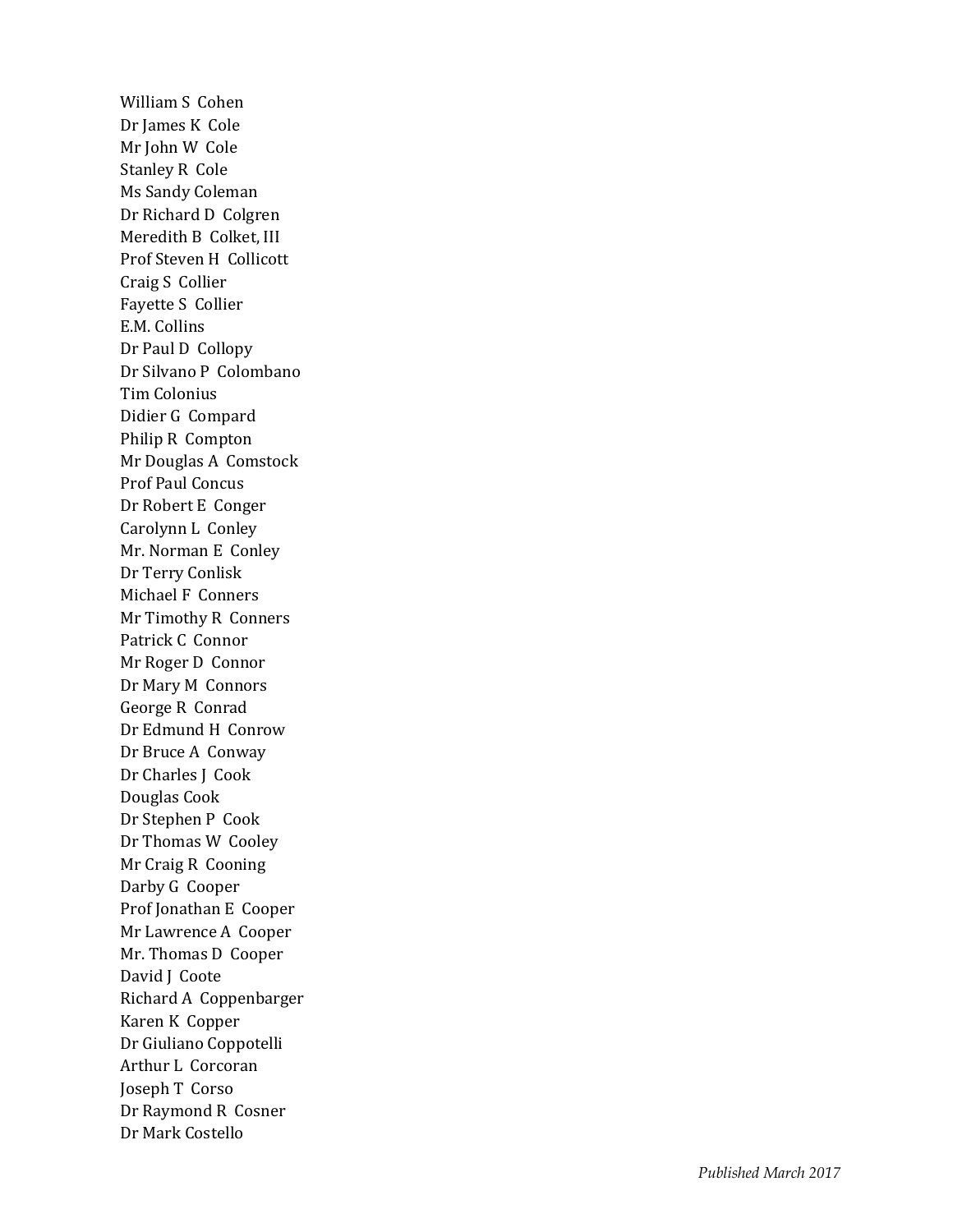Prof Frank N Coton Dr M Christopher Cotting Dr Mark A Couch Dr William T Cousins Mr Peter F Covell Robert (Bob) E Covey Dr Andrew B Cox Victoria H. Cox Dr Wesley R Cox Susan K Cox -Stouffer John M Coyle Mr. Thomas M Crabb Mark K Craig Mr Bruce Cranford, PE Dr Agamemnon L Crassidis Mr Phillip T Crawford, PE Dr Roger A Crawford Luis G Crespo Mr Roger Crites Dr Charles J Cross Dr Ernest J Cross Dr William A Crossley Jeffrey D Crouch Gene E Crubaugh Dr Brett A Cruden Mr Chris M Crumbly Christopher J Culbert Darold B Cummings David L Cunefare, Sr Dr Atlee M Cunningham, Jr. Eugene J Cunningham Mr Glenn E Cunningham Mrs Suzanne R Cunningham Mr George R Cunnington Mr Robert A Curnutt Dr Peter A Curreri Dr Nancy J Currie -Gregg Dr Howard D Curtis Ms Iris W Curtis Lloyd W Curtis Dr Andrew D Cutler William Cutler Jon T Cutshall Wiede K Cutshall Dr Bohdan Z Cybyk Mr Dan C Cyphers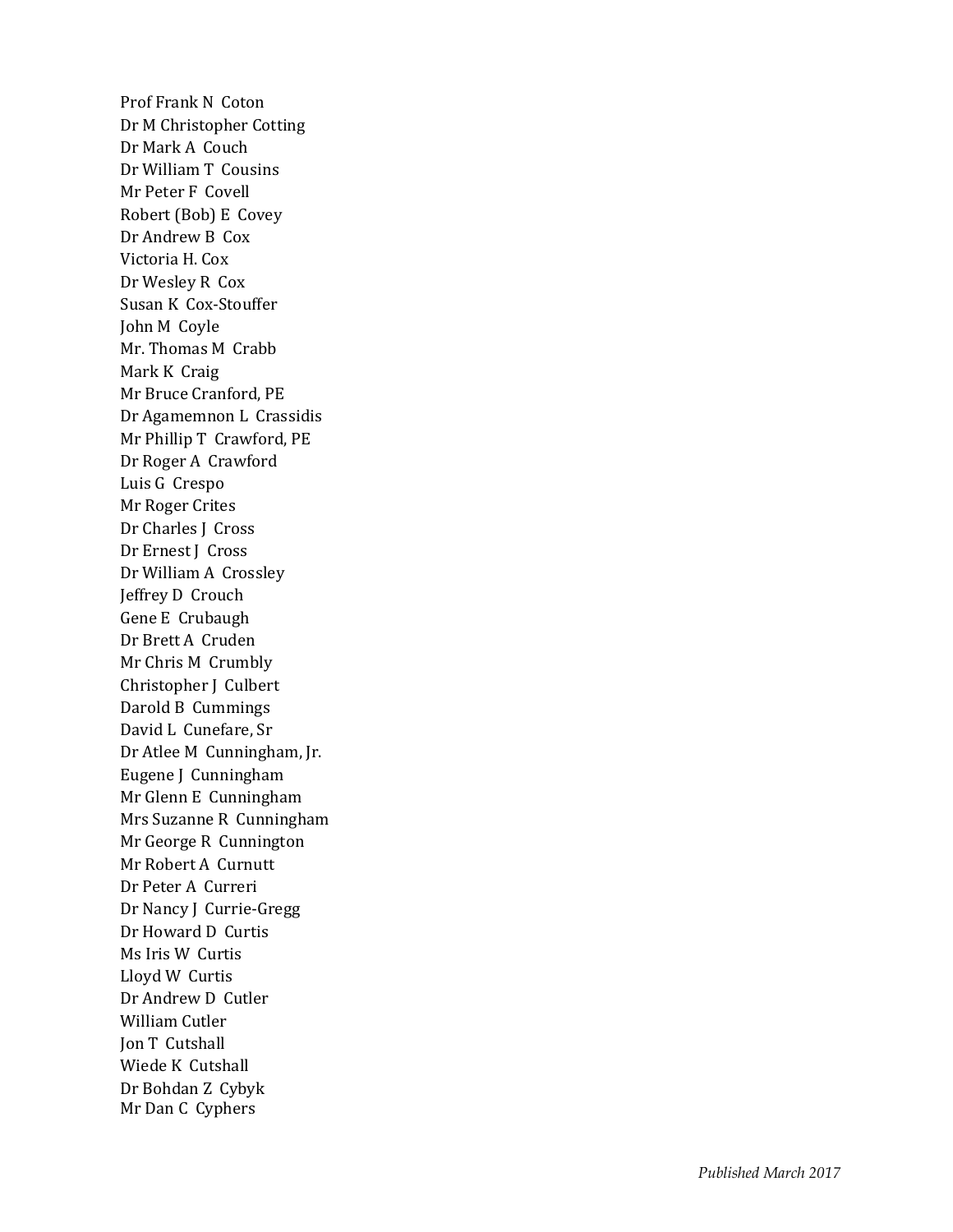## **D**

Prof Dana Dabiri Dr Eli K Dabora Mr John W Dahlgren Mr Gary A Dale John H Dalton Prof Chris J Damaren Dr Louis A D'Amario Dr Murali Damodaran Mr Paul E Damphousse Dr Indranil Dandaroy Dr Paul M Danehy Prof Isaac M Daniel Prof Leo Daniel John Dankanich Mr Peter W D'Anna Dr John Dannenhoffer, III Brian P Danowsky Dr Christine M Darden Prof David L Darmofal Dr Prasanta K Das Dr Sanford M Dash Dr Anubhav Datta Gerry Daugherty Mr Charles R Dauwalter Dr Robert F Davey Dr Barry D Davidson Dr John B Davidson, Jr Clifton C Davies Dr Misty D Davies Darryl W Davis Mr Dean E Davis Dr Eric W Davis Dr Gregory L Davis H. M Davis Hubert P Davis Mr Joseph Davis, Jr Richard Davis Mr Richard E Davis Prof Roger L Davis Ms. Sally P Davis Thomas J Davis Thomas M Davis Dr William R Davis Wilbur H Day Dr James E Daywitt Dr Luigi De Luca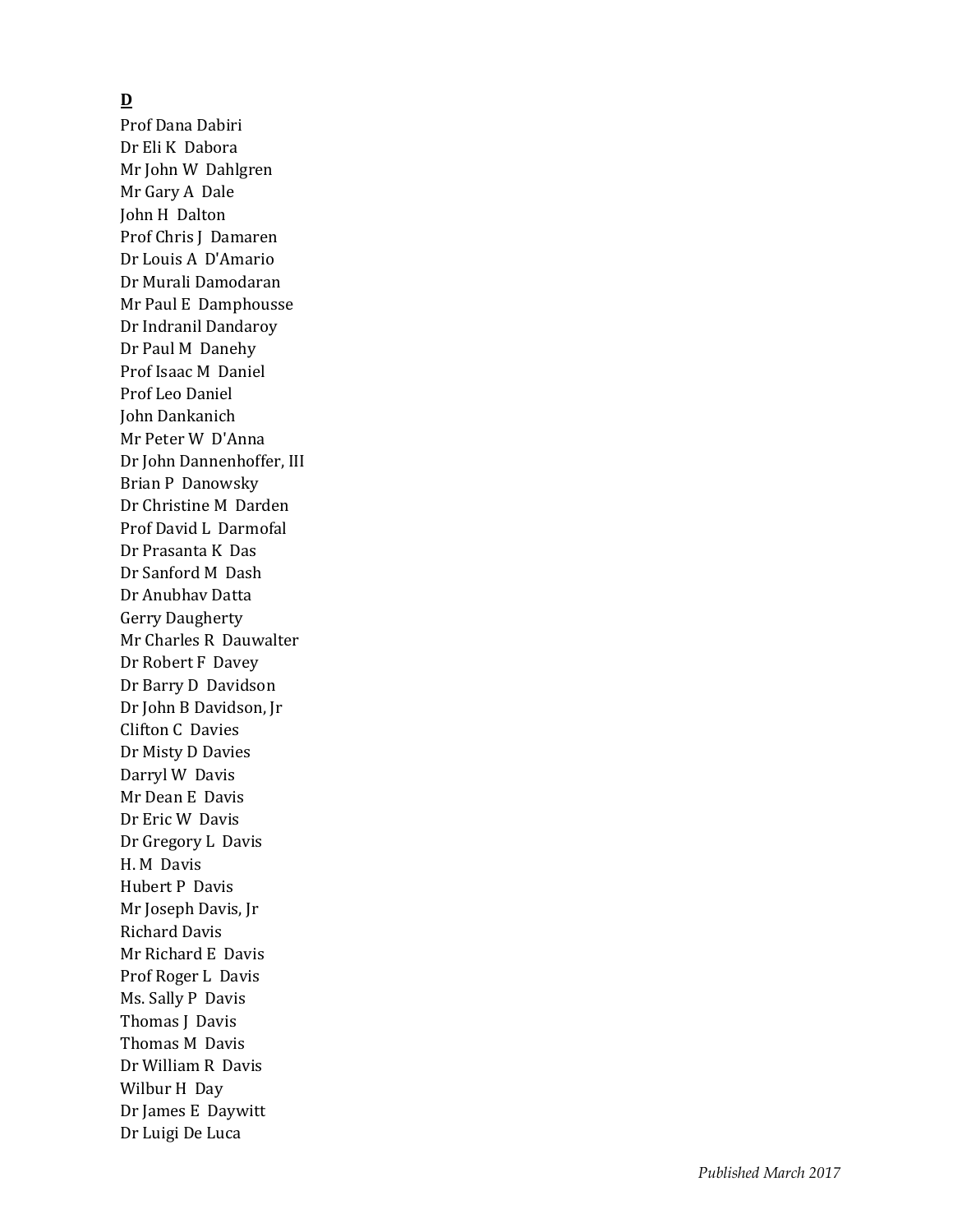Dr Laurence de Quay Wilfred L De Rocher, Jr Dr Anthony J Dean Dr James R. DeBonis Stephen C DeBrock Dr Douglas D Decker Dr Adarsh Deepak Paul W Dees Prof David Degani Mr Michael S Deimeke Dr William D Deininger Mr Michael B Deitchman Col (AF) Jay E DeJongh Dr Ruben Del Rosario Dr Daniel A DeLaurentis Dr Wayne F Dellinger Richard DeLoach Dr Michael L DeLorenzo Dr Charles M Denegri, Jr Richard R Denno Charles I Denton Dr Adam L Dershowitz Dr Prasun N Desai Prof Paul E DesJardin Dr James DeSpirito Peter F Dettelis Dr William J Devenport Mr Ronald M Dexter Prof Manhar R Dhanak Victor Di Cristina Mr. Edward G Dickes Mr Michael R Dicke y Bruce Dickinson John N Dickson Mr. Thomas E Diegelman Dr Roger E Diehl Mr Ed DiGirolamo L. I Dimmick Prof Truc -Nam Dinh Dr Duane F Dipprey Dr Boris Diskin Dr Gerald J Dittberner Dr Mary Lynne Dittmar Charles J Dixon Dr Franklin T Dodge Dr Atilla Dogan Dr William R Doggett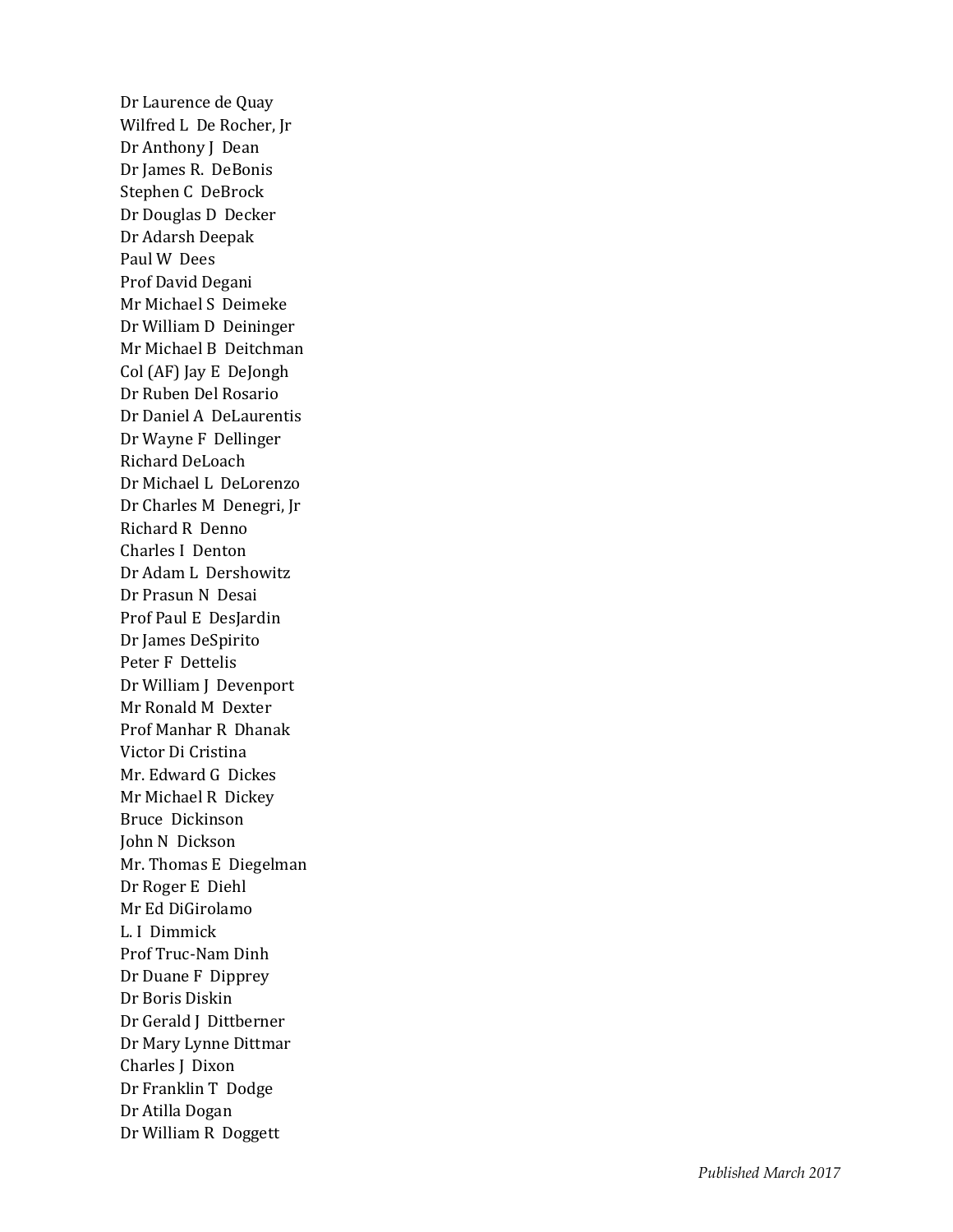Dr Virendra K Dogra Dr Karl F Doherr Mr John J Doherty Mr Michael P Doherty Dr Allan Dokhan Samuel M Dollyhigh, Sr Prof Julian A Domaradzki Dr Jeanette L Domber Dr Neal D Domel Mr Timothy Dominick Dr Haibo Dong Dr John F Donovan COL Richard C Doom Dr Daniel J Dorney Kenneth M Dorsett Edward G Dorsey Mr. John Dorsey Dr Darshan S Dosanjh Prof John H Doty Dr Hua -Shu Dou Scott Doucett Nathan S Dougherty Dr Robert P Dougherty Dr Deborah G Douglas J Paul Douglas Robert M Dowgwillo Catherine M Downen Dr Troy D Downen COL Peter J Downes, Jr Dr David R Downing Dr Richard Doyle Dr Aaron Drake Hubert M Drake Michael L Drake Dr James A Drakes Dr Rodney L Dreisbach Mr David A Dress Dr Richard J Driscoll Dr David M Driver Dr Bruce L Drolen Prof Frederick L Dryer Dr Murray Dryer Mr. Ronald F Drzewiecki Dr Christopher N D'Souza Dr Kevin R Duda Michael R Dudley Dr Robert A Duerr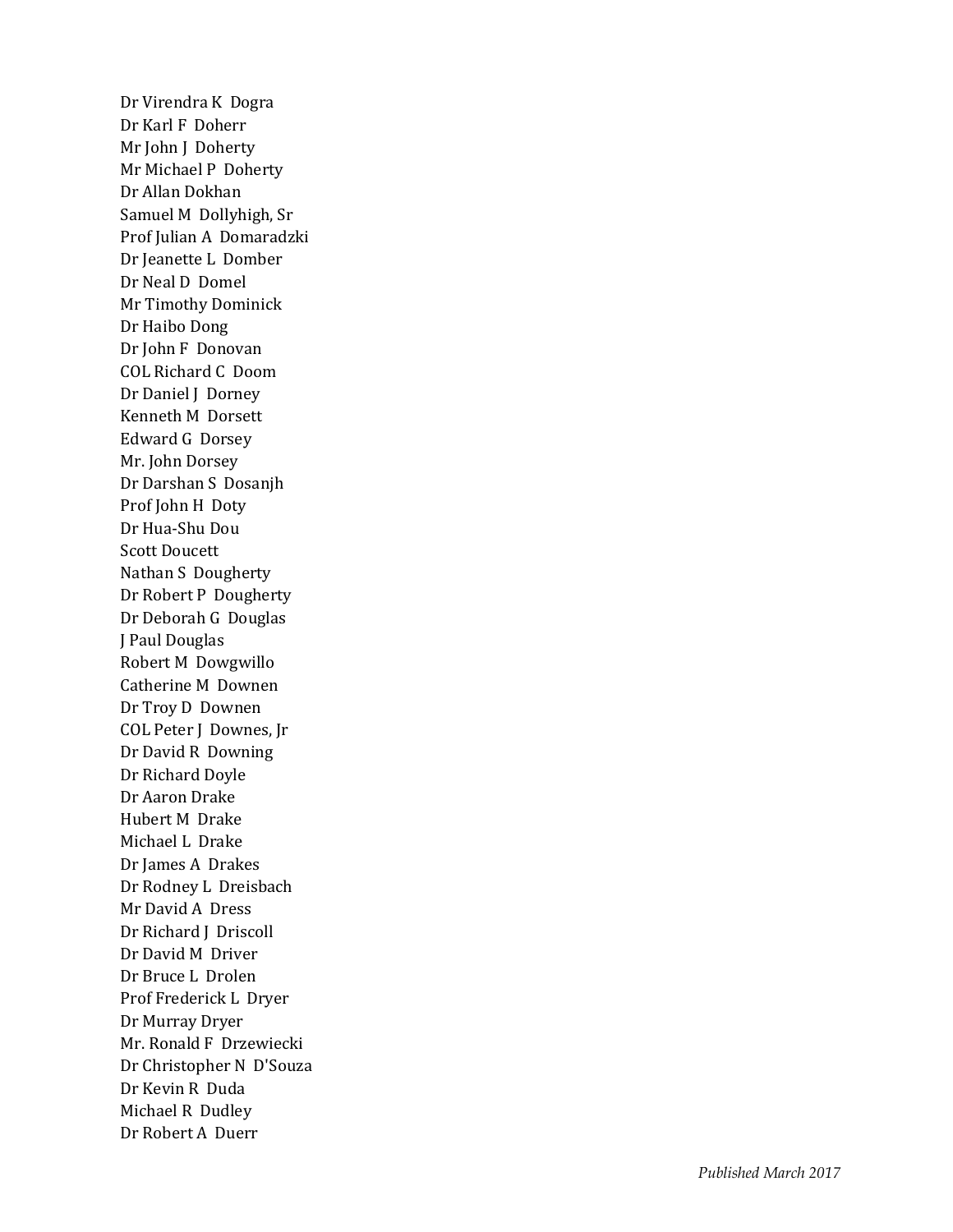Thomas E Duerr Mr David A Duesterhaus Mr James J Duhig, Jr Prof George S Dulikravich Daniel L Dumbacher Prof Raynor L Duncombe Dr Michael G Dunn Dr Steven C Dunn Robert W Dunning Dr Earl P Duque Dr William W Durgin Dr Naveed I Durrani Mr Steven J D'Urso, PE Dr J Craig Dutton

#### **E**

Mr David Eakman Prof Robin A East Mr. G. Y Eastman Scott Eberhardt Mr David S Eccles Franklin F Eckhart Donald L Edberg Ralph M Eden Mr Clyde L Edwards J.R. Edwards Jack R Edwards James T Edwards Prof John A Edwards Verlan E Edwards Robert P Egermeier Prof Fokion N Egolfopoulos Mr. L. J Ehernberger, Jr. Dr Fredric F Ehrich John R Eiler Dr G Richard Eisler Dr Joe G Eisley Mr Edward A Eiswirth Mr Wayne K Elbers Mr. Charles H Eldred Michael S Eldred Prof Jeff Eldredge Dr Gary Elfstrom Dr Mohamed S El -Genk Prof Antonio Elipe Eduardo L Elizondo Dr Thomas J Eller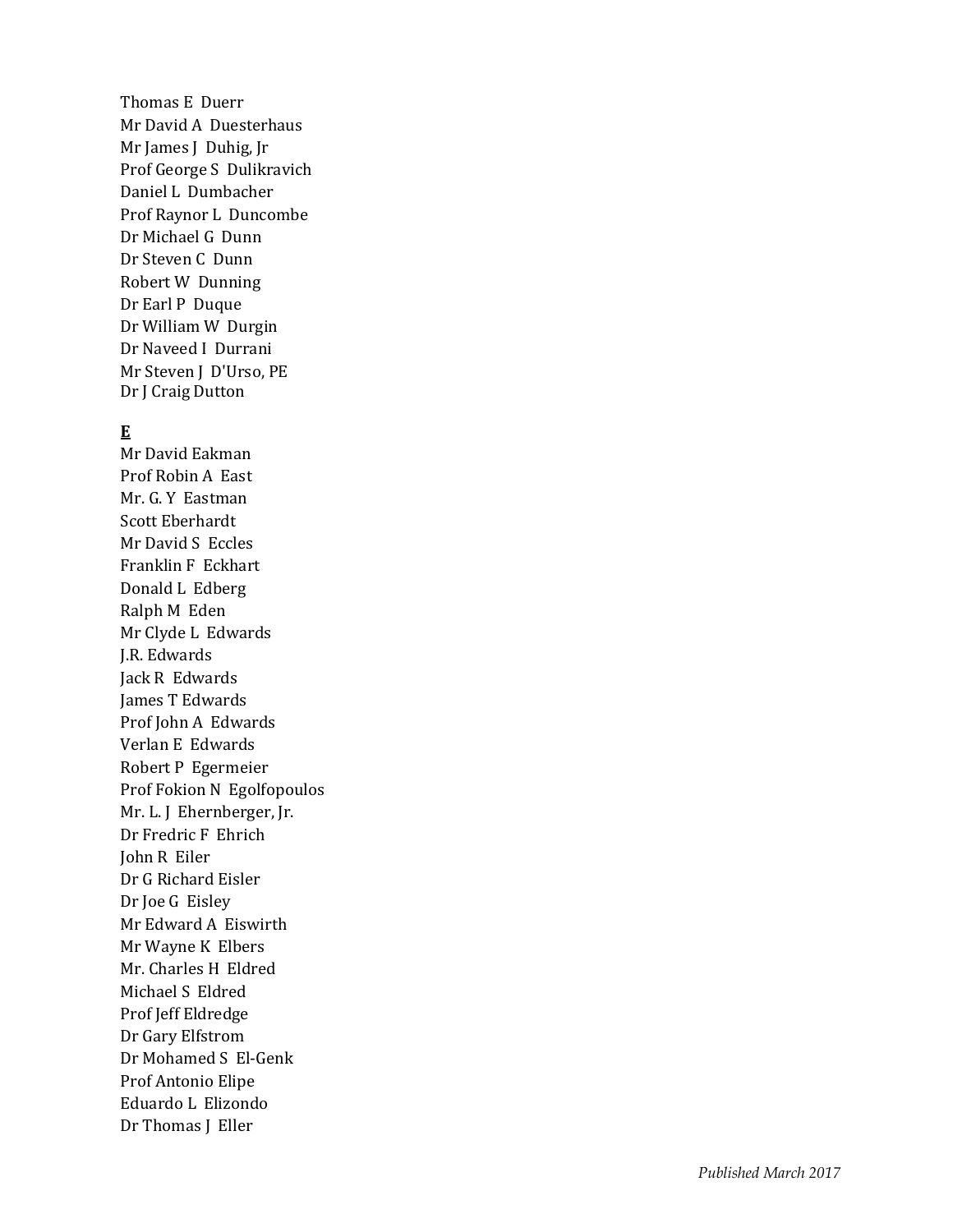Prof Gregory S Elliott David Elrod Dr William C Elrod Dr George Emanuel Dr Jeffery L Emdee Dr William J Emery Dr William J Emrich, Jr William A Engblom Mr Walter C Engelund Paul Engola Dr Russell J Enns John N Entzminger Dr Edmane Envia Prof Bogdan I Epureanu Dr R Bryan Erb Dr Peter J Erbland Dr John I Erdos Dr Jamie S Ervin Prof Daniel A Erwi n Dr Habib Eslami Dr Reza Eslami Dr Jordi Estevadeordal Richard E Etherington Albert J Evans Dr John D Evans Mr Lyman M Evans Roger N Everett Dr Steven E Everett Dr Joel L Everhart Roberta M Ewart

### **F**

Norman Adelbert Faber Dr Michael K Fabian Dr Amy F Fagan Mr Thomas L Fagan Ms Debora A Fairbrother Dr Jack E Fairchild Scott W Fancher Mr. Thomas J Fanciullo Dr Anthony P Farina Mr Todd C Farley Dr Saeed Farokhi Prof Bakhtier Farouk Hermann F Fasel Walter J Faulconer Dr John F Fay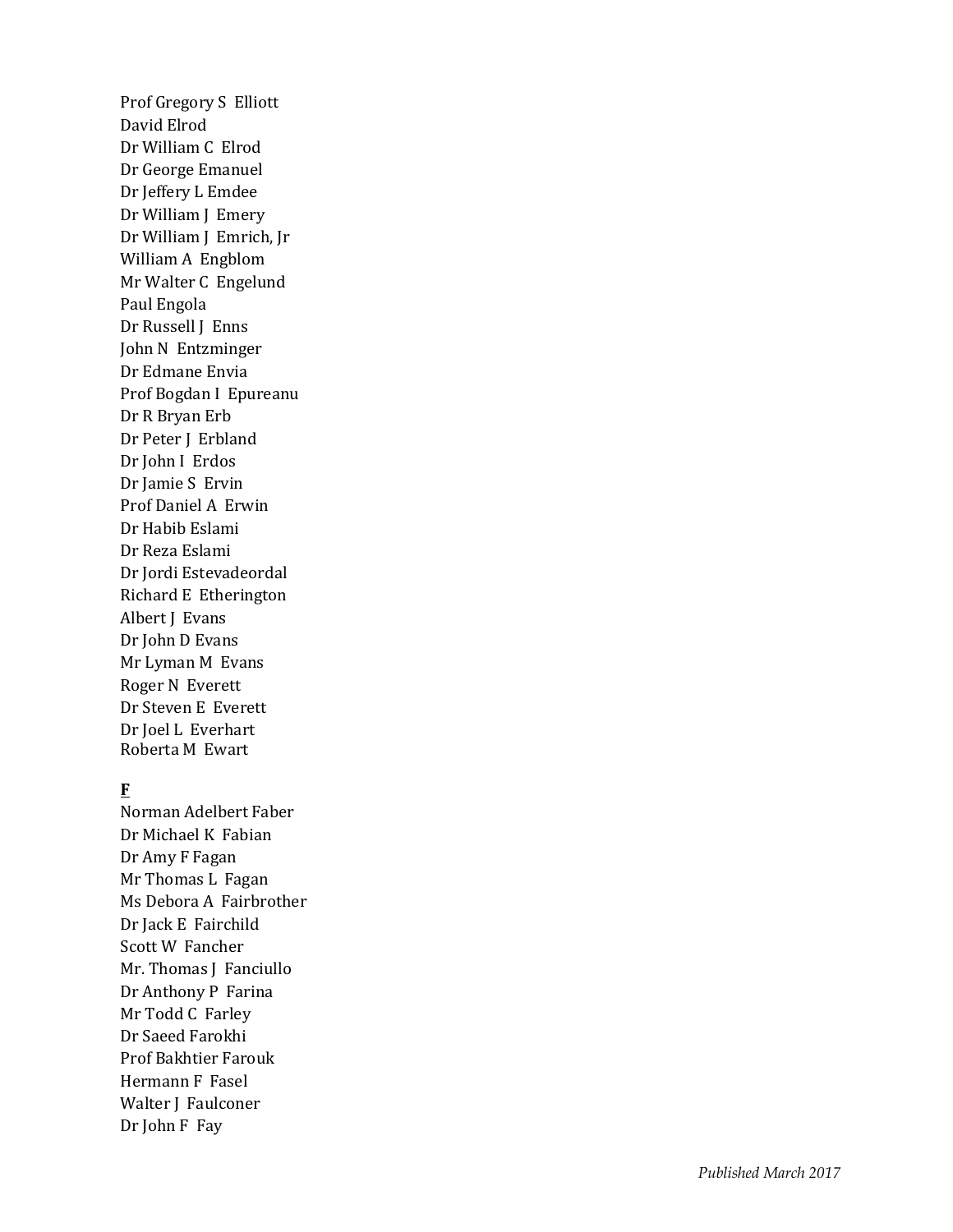Dr Richard L Fearn Mr. Paul S Fedec Dr Alexander V Fedorov Dr Karen M Feigh Nathaniel E Feldman Dr Hector Fenech Dr Dale C Ferguson Dr Frederick Ferguson Mr Stanley D Ferguson Dr Kenneth R Fernandez Mr Rene Fernandez, PE Dr Eric M Feron Thomas P Fetterhoff Prof Walter Fichter John E Fidler Dr Gregory J Fiechtner Dr Edmund J Field Dr Jorge Fernando Figueroa Dr Bradley S Files Miria M Finckenor Mr Barry W Finger Dr G. Wayne Finger, PE Mr Lawrence E Fink Dr Dennis B Finley Dr Terence T Finn Mr. James F Finnegan Dr David Fischel Harold S Fischer Dr John C Fish Mr Jack G Fisher Dr Jeff W Fisher Dr Norman Fitz -Coy Dr Edward J Fitzgerald Jeffrey L Fitzsimmons Jeff D Flamm Eugene L Fleeman Dr David C Fleming Dr Hubert I Flomenhoft CAPT Christopher H Flood Mr. Jerry J Florey Dr Jerzy M Floryan Mr Brian L Foist Dr Michael C Fong Dr Terry W Fong Dr Carl A Forbrich Mrs. Celeste V Ford Mr Scott Forde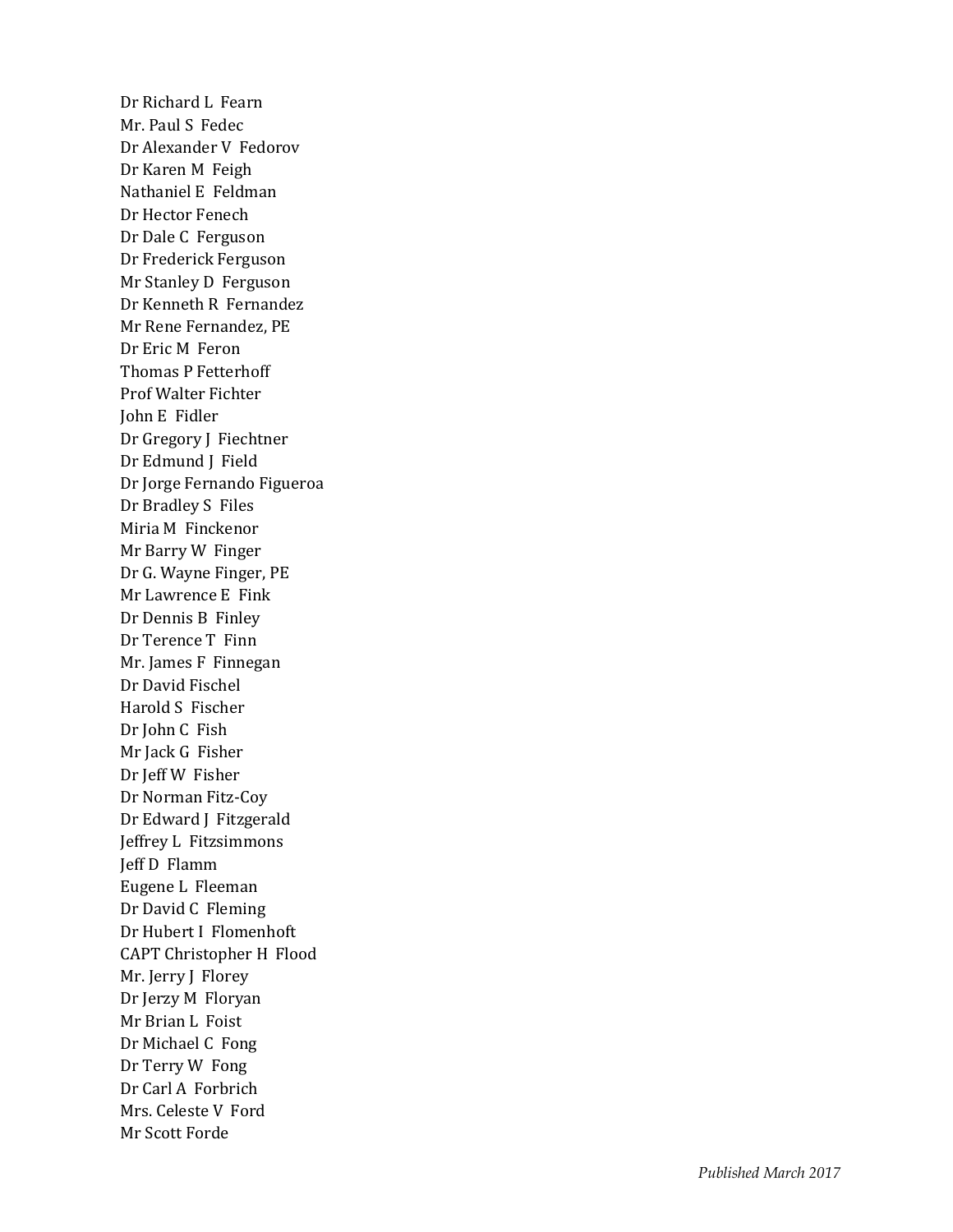Mr. John Foreman Mr Burke O Fort Robert L Fortenbaugh Dr Edward T Foster Mr Michael G Foster Dr Winfred A Foster, Jr Jerome T Foughner Dr William L Fourney Scott Fouse Gordon B Fox Mr Mike C Fox Dr Robert H Fox Stephen M Fox Prof Joseph R Fragola Col (AF) Martin E France Ms Faye I Francy Ms Karen D Frank Milton E Franke Dr Jay I Frankel Prof Steven H Frankel Dr Sarah -Jane V Frankland -Pillsbury Mr Roger F Franzen Guido J Frassinelli Mr. Ryan C Frederic Dr Daniel Frederick Dr Robert A Frederick, Jr Dr Steven E Fredrickson Bernard A Free Dr L Michael Freeman Robert K Freeman Mr Joe Freitag Mr Charles M Fremaux Dr James V French Mat O French Dr Kader Frendi Eric W Frew H. K Frewing Dr Thomas L Frey, Jr Prof Raymond F Freymann Frank M Friedlaender Mark P Friedlander, III Dr George J Friedman Mr Robert B Friend Dr Larry J Friesen Dr Neal T Frink James E Fritz Dr Susan A Frost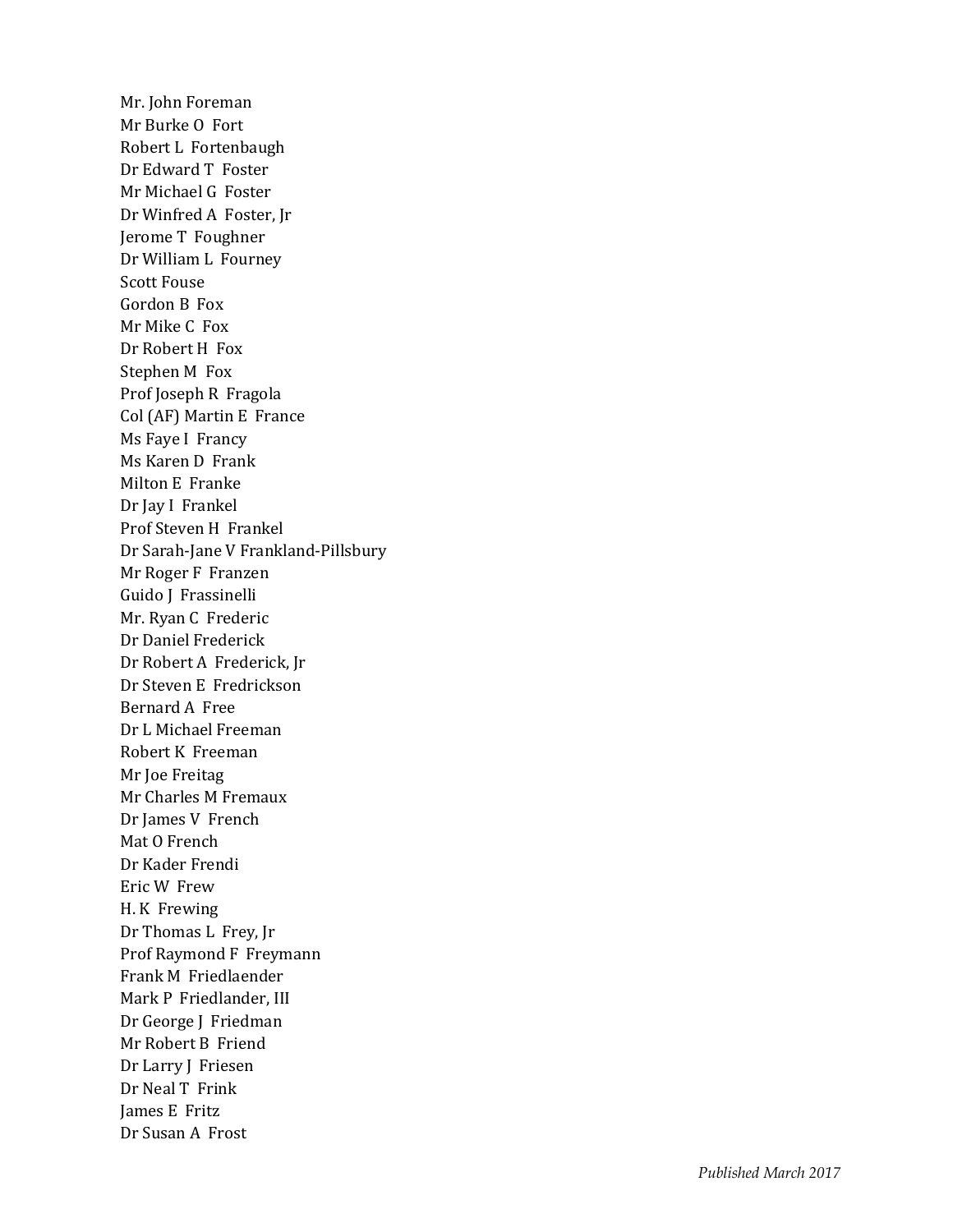Dr Robert P Frueholz Larry D Frutiger Ronald S Fry Dr Michael T Frye Mrs Linda R Fuhrman Dr Hironori A Fujii Dr Yoshinori Fujimori Dr Michael Fulda Prof Chris Fuller David Fuller John S Fuller Prof Kee Ying Fung Dr Robert B Funk

#### **G**

Mr Stephen W Gaddis Dr Mohamed Gad -El -Hak Richard J Gaeta, Jr. Peter J Gage Thomas R Gagnier Anita E Gale Mr. Joe D Gamble Mr Michael I Gamble Mr Rick A Gamble Prof Bharathram Ganapathisubramani Dr Farhan Gandhi Dr Sathya N Gangadharan Dr Ranjan Ganguli Prof Gopal H Gaonkar Thomas V Garceau Dr Frank Garcia, Jr COL Dan J Gareri Dr Sanjay Garg Dr Karl E Garman Dr Daniel J Garmann Dr Glenn Douglas Garrard Mr Andrew F Garrell Dr Henry B Garrett Mr. Joe Garrett Michael C Gass Dr Michele Gates Gregory M Gatlin Prof Nikolaos A Gatsonis Dr Valerie J Gawron Henry T Gawrylowicz Dr Michael Gazarik Dr Glenn A Gebert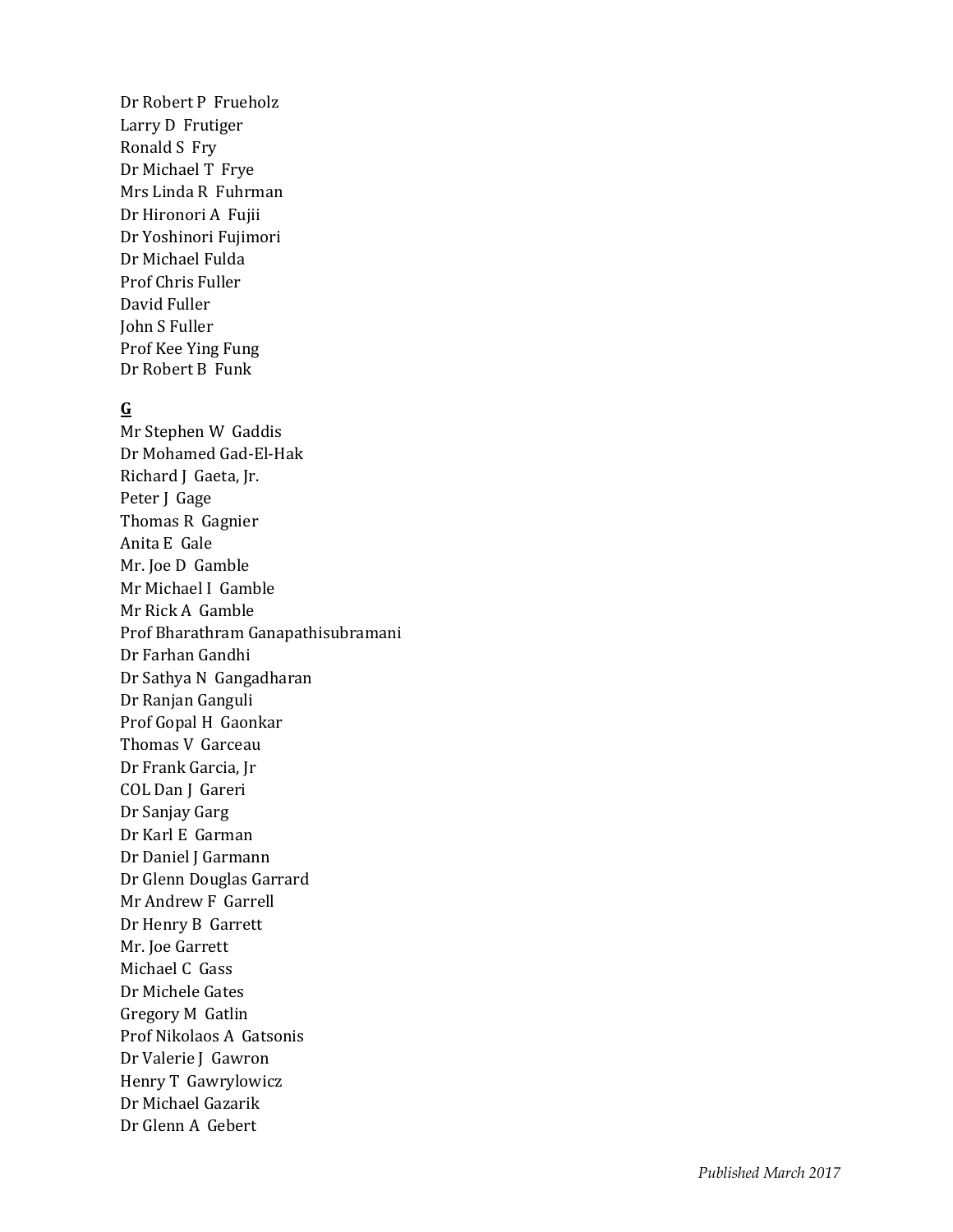Prof Demoz Gebre -egziabher Dr David K Geller Joseph E Genovese Dr John A George Dr Tommy J George Dr Nicholas J Georgiadis Ms. Mireille M Gerard Heinz A Gerhardt Dr Carl H Gerhold Dr Brian German Dr James M Geros Dr Donna S Gerren Prof Klaus W Gersten Mr Terence A Ghee Prof Adel A Ghobbar Prof Ahmed F Ghoniem Prof Debasish Ghose Dr Anindya Ghoshal Ronald M Gibb Dr Paul W Giel Dr Thomas V Giel, Jr Joseph P Giesing Dr Michael G Gilbert Prof Brian E Gilchrist James H Gilland Dr Joseph D Gillerlain Ellen M Gillespie Mr. Frank C Gillette, Jr. Maurice P Gionfriddo Dr Anouck Girard Dr Sharath S Girimaji Mrs Luisella Giulicchi Dr Anthony A Giunta Prof Victor Giurgiutiu Dr Edward H Glaessgen Dr Brian J Glass Dr David E Glass Dr Bryan J Glaz Prof Harland M Glaz Dr Stewart A Glegg Dr Robert L Glick Blair B Gloss Robert V Glowczwski Herbert L Goda Mr Joel Godston Mr Gustav F Goetsch, Jr Theodore E Goetz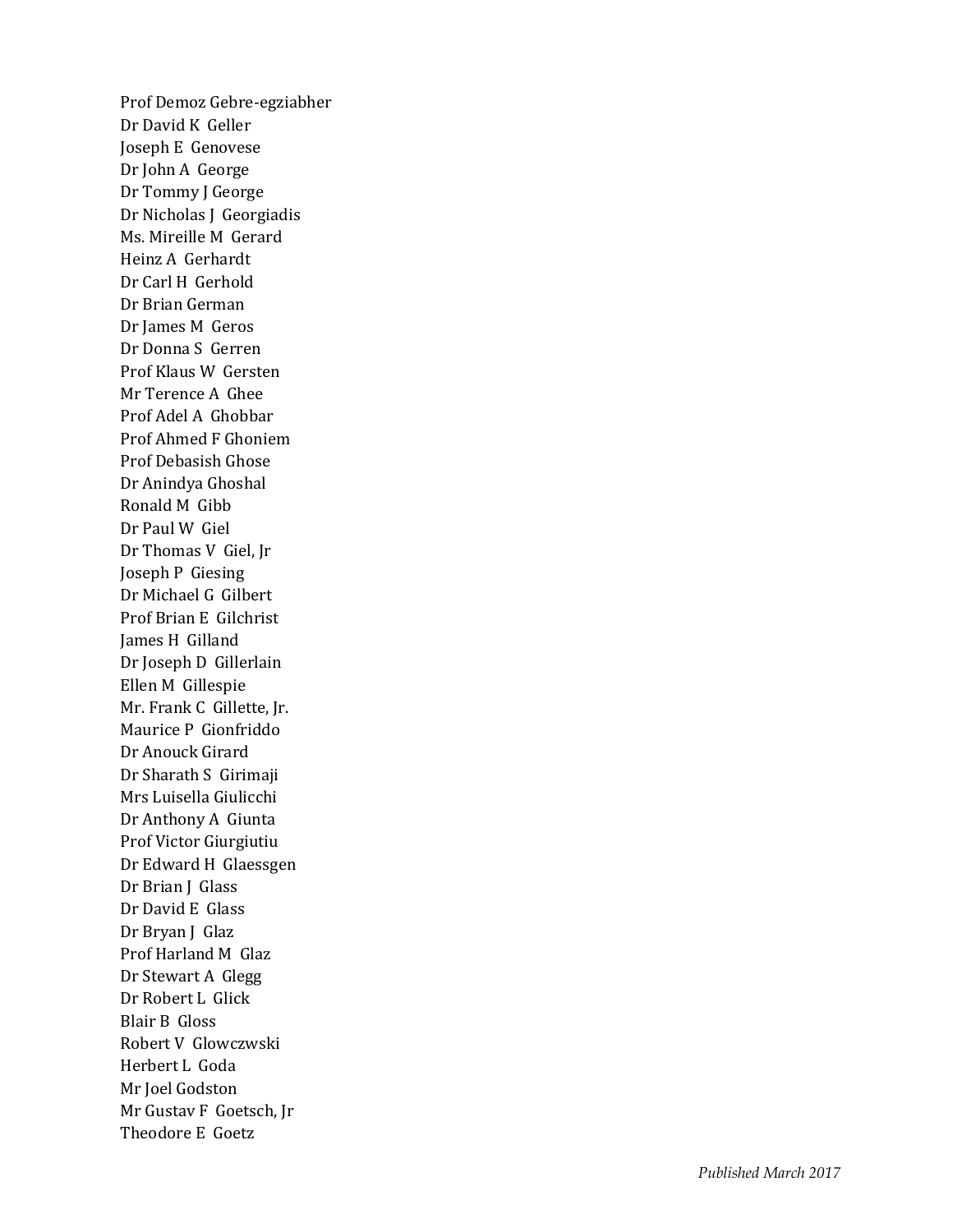Patrick J Goggin Dr Prasada R Gogineni Dr Tahir Gokcen Mr Archie Gold Dr Robert K Goldberg Dr William Goldberg Dr Gustave D Goldshine David N Goldstein Dr David B Goldstein Dr Selma Goldstein Dr Vladimir V Golubev Calvin A Gongwer Dr William A Good Jerry R Goodman Dr Winston D Goodrich Prof Jagadeesh Gopalan Dr Ashok Gopalarathnam George G Goranson Stanislav Gordeyev Dr Raymond E Gordnier Dr Gary D Gordon Dr James T Gordon Walter O Gordon Barney F Gorin Mr. David J Gorney Dr Steven E Gorrell Ms Susan A Gorton Dr Larry P Goss Dr Ryan C Gosse Dr Charles L Gould Dr S William Gouse Dr Christopher P Goyne John C Grace Prof Sheryl M Grace James E Graf Dr Paul H Graf Richard A Gramann Jeff Gramling John E Granahan Mr. Jeff D Grant Dr Arthur C Grantz Dr Francesco Grasso Dr Louis B Gratzer Dr Rick E Graves Edward S Gravlin Mr Paul L Graziani Mr Jeffrey K Greason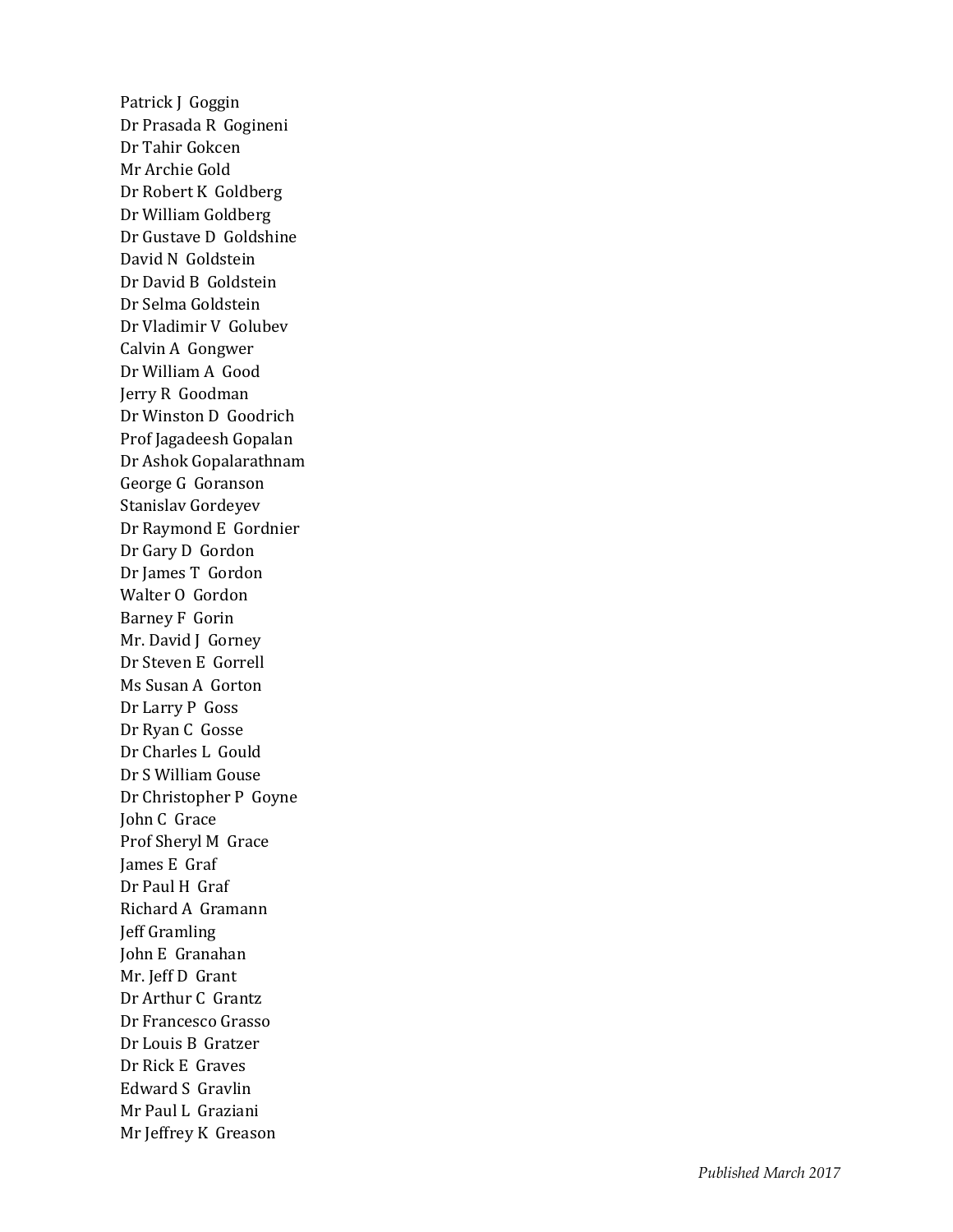Dr David R Greatrix Isaac Greber Christopher P Greek Prof David Greenblatt Dr Robert B Greendyke Mr Francis A Greene Dr Richard Greenspan Prof Donald T Greenwood Mr Robert D Gregg, III Dr Irene M Gregory Dr James W Gregory Mr. John G Gregory Prof Robert Greif Dr Kenneth E Griffin Rebecca L Griffin Dr D. Todd Griffith Mr Ralph R Grimit Dr Jay H Grinstead Dr Fernando F Grinstein Dr Deborah S Grismer Dr Matthew J Grismer Michael R Griswold Dr John F Groeneweg Dr Harry Gross Dr Joseph F Gross Dr Morton Grosser Vincent A Grosso Dr Ferdinand W Grosveld Dr Mark Gruber Mike Gruntman Dr Anna Guerman Dr Jean Francois F Guery James Guglielmo Mr. Bernard J Guidos, Jr. Dr Adiel Guinzburg Dr Frank S Gulczinski, III Brian S Gulliver Dr Karen Gundy -Burlet Dr Yanping Guo Dr Yueping Guo Dr William H Guoan Mr Aaron D Gupta, PE Dr Jai N Gupta Dr Kajal K Gupta Prof Zafer Gurdal Prof Pini Gurfil Dr Ismet Gursul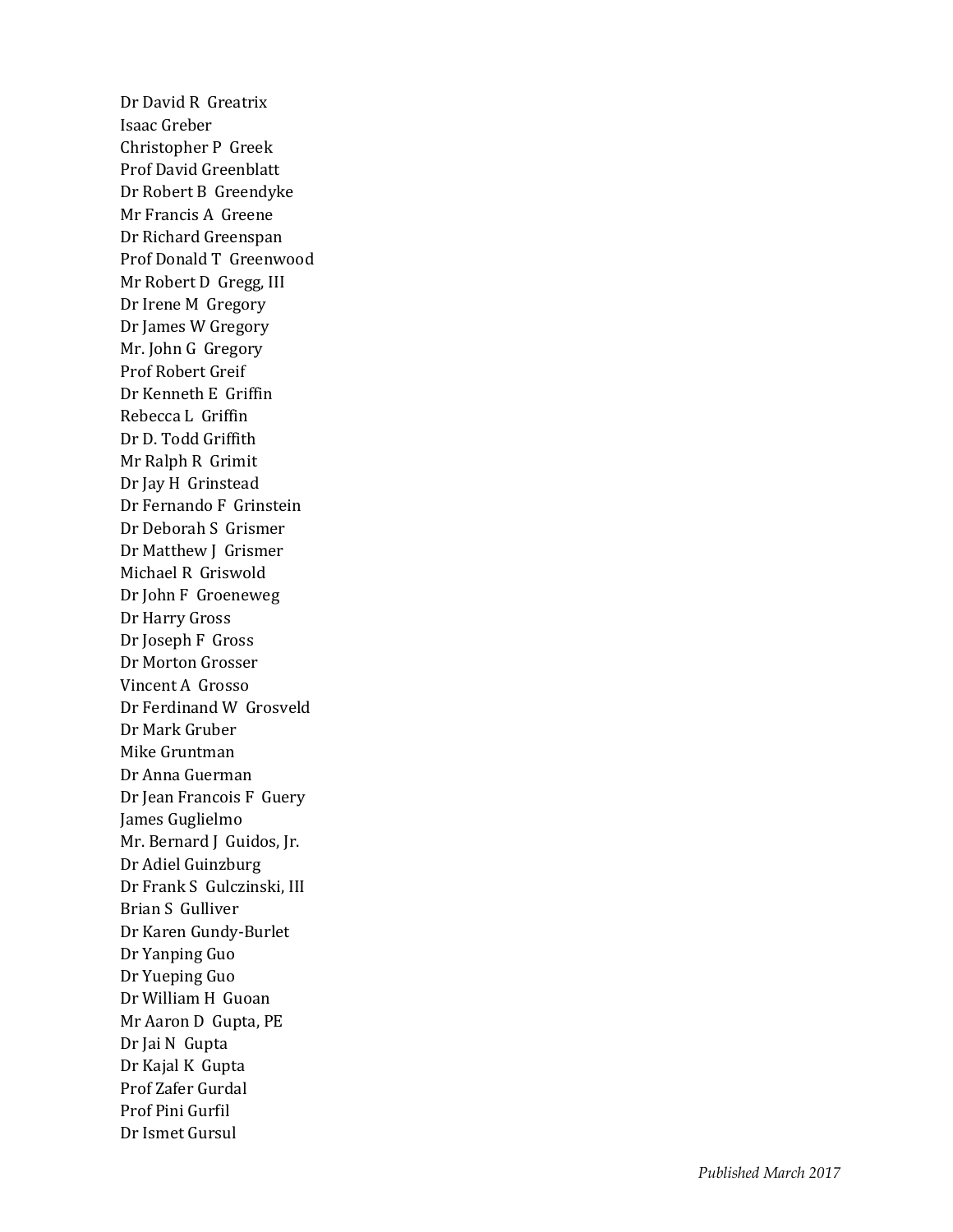Dr Guru P Guruswamy Dr Charles L Gustafson Stanley Gustafson Mr Anders Gustafsson Mr. Walt T Gutierrez

#### **H**

Marvin I Haar Jeffrey W Haars Dr David Haas James Haas Mr Jeffrey E Haas Dr Linda Habash Krause Eugene G Haberman Dr Hari B Hablani Lloyd E Hackman Prof Wassim Michael Haddad CAPT William B Haff Dr Hamilton Hagar Dr Peter B Hagedorn Dr Donald L Hagen Floyd W Hagen Prof Oskar J Haidn Dr Christine E Hailey Mr James Haines Dr Francis J Hale Mr Norman W Hale, Jr Dr Richard D Hale Charles L Hall Dr Charles E Hall, Jr Dr Darryl W Hall Prof David W Hall Herman L Hall James J J Hall Dr Jeffery L Hall Dr Michael Hall Mrs Nancy R Hall Neil S Hall Dr Robert M Hall Dr William L Hallauer, Jr Dr Wayne F Hallgren Dr Ian Halliwell Dr Vassilios E Haloulakos Mr. Dennis Halpin Lt Gen Michael A Hamel Barry A Hamilton Gordon L Hamilton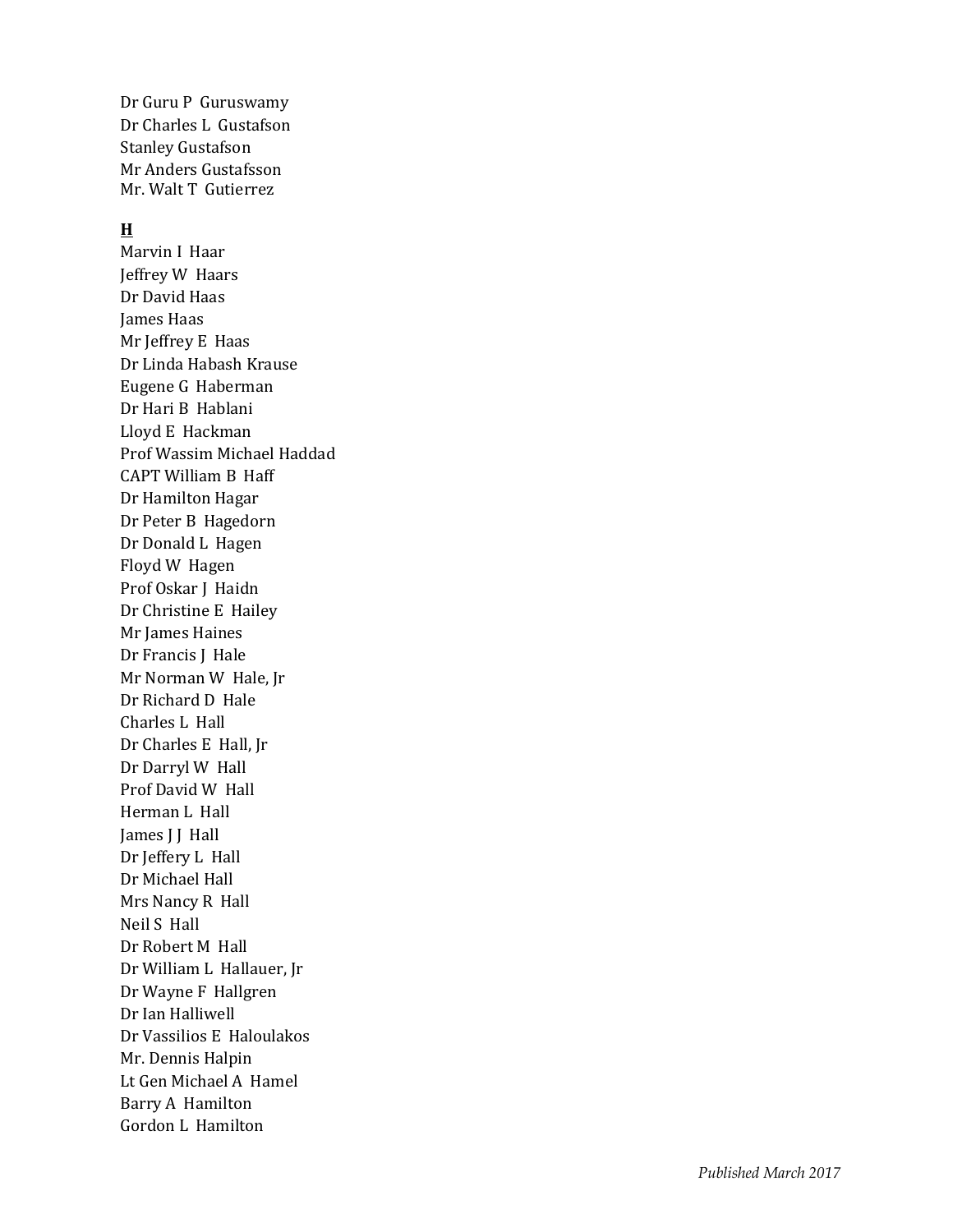Mr John A Hamilton Lt Col Tucker Hamilton Dr Charles E Hammond Dr Walter E Hammond, PE Dr Marvine P Hamner Daniel J Hampton Prof Jae -Hung Han Dr Robert D Hancock Thomas M Hancock, III Arthur L Handman Mr Craig E Hange Mr Brantley R Hanks Dr Barry W Hannah Mr Thomas E Hannigan, III L. Jane Hansen Dr John M Hanson Mr. Daniel A Hanus Prof Yannis Hardalupas Jill A Hardash Dr William A Hargus, Jr Dr Nathan S Hariharan Dr Anne Harlan Dr Gary J Harloff Dr Charles E Harris Clarence W Harris David W Harris Robert D Harris Steven J Harris Mr William Harrison, III Ronald E Hart Roy J Hartfield, Jr Peter M Hartwich Mr Shahab Hasan Dr Ab Hashemi Hermann J Hassig Mr Jason Hatakeyama Darin Haudrich Dr Thomas A Hauser Dr Michael Hawes G. W Hawk Dr Steven A Hawley William G Haymes Anthony P Hays Dr George A Hazelrigg, Jr Mr Henry C Hearn, III Dr Sheshagiri K Hebbar Dr Jack L Heckel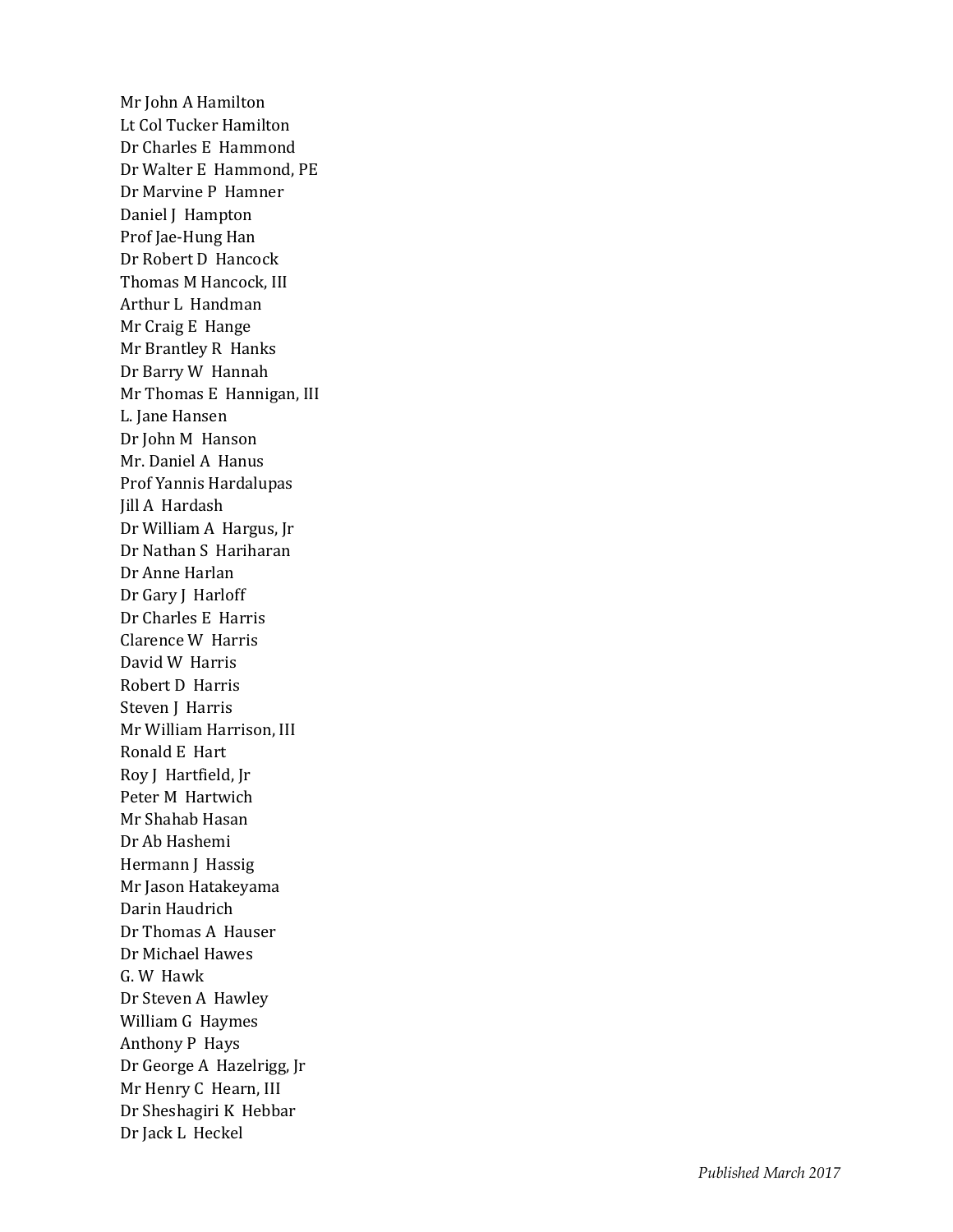Dr Jennifer Heeg Ewald Heer Dr Hamid Hefazi Mr Robert K Heffley Dr Christopher J Hegarty Dr Uday G Hegde Dr James D Heidmann Dr Michael W Heiges Dr Daniel J Heimerdinger Dr Sharon A Heise Dr Albert D Helfrick Mr David P Helgevold Dr Warren G Heller Neil R Helm Lt Gen Susan J Helms Dr Michael J Hemsch Dr Benjamin K Henderson Dr Brenda S Henderson Charles B Henderson Edward M Henderson Dr Gavin J Hendricks Elsa J Hennings COL Gary N Henry Dr Richard L Henry Rudolph W Hensel Dr Edward K Hensley Mr Joseph R Herdy, Jr Dr Daniel A Herman Paul J Hermann Prof James C Hermanson Dr Robert W Hermsen Dr Santiago Hernandez Dr Charles H Herty, III Prof Henry R Hertzfeld Ralph A Herzmark Dr Andrew A Hesketh Fred W Hessman Rolf R Hetico Eustace P Hetzel Dr Henry P Heubusch Dr Patrick W Hewitt Ms Marillyn A Hewson Ms Ann O Heyward Mr. George L Hibbard Dr Ed E Hibsman Mr Donald L Hide Mr Richard J Hieb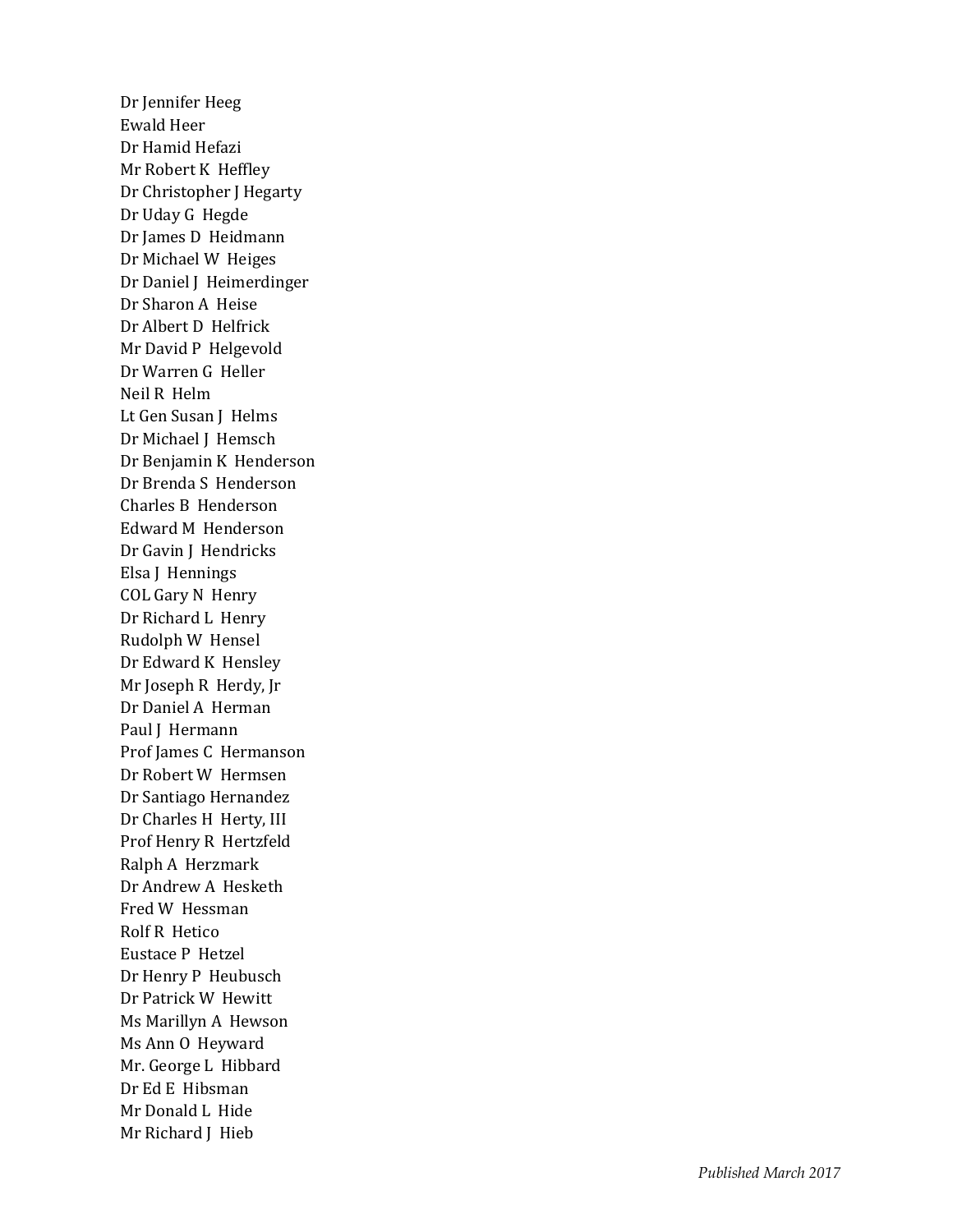Milton H Hieken Dr Robert S Hiers, III Bruce L Hildreth Carl O Hilgarth Dr Douglas W Hill Dr Malina M Hills Dr Seymour C Himmel Prof Michael G Hinchey Mr Ron Hinderberger George W Hindman Dr Elaine Hinman -Sweeney Dr Gerald R Hintz Dr Naoki Hirose Mr Michael J Hirschberg Prof Darren L Hitt Dr Stephan M Hitzel Dr Fanghuai H Ho David E Hobbs Mr. Andrew Hobokan Prof John I Hochstein Dr Bernice K Hodge John Hodgkinson Dr Richard R Hofer Mr Keith D Hoffler Dale P Hoffman Prof Jeffrey A Hoffman Roger H Hoh John Hoke Mr Livingston L Holder, Jr Dr Scott D Holland Dr William E Holley Dr Keith Hollingsworth Dr Brian R Hollis Dr Stephan F Hollmann Dr Brian T Holm -Hansen Prof Florian Holzapfel Prof Zuu -Chang Hong Mr. John R Hooker Dr Felix R Hoots Jim Hoppins Dr Joseph F Horn Dr Kenneth P Horn Dr William C Horne James Hornick Dr Lucas G Horta Prof Serhat Hosder Jacob A Houck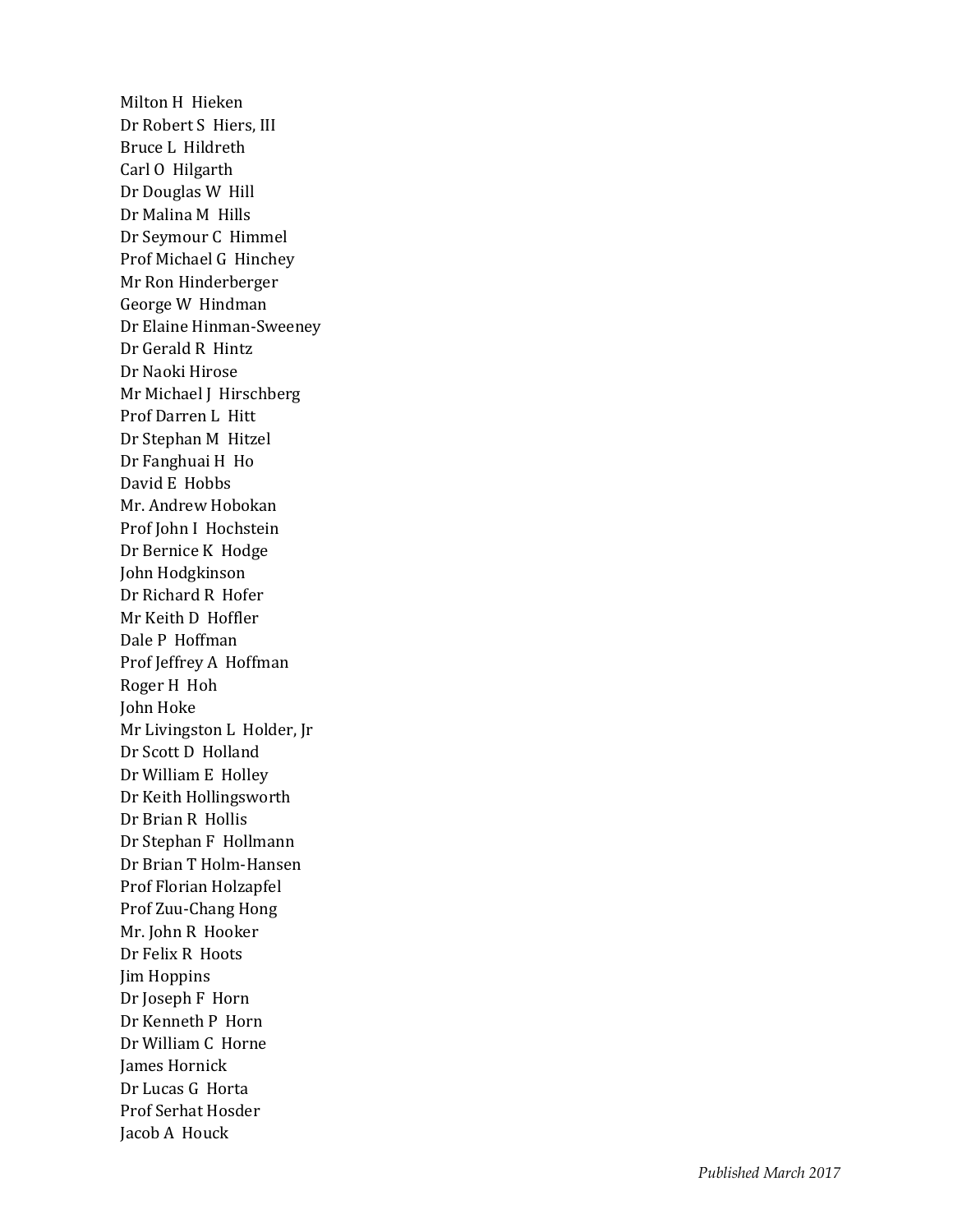Dr Jerrold Housner Dr Michael G Houts Dr Russell Howard Timothy L Howard Mr Donald C Howe Dr Robert M How e Dr Vlad J Hruby Dr Andrew T Hsu Dr Ike C Hsu Dr KuangYu Hsu Prof Pei-Feng Hsu Dr Fang Q Hu Prof Hui Hu Dr George P Huang Dr Jerry Q Huang Prof T. C Huang Dr Xing Z Huang Mr. Kenneth Hubble Col (AF) Arthur F Huber, II Prof Pascal J Hubert Dr James P Hubner Gary C Hudson Dr Susan T Hudson Mr Dennis L Huff Lt Col Richard E Huffman, Jr Mr Frank E Hughes Mark S Hughes Dr Jason K Hui James R Hulka Prof David G Hull Dr Lennart S Hultgren Dr James S Humbert Prof Dietrich J Hummel Mr William M Humphreys, Jr Dr Ching -Mao Hung Dr Brian L Hunt Dr Lawrence W Hunter Dr Kenneth S Hunziker Dr Francis X Hurley Dr John E Hurtado Mr Wayne M Hurwitz Peter G Huseman George R Huson Robert J Huston Dr Ronald L Huston Dr Florence V Hutcheson Herbert A Hutchinson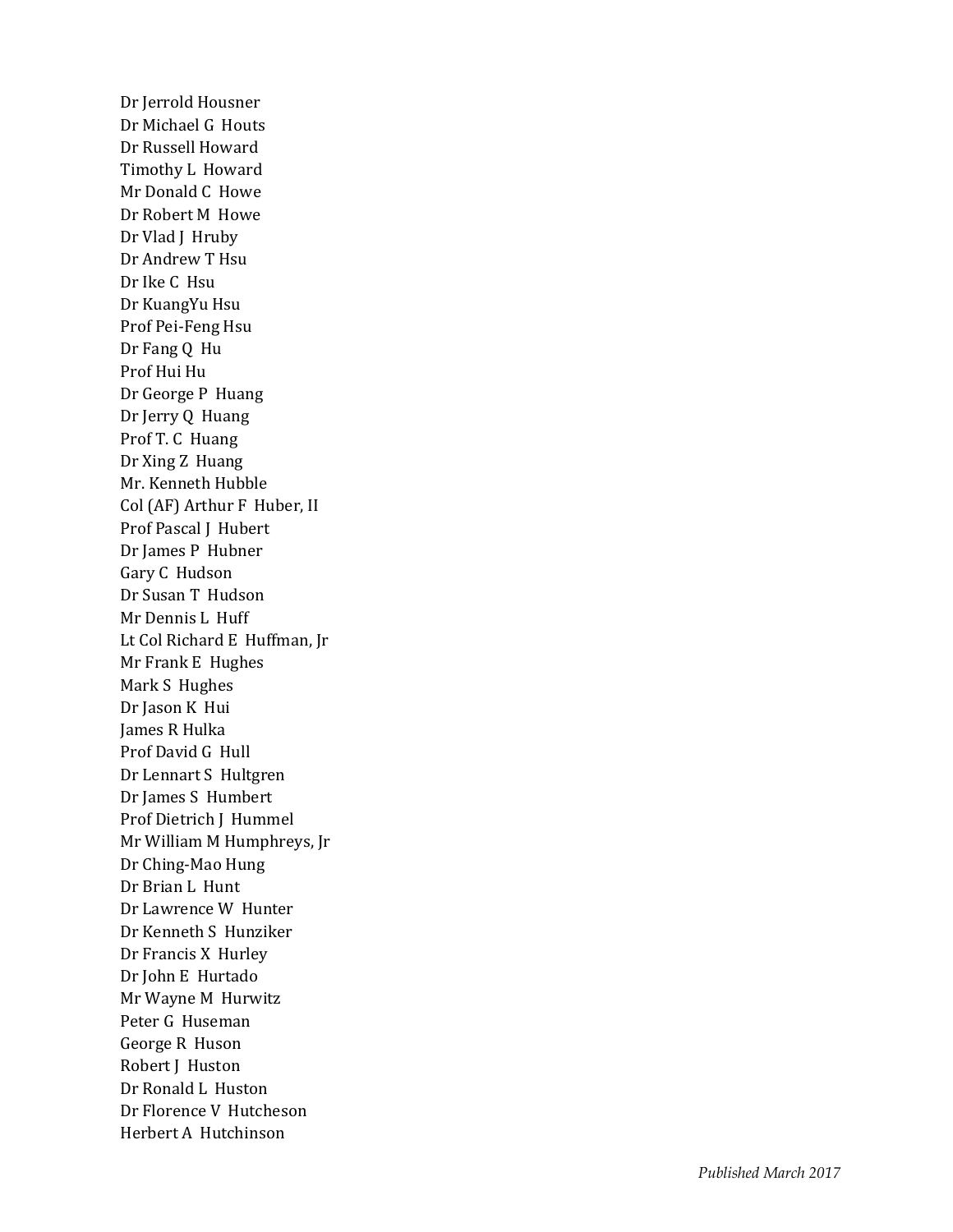Prof Inseok Hwang David C Hyde Patricia Hynes Dr Gregory L Hyslop

## **I**

Dr Gianluca Iaccarino Dr Essam A Ibrahim Dr Mounir B Ibrahim Prof Moshe Idan Dr Che -Hang C Ih Prof Hong G Im Kauser S Imtiaz Dr Michel D Ingham Mr. Norman L Ingold Prof Mario Innocenti J Jeffrey Irons Thomas B Irvine Dr Dennis Irwin Troy Irwin Dr Kakkattukuzhy M Isaac Mr. Leslie T Isaacs Mr Steven J Isakowitz Mr Abdul M Ismail Dr Koji Isogai Dr Kenneth P Iwanski Dr Ravi K Iyer

## **J**

Prof Farhad A Jaberi Dr Alexander M Jablonski Edward J Jablonski Dr Albert A Jackson, IV Mr Bruce Jackson Dr Karen E Jackson Dr Keoki K Jackson Mr Mark C Jackson Dr Sherman K Jackson Dr Thomas L Jackson Dr Thomas A Jackson Prof Jamey D Jacob Prof Gustaaf B Jacobs Dr Marcus J Jacobson Dr Robert A Jacobson Stephen M Jaeger Dr Richard L Jaffe Catherine A Jaggard Terry J Jaggers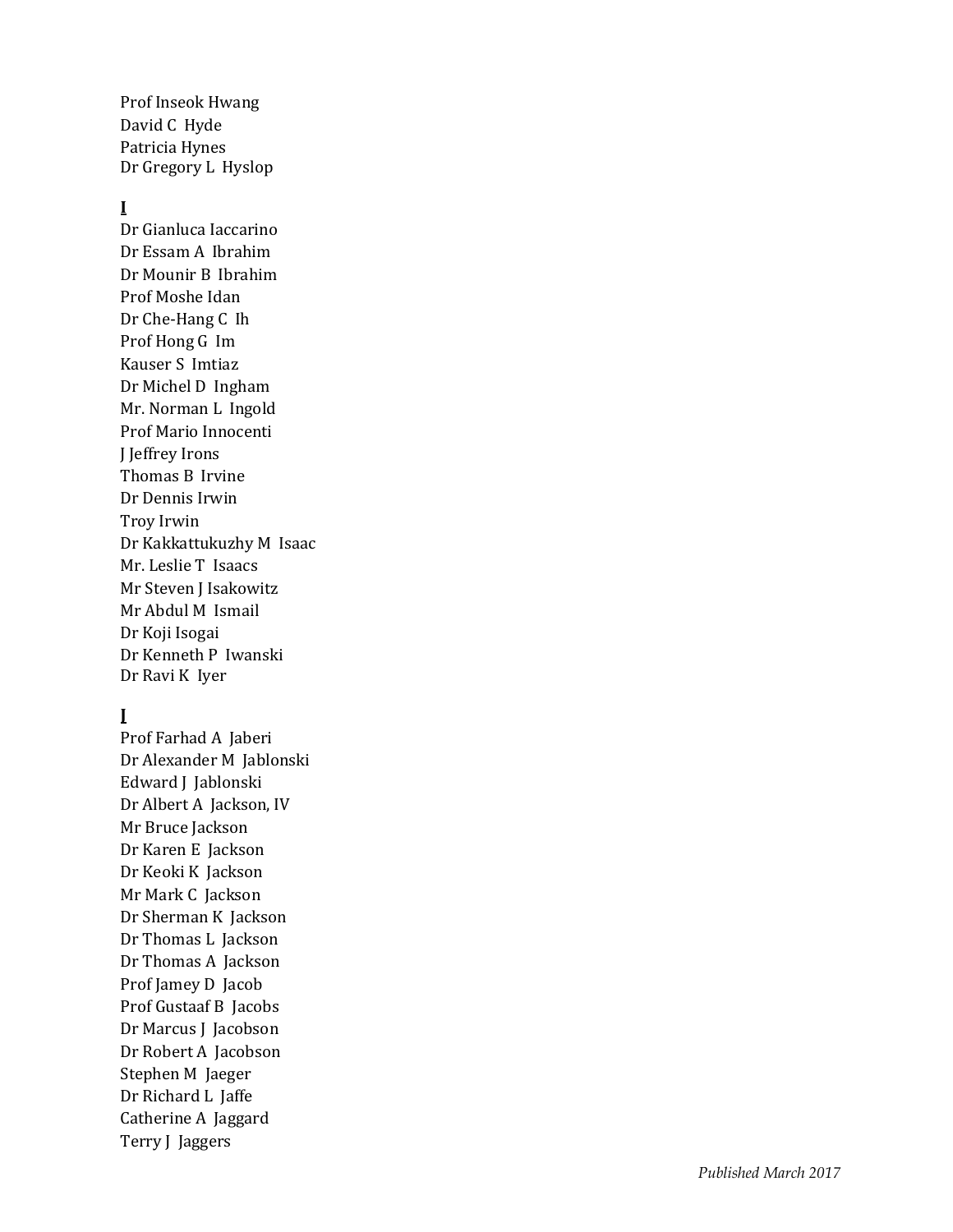Dr Jechiel I Jagoda Dr Moriba Jah Dr Mike R Jahadi, PE Dr Ebad Jahangir Dr Amolak C Jain Prof Yogesh Jaluria George S James Lt Gen Larry D James Dr B. A Janardan Mr William D Janicki Cecelia Jankowski Prof Kenneth E Jansen Dr Jonathan Mark Janus Dr David Japikse Dr Matthew R Jardin Philip O Jarvinen Dr Ravindra Jategaonkar Donald Alan Jaworske Dr Rhett W Jefferies Dr Jay B Jeffries Dawn C Jegley Alan B Jenkin Dr Christopher H Jenkins Mr Jason E Jenkins Mr. Michael W Jenkins Dr Tom P Jenkins Daniel T Jensen Dr David W Jensen Guy E Jette Henry R Jex Prof Ratneshwar Jha Dr Naibo Jiang Prof Zonglin Jiang Dr Charles E Jobe Hamid Johari Mr Donald B Johnson Dr Erwin H Johnson Dr James W Johnson Lloyd H Johnson Mr Michael Johnson Mr. Miles C Johnson Susan M Johnson Dr Vicki S Johnson Ralph C Johnston Mr Bruce A Jolly, Sr Dr Anya R Jones Dr Christopher T Jones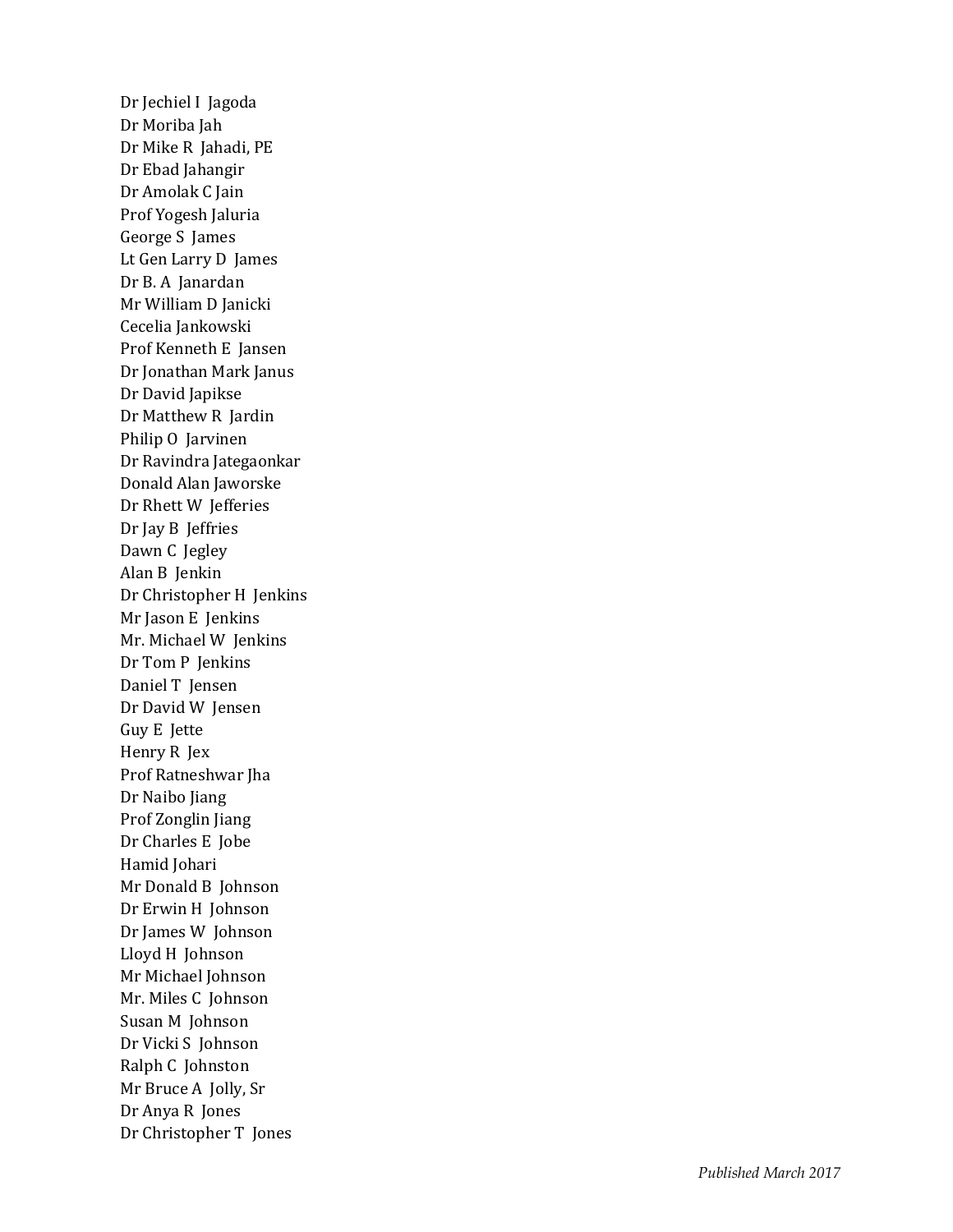Dr Gregory S Jones Mr Jeffrey D Jones Dr Kevin D Jones Mr Lee W Jones Michael G Jones Dr Ralph R Jones, III Mr. Robert J Jones Dr Walter F Jones William T Jones Teresa M Jordan -Culler Dr Dean S Jorgensen Dr Mahendra C Joshi Dr Shiv P Joshi Dr Ronald D Joslin Eswar Josyula COL Douglas A Joyce Prof Yiguang Ju Dr Albert J Juhasz Dr George Y Jumper Dr Sung Nam Jung Mr Stephen G Jurczyk Prof Benjamin Jurewicz R. Steven S Justice Joseph E Justin Prof Daniel Juve

### **K**

Dr Alvar M Kabe Dr Ivan Kadar Mr Thomas A Kaemming Dr Fassi Kafyeke Prof Franz -Josef Kahlen Dr Tak Kahto Clifford Y Kam Dr Hani Kamhawi Prof Kenjiro Kamijo Dr Daniel C Kammer Dr Mark E Kammeyer Dr Yasuhiro Kamotani Dr Argiris Kamoulakos Dr Max Kandula Dr Lakshmi H Kantha Dr Rakesh K Kapania Dr Jayanta S Kapat Dr Carolyn R Kaplan David H Kaplan Michael S Kaplan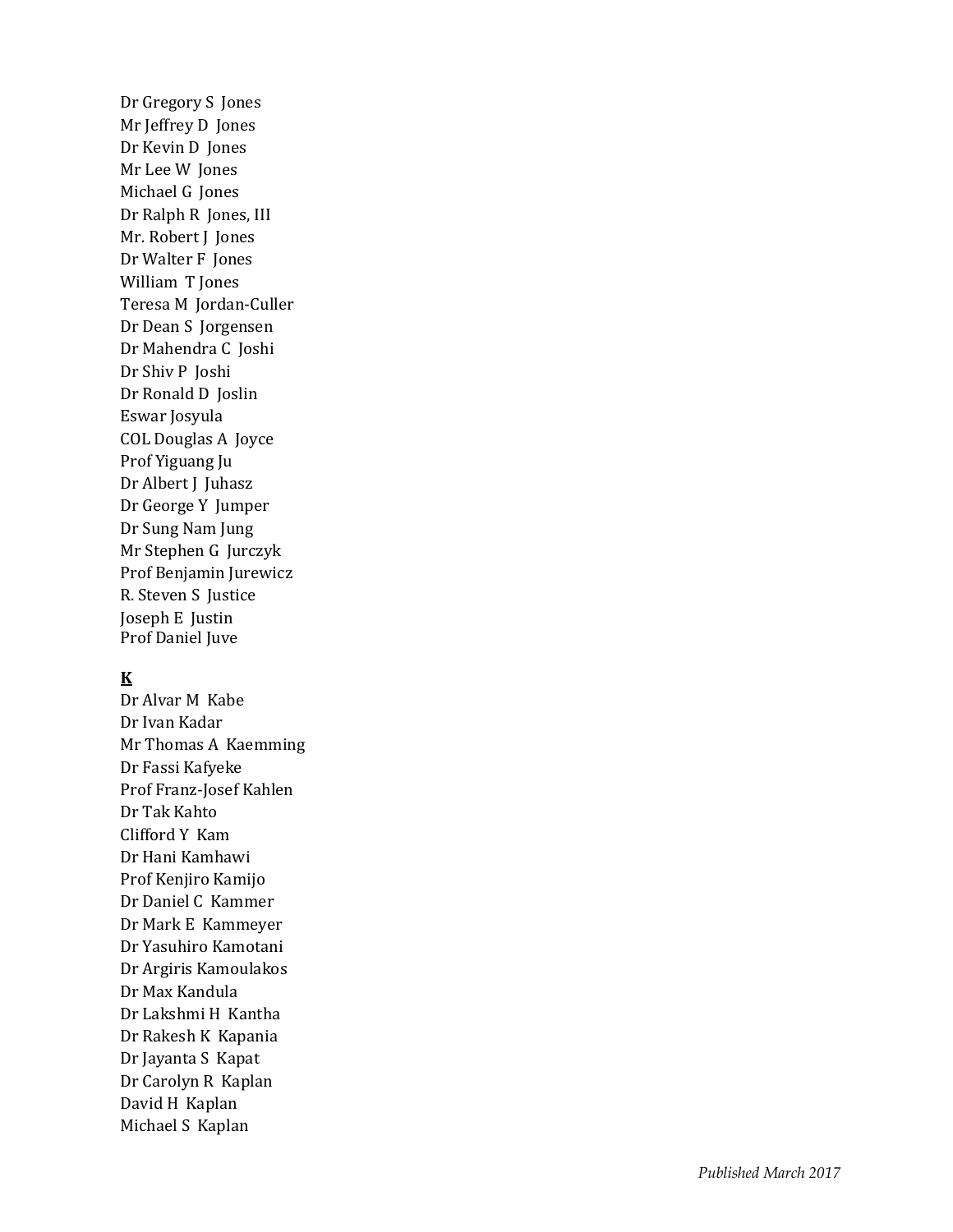Dr Arif M Karabeyoglu Mr John C Karas Dr George A Kardomateas Ms Janet C Karika Dr Steve L Karman, Jr Dr Swami N Karunamoorthy Prof N Jeremy Kasdin Prof David R Kassoy Carl E Kastner K. Kathiresan Dr Viswanath R Katta Dr Joseph Katz Prof Hans Peter Kau Dr Harold R Kaufman Dr Upender K Kaul Prof Fazal B Kauser Prof Keiji Kawachi Albin D Kazanowski Dr Sean P Kearney Joel K Kearns Dr Poh -Eng Kee Dr James A Keenan Earl R Keener John F Keener Dr James T Keeney Prof Michael Keidar Mr. Richard H Keith Dr Theo G Keith Dr John D Kelley Dr Joy H Kelly Wes Kelly Dr TS Kelso Michael W Kelton Mr Randy L Kendall Robert E Kendall Chester N Kennedy Mr Stanley O Kennedy David R Kent Dr James A Kenyon Dr Mike F Kerho Dr Thomas H Kerr, III Dr Shawn S Keshmiri William J Ketchum Prof Andrew D Ketsdever Dr Nicole L Key Dr Michael T Kezirian Prof Mahmood Khalid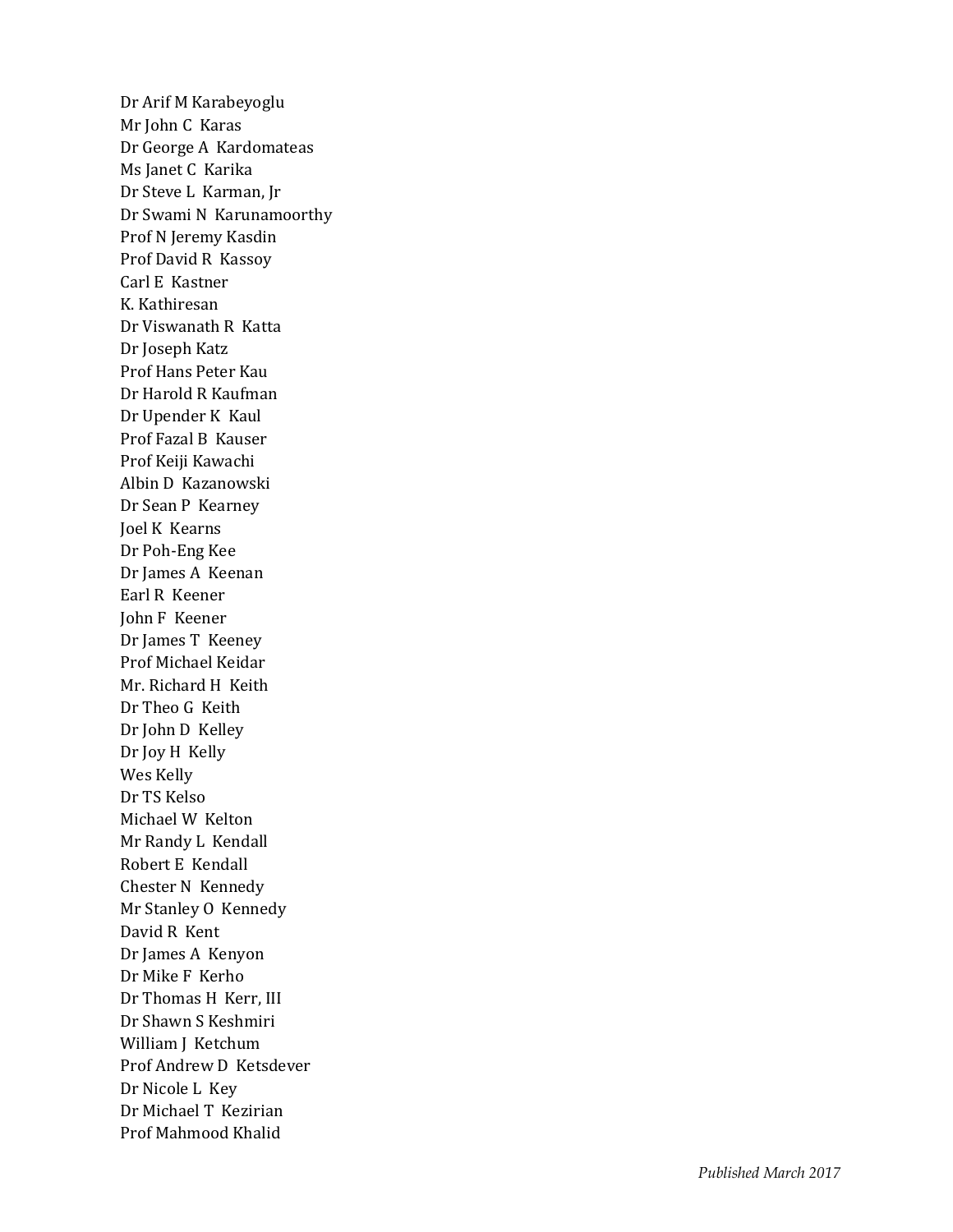Dr Shahzad Khaligh Prof Atef Khalil, I Dr Abid Ali Khan Dr Mohammad J Khan Abbas Khavaran Prof Jay M Khodadadi Dr Abdollah Khodadoust Dr Mehdi R Khorrami David A Kier Dr Robert A Kilgore Lance M Killoran Charles R Kilmer Prof Chongam Kim Dr Eun S Kim Dr Hyoung -Man Kim Dr Hyunsun A Kim Prof KwangYong Kim Prof Nam Ho Kim Prof Sungwan Kim Dr Won -Wook Kim Prof Youdan Kim Dr Roger L Kimmel Mr William M Kimmel Prof Itsuro Kimura Dr William F Kimzey John E King Mr Steven R King Dr William S King Gary W Kinnaman Teresa L Kinney James E Kinnu Dr Vikram K Kinra Hartmann J Kircher Dr Daniel R Kirk 1Lt George M Kirkpatrick, PE COL Alan I Kirschbaum Douglas L Kisling Dr Susumu Kitazume Dr Christopher A Kitts COL Rex R Kiziah Reuben G Klammer Dr David M Klaus Christian Klein Mr. Roy W Kline, Jr. H. Klopfenstein Prof Craig A Kluever Mr. David H Klyde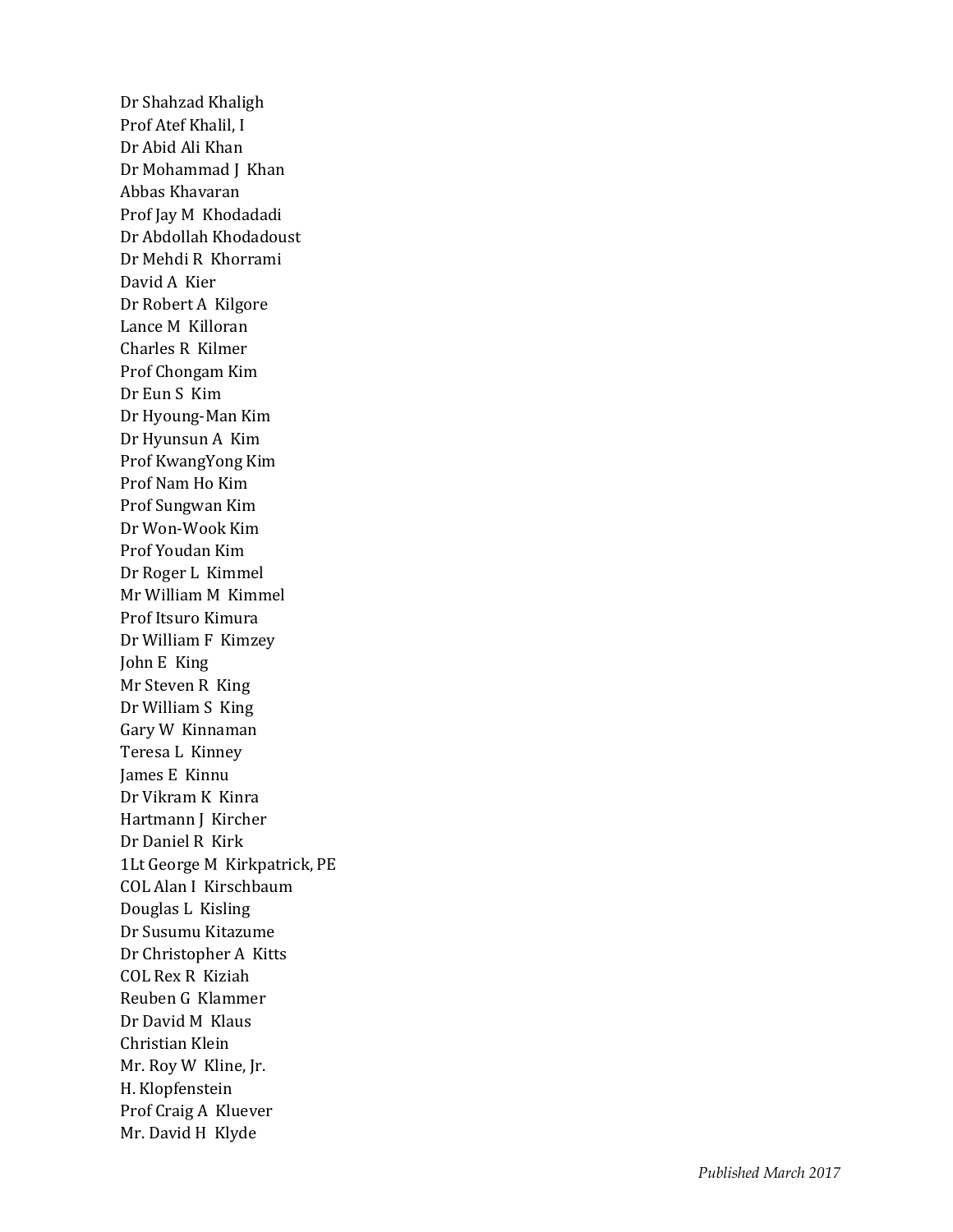Frank J Kmak Mr Charles D Knauer, Jr Mr James M Knauf Dr Ronald C Knechtli Dr Doyle D Knight Richard E Knoll Mr Louis H Knotts Prof Carl Knowlen Mr. David C Knowlen Prof Kevin Knowles Prof Eldon L Knuth Prof Mykel J Kochenderfer Dr Kevin B Kochersberger Dr Srinivas Kodiyalam Dr Steven G Koff Dr Dennis J Koga Dr Fred J Kohl Mr Ronald J Kohl Prof Michael Kokkolaras Stephan E Kolitz Ronald B Kollmansberger Mr Paul J Kolodziejski Dr Raymond M Kolonay Mr Steve C Komadina Prof Narayanan M Komerath Prof Kimiya Komurasaki Dr Dean A Kontinos Michael A Konyak Dr Joseph H Koo Dr Manoochehr M Koochesfahani William E Koop Dr Parimal H Kopardekar Charles F Kopicz, Jr Mr. Monte F Kopke Dr Carlo Kopp, PE Dr Eugene H Kopp Dr Eldon E Kordes Dr David G Korn Dr Richard P Kornfeld Dr David Korsmeyer Dr John J Korte, PE Martin M Koshar Prof John B Kosmatka Jeffrey J Koss Dr Robert L Kosson Paul Kostek Dr Jean N Koster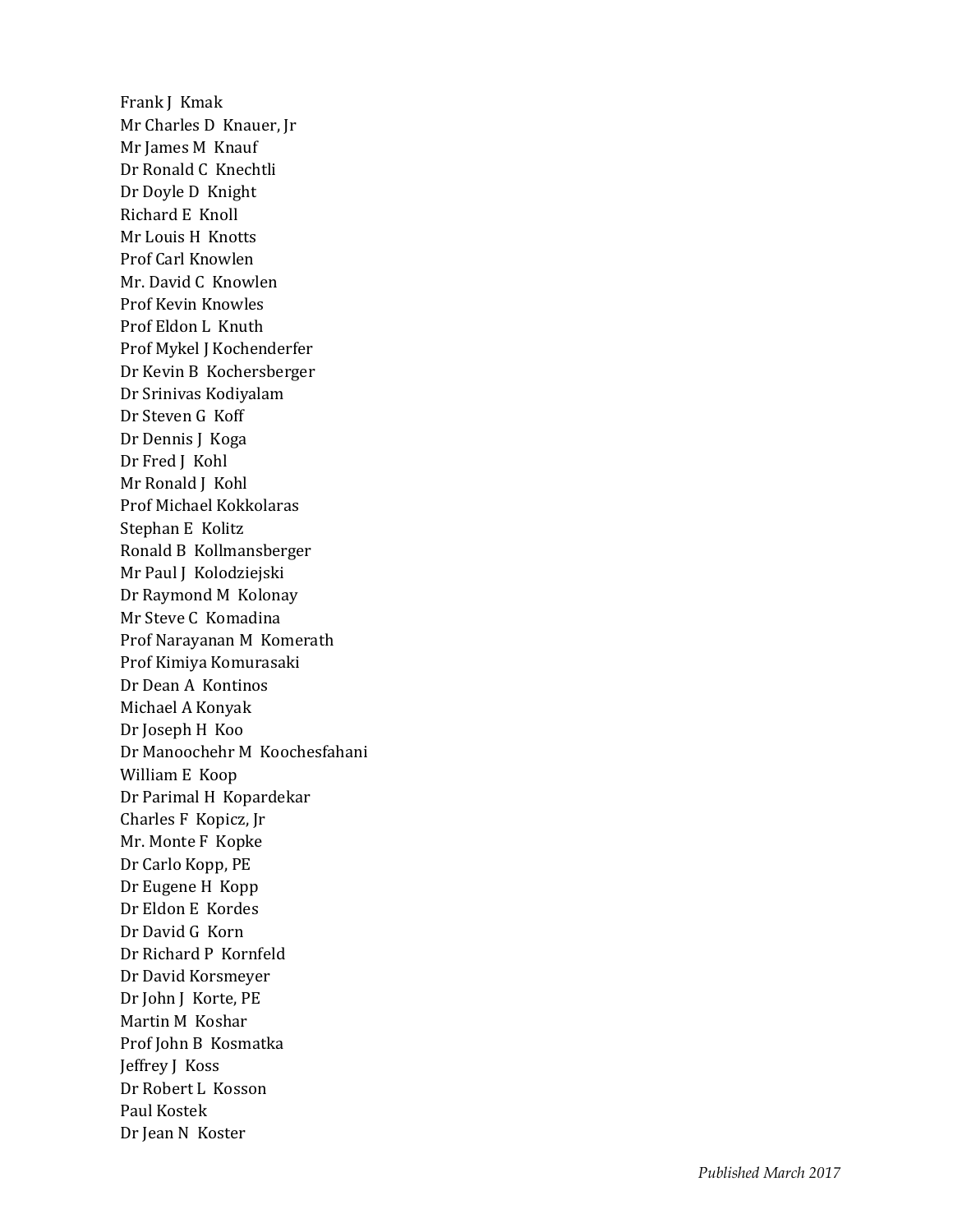Dr Ajay P Kothari Dr Curt S Kothera Mr David J Kotker Col (AF) Robert J Kraus Samuel Kraus Mr Fred H Krause Mr John A Krausman Dr Sergey V Kravchenko Richard E Kreeger Mr. Jeffrey A Kreide Dr Mark D Kremenetsky Dr Kevin P Kremeyer Dr William C Krenz Dr Kumar Krishen Dr Ramuhalli Krishna Dr Thiagarajan Krishnamurthy Dr Subramaniam Krishnan Prof Norbert Kroll Dr Jimmy A Krozel Prof Miroslav Krstic Dr Ronald Krueger Edwin H Krug Dr Laguduva Kubendran Andrew J Kubica Prof Hirotoshi Kubota James Kuchar Mr Jason S Kuchera Dr Heribert Kuczera Dr John Kuhlman William H Kuhlman Dr Gary D Kuhn Ira F Kuhn, Jr. Dr Waruna D Kulatilaka Dr Krishna D Kumar Dr Rajan Kumar Renjith R Kumar Dr Ajoy K Kundu Dr David W Kuntz Donald L Kunz Dr Andrew Kurdila Dr Mitsuru Kurosaka Alex G Kurtz Mr Richard J Kwan Dr Daniel W Kwon Dr Okey Kwon Dr Demos T Kyrazis Dr Dimitrios C Kyritsis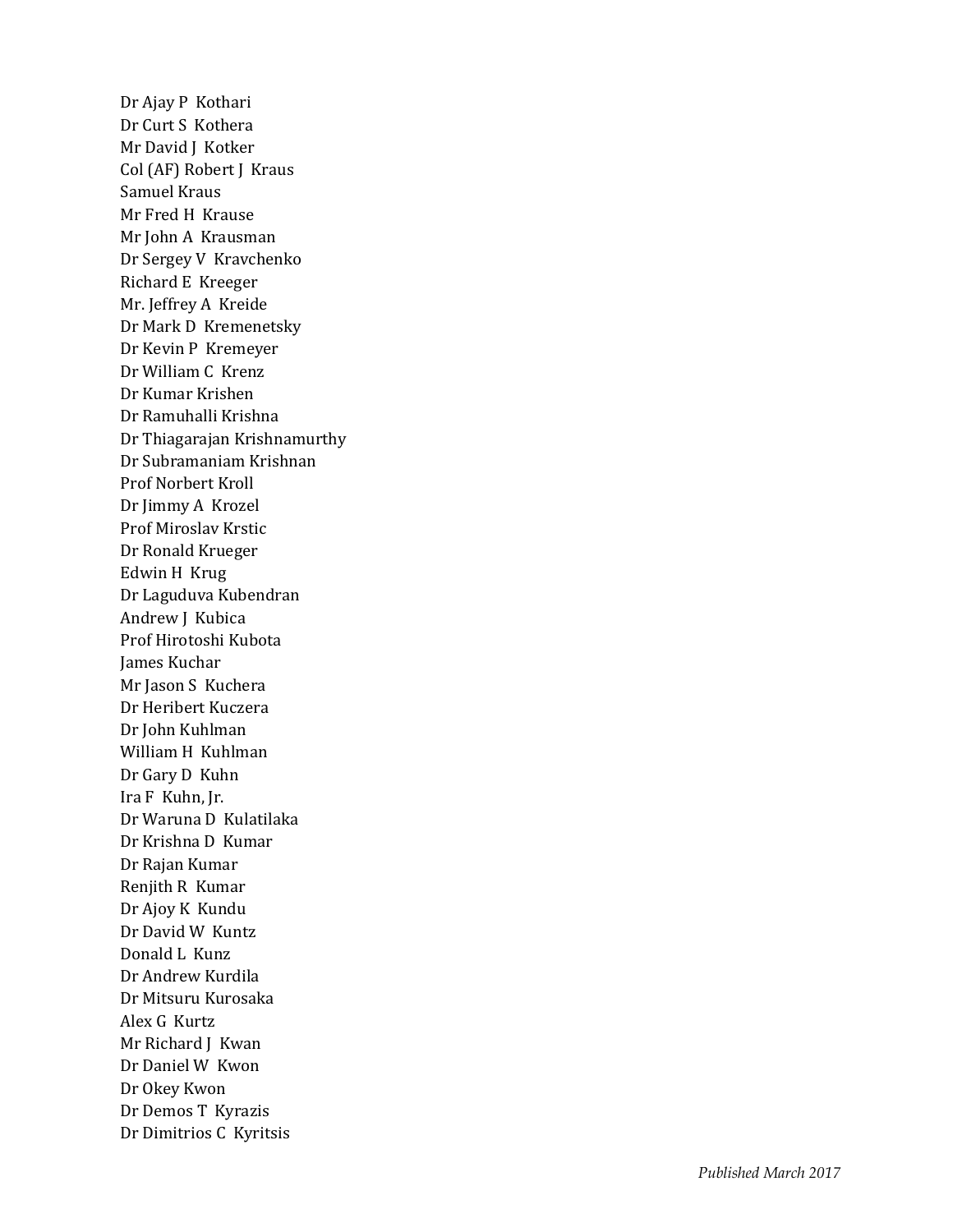#### **L**

Mr Andrew R Lacher Prof Thomas E Lacy, Jr Foluso Ladeinde Samuel C Laden Dr James G Ladesic Dr Kelly R Laflin Prof John E LaGraff Laurette T Lahey Dr Feng C Lai Dr Joseph C Lai Kai Lai Dr Peter C Lai Dr Shu T Lai Prof Seppo K Laine Dr Mark S Lake Mr Corwin H Lakin Dr Jaynarayan H Lala Dr Tung T Lam Dr John E Lamar Mr Tracy L Lamm Mrs. Doris Z Lampe Prof Chuan -Tau E Lan Mr David M Landis Dr Geoffrey A Landis Mr Kenneth H Landis Dr Drew Landman Dr D Brian Landrum Dr Ellis M Landsbaum Dr Dennis R Landsberg Mr Martin J Lanfranco Mr Thomas J Lang Prof Jack W Langelaan Mr R. Grant Lannon Dr Erick Lansard Dr Maris Lapins Dr Michael R LaPointe Paul A Larkin Mr. Michel Laroche Mr Charles R Larsen Dr Curtis E Larsen Thomas A Lash Lt Col John O Lassiter Dr Marion L Laster Eino K Latvala Jeffrey R Laube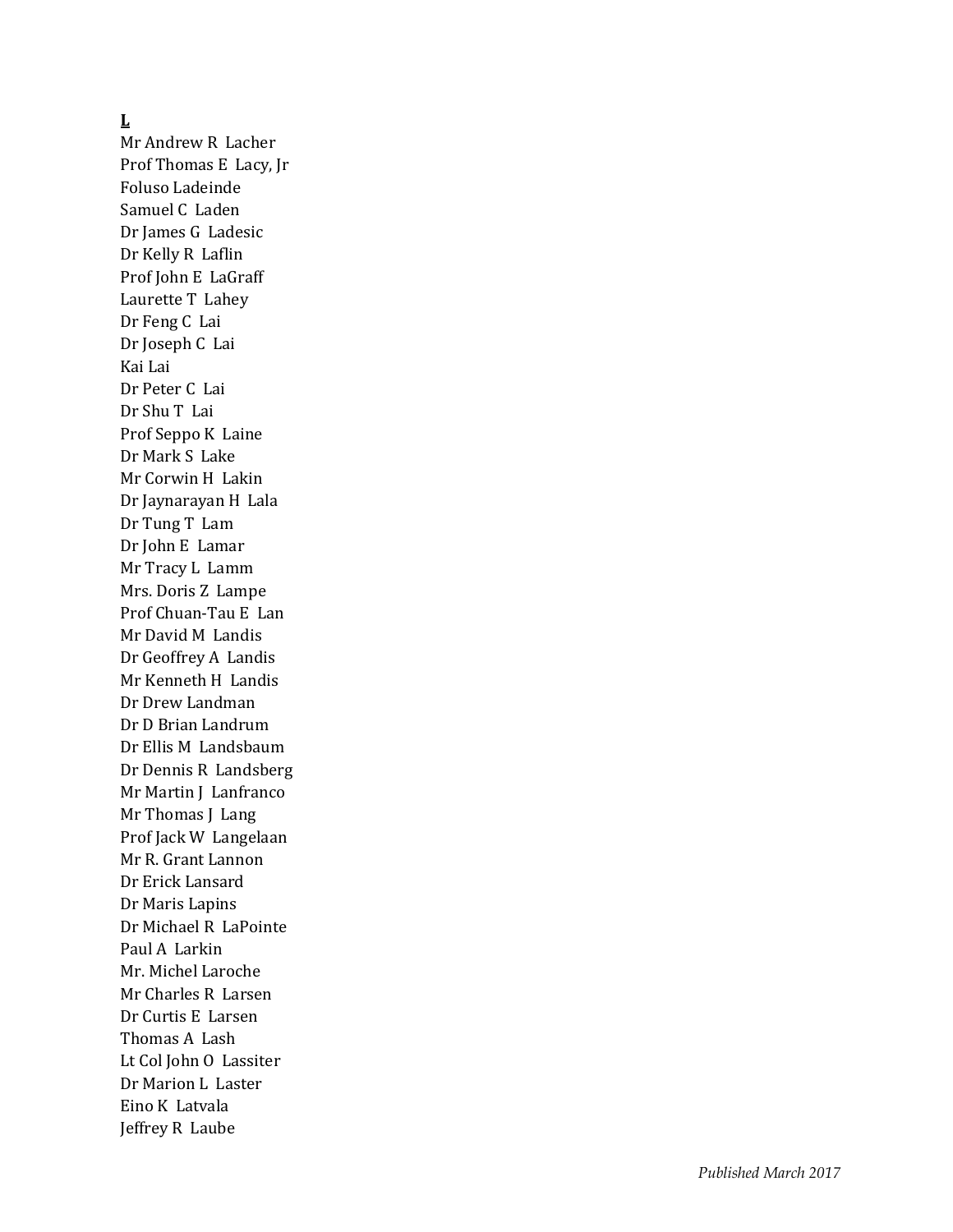Dr Roger D Launius Prof Christophe O Laux Mr David B LaVallee Michael G Lavelle Dr Philippe Lavoie Dr Eugene Lavretsky Dale A Lawrence Mr Larry A Lawson Prof Donald M Layton Dr Bernard M Leadon Mrs Barbara A Leary Kevin Leath Raymond P LeBeau, Jr Ho -Jun Lee Prof Sung W Lee Dr Tonghun Lee Prof Usik Lee Dr Ying -Ming Lee Mr Oliver W Leembruggen Ms Elizabeth M Lee -Rausch Steve M Legensky Dr Lubert J Leger Mr John L Leingang Mr Richard E Leithiser Dr Jesse A Leitner Dr Spiro G Lekoudis Prof Sanjiva K Lele Dr Michael F Lembeck Dr Andrew Z Lemnios Prof Jinsong Leng Steven Lenvik Prof Sergey B Leonov James D Lesikar Mr Zigmond V Leszczynski Mr Keith Leverkuhn Mr Raymond J LeVesque, II CAPT Mordechai A Levin David A Levinson Dr Mark Levinson David W Levy Norman N Lewin Robert P Ley Ms Ivett A Leyva Mr Allen Li Dr Chiping Li Dr Victor Li Prof Xiaodong Li, Sr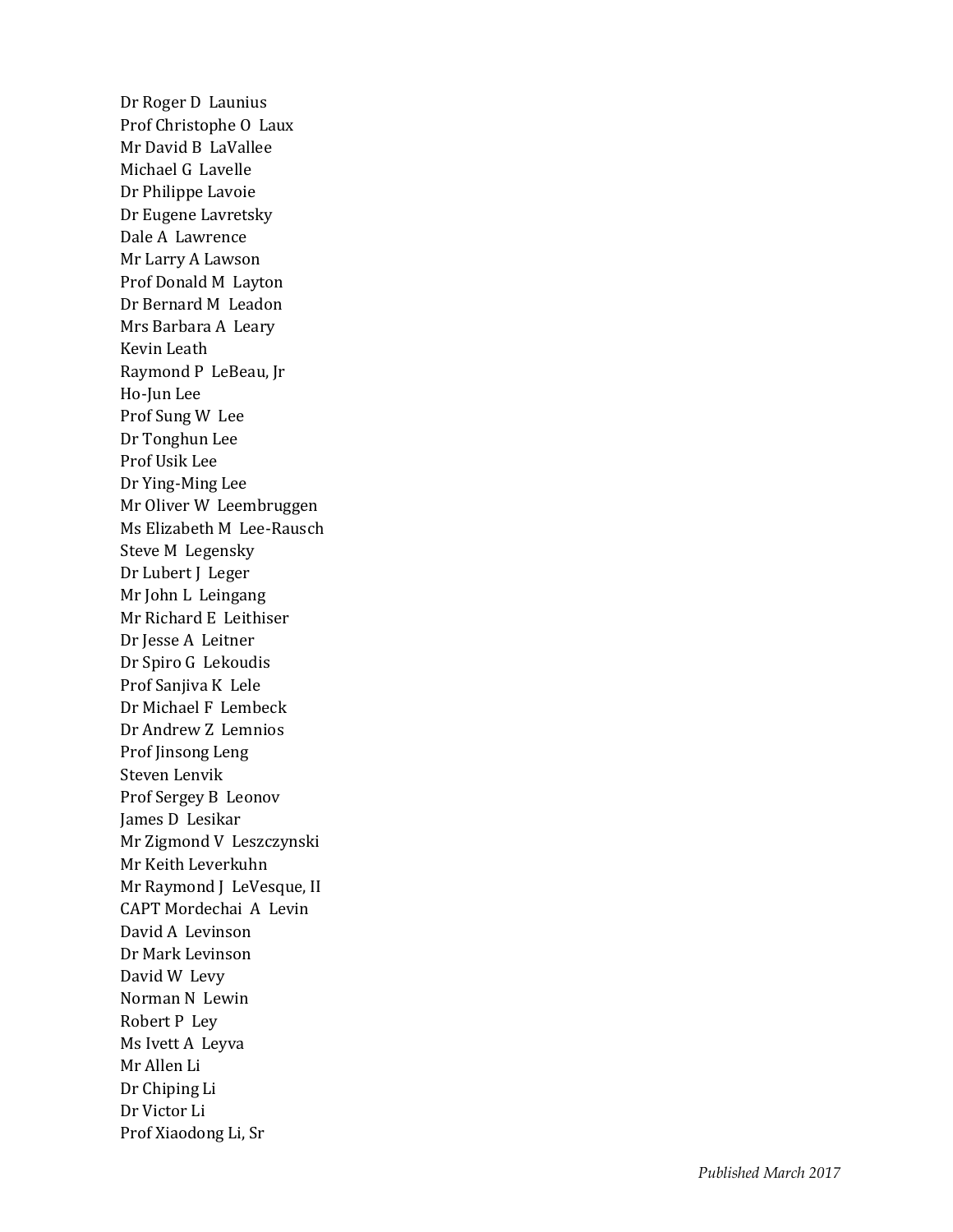Dr Ye Li Dr Chunlei Liang Dr Daniel A Lichtin Lysbeth S Lieber Dr Brad S Liebst Dr Kenneth M Liechti Mr. Randall K Liefer Kenton R Lietzau Prof Phillip M Ligrani Dr Lawrence E Lijewski Dr Charles C Limbaugh Prof Chao -An Lin Dr Chienchang Lin Dr John C Lin Prof Kuen Yuan Lin Dr Kuo -Cheng Lin Dr Charles A Lind Mr George Lind Richard C Lind Douglas W Linder Dr J Stephen Lingard Mr. Gary L Link Mr Wesley B Link Ms Diane L Linne Prof Noam Lior Prof William W Liou Dr Ronald J Lisowski Dr Ron J Litchford Leo G Little Prof Chaoqun Liu Dr Edmund K S Liu Prof Hugh H T Liu Dr Jiwen Liu Dr John Y Liu Prof Joseph T Liu Prof Tianshu Liu Prof Xiaofeng Liu Dr Daniel Livescu Mr. Louis E Livingston Dorr Lobrecht Mr Jerry L Lockenour Mr. Rodney L Lofton Lt Col Glen T Logan Dr Stanley E Logan Dr Rainald Lohner John R London, III Ms Mary Jo Long -Davis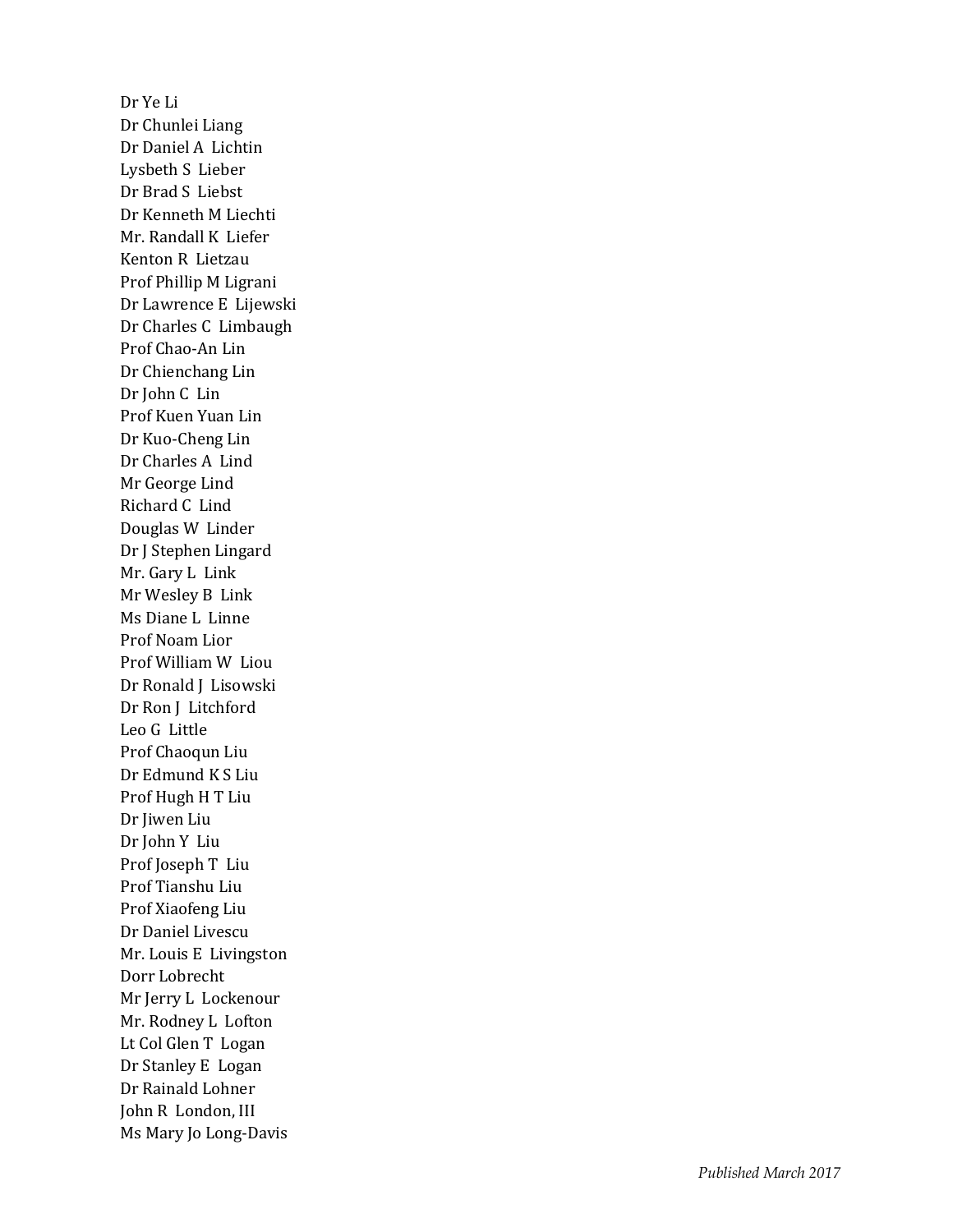Prof James M Longuski James P Loomis William D Looney Dr Azriel K Lorber Prof Paul A Lord Dr John A Lordi Mr Dale J Lorincz E. W Lorson Dr John L Loth Dr Stanley G Love Mr Andrew E Lovejoy Dr Alan Lovell Mr Douglas L Loverro Dr Kevin T Lowe R. W Lowe William H Lowe G. Alan Lowrey Mr Byron J Lowry Frank E Lowther Prof Paulo C Lozano Prof Tianfeng Lu Dr John W Lucas Ms Odilyn Santa Maria Luck Mr Alfred M Luckau Prof Robert Luckner Dr James M Luckring H. H Luetjen Dr Alexander N. Lukin Mr Stewart B Lumb Dr Forrest E Lumpkin, III Mr. Jerry L Lundry Mr Wolfram H Lunscher Prof Haoxiang Luo Prof Hong Luo Prof Kai H Luo Joseph John Lusczek, Jr Gerald E Lutz Mr. Paul L Luz Mr. Randal W Lycans Dr James C Lyke Victor Lyman John P Lynch Anastasios S Lyrintzis

### **M**

Dr Lin Ma Mr Gerald E Mabson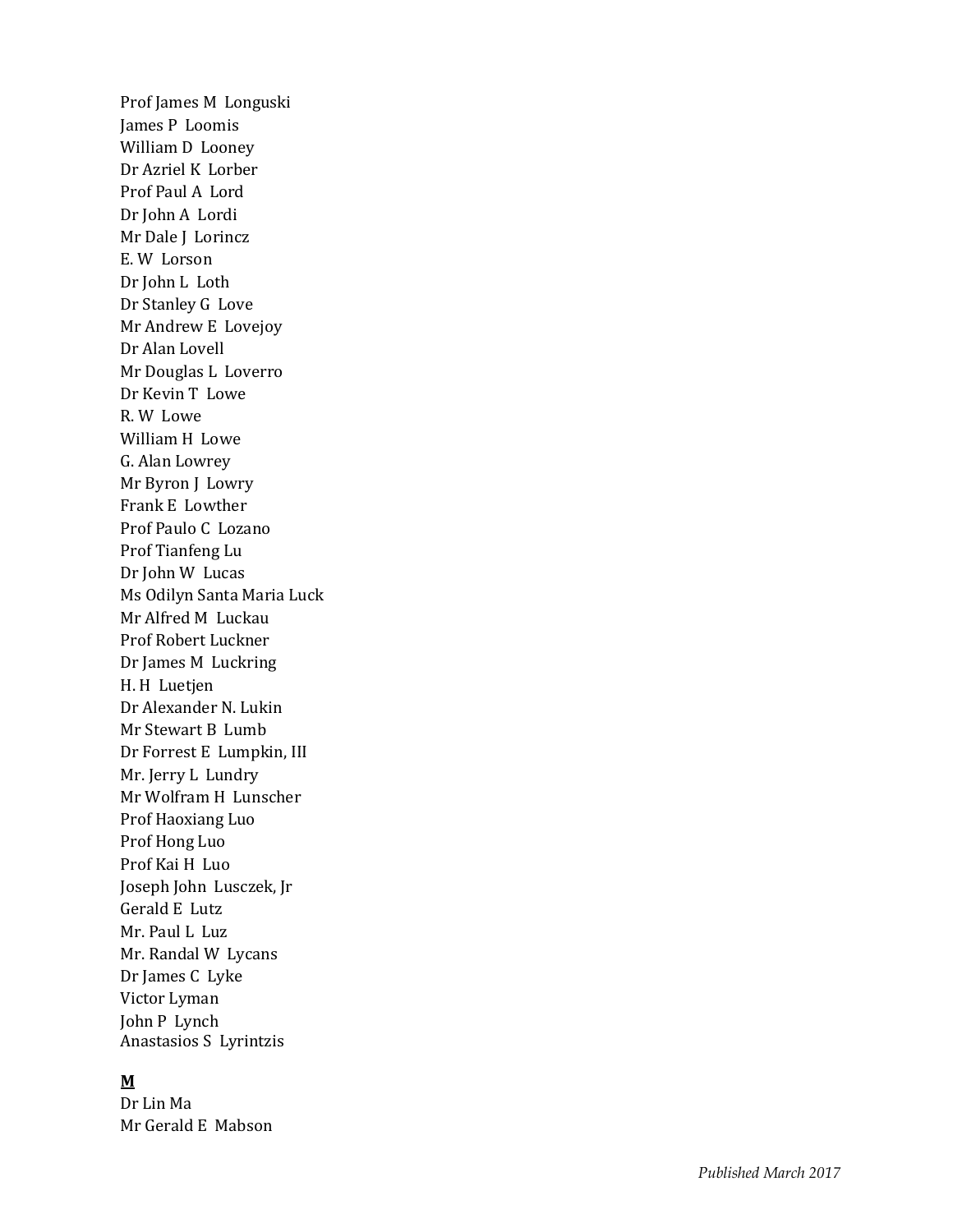Dr Malcolm Macdonald Dr James L Mace Dr John M Macha Sergey O Macheret Dr Donald L Mackison Mr Michael J Mackowski Douglas G MacMartin Dr Nateri K Madavan Prof Luca Maddalena Dr Erdogan Madenci Dr Balasubramanyam S Madhanabharatam Mr Earl L Madison, III Irving P Magasiny Dr Samantha A Magill Domenic J Maglieri Dr Sandra H Magnus Dr Sankaran Mahadevan Mr. Avtar S Mahal Dr Shankar Mahalingam Mr. Scott A Maher Brant H Maines Prof Masataka Maita Prof Joseph Majdalani, PE Dr Arup K Maji Rodney A Makoske Cindy A Malawy Mr Jonathan T Malay Gregory Malejko Dr Ramesh B Malla Dr Faure Joel Malo-Molina Mr Robert A Malseed Dr Humboldt C Mandell, Jr Dr Richard L Mange Prof Mahmoud Mani Dr Mortaza Mani Dr Ramani Mani Rao Y Mannepalli Robert M Manning Dr Nagi N Mansour Prof Marcia H Mantelli Dr Frank Marconi, Jr. William L Marcy Robert J Marhefka John M Maris Leon Mark Mr. C. Franklyn Markarian Ms Jill M Marlowe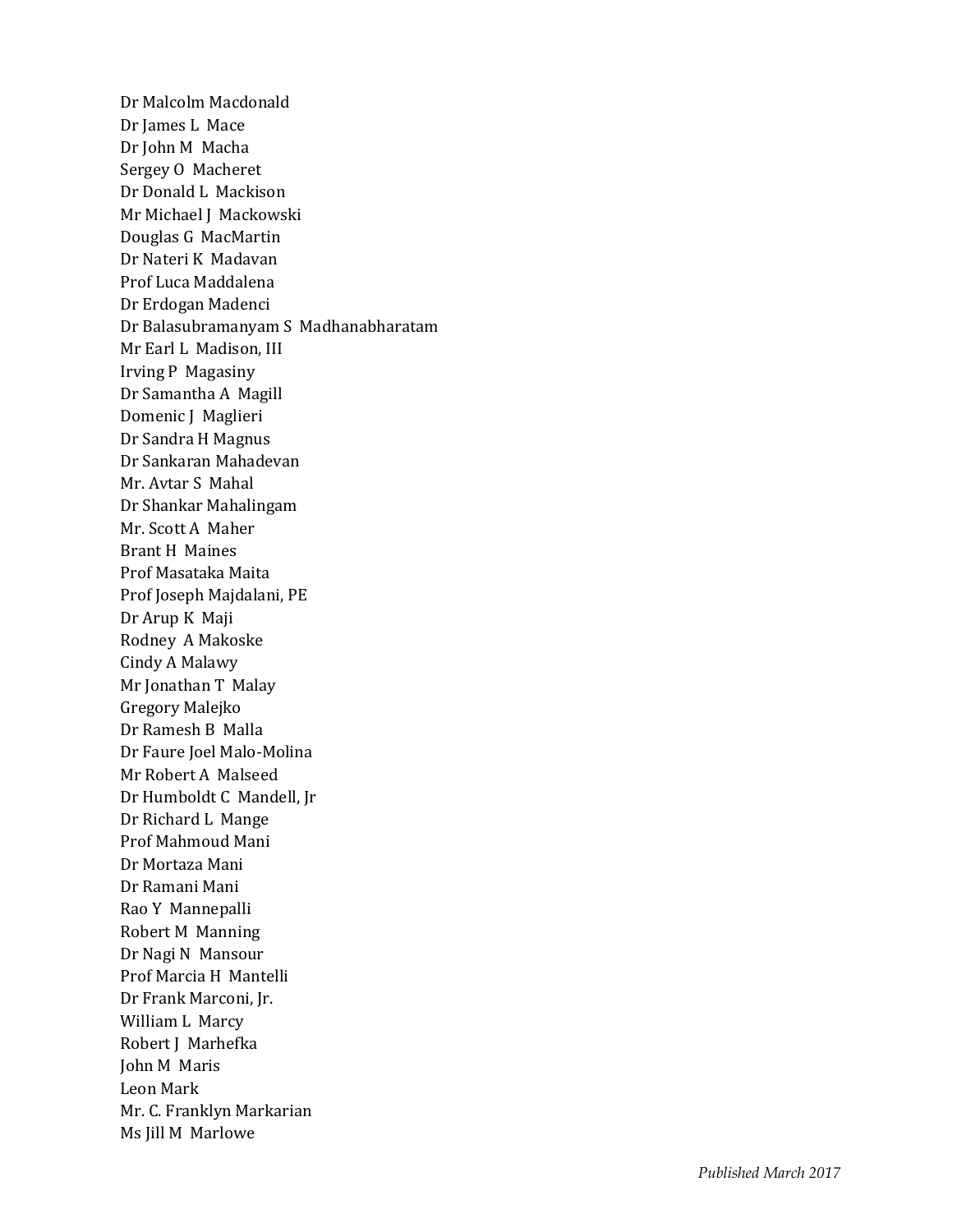Mr David R Maroney Dr Jed E Marquart Dan E Marre n Mr Joseph R Marshall, Jr Mr. Robert T Marshall Prof Alexandre Martin Mr Cam Martin Dr Charles A Martin Frederick J Martin Dr James A Martin Michael J Martin Prof Pino Martin Dr Walter A Martin Mr. Luigi Martinelli Mr. Eugene A Martino Dr Joseph P Martino Prof Joaquim Martins Dr Dean C Marvin Joseph G Marvin Howard F Marx James P Masciarelli, III Mr Robert V Masek Prof Farzad Mashayek Maj Gen Susan K Mashiko Dr John L Mason Dr William H Mason Mr Hugh P Massengill, Jr Prof Kevin C Massey Paul F Massier Dr Sebastian V Massimini Prof Epaminondas Mastorakos Dr Jehanzeb Masud Dr Naomi Mathers Prof Joseph Mathew Mr Steven E Matousek Gene J Matranga Ms Christine G Matthews Sir Stuart Matthews Dr Mark D Maughmer Mr. Thomas E Maultsby Mr James Maus Dr Dimitri J Mavriplis Douglas H May, PE Mr Todd A May Mr Joseph T Mayer Dr Ralf H Mayer Dr Arloe W Mayne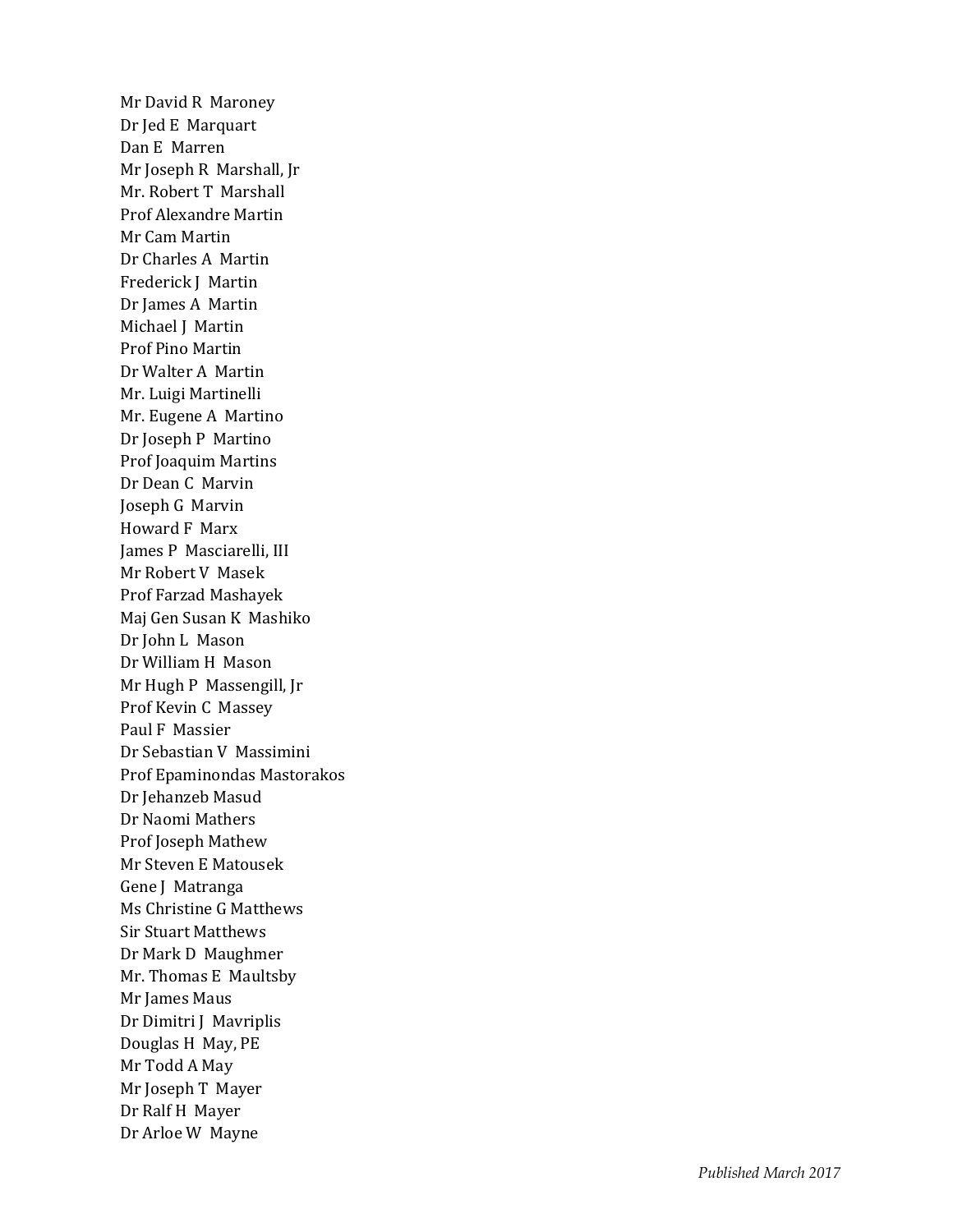Dr Andre P Mazzoleni Dr Thurman D Mc Cay Harvey G Mc Comb Daniel Mc Keown George H Mc Lafferty Mr Jim V McAdams Dr Robert W McAmis COL William S McArthur Dr James D McBrayer Ronald W McCaffrey Maj Gen William N McCasland Ms Gisela W McClellan Mr Charles R McClinton Paul D McClure Mr Edwin D McConkey Alexander A McCool Dr Leigh S McCue Mr Edward D McCullough, Jr Dr James C McDaniel, Jr Mr Emmett J McDonald Mr Stephen H McDougle Dr Michael B McFarland James P McGorry Dr Anna -Maria R McGowan Mr David M McGowan Mr Brian E McGrath James McGrath Dr Wheeler K McGregor Mr Robert J McIntosh Dr Samuel C McIntosh Duncan E McIver Dr Beverley J McKeon Robert E McKinley Mr. Leon E McKinney Richard W McKinney Mr James A McKinnis Mr Douglas V McKinnon Mr. Douglas R McKissack Dr Tim W McLain Dr Craig A McLaughlin Dr Thomas E McLaughlin Christopher H McLean Dr Keith R McManus Dr M. Brett McMickell Michelle L McMillan Patrick J McNally Prof Jack J McNamara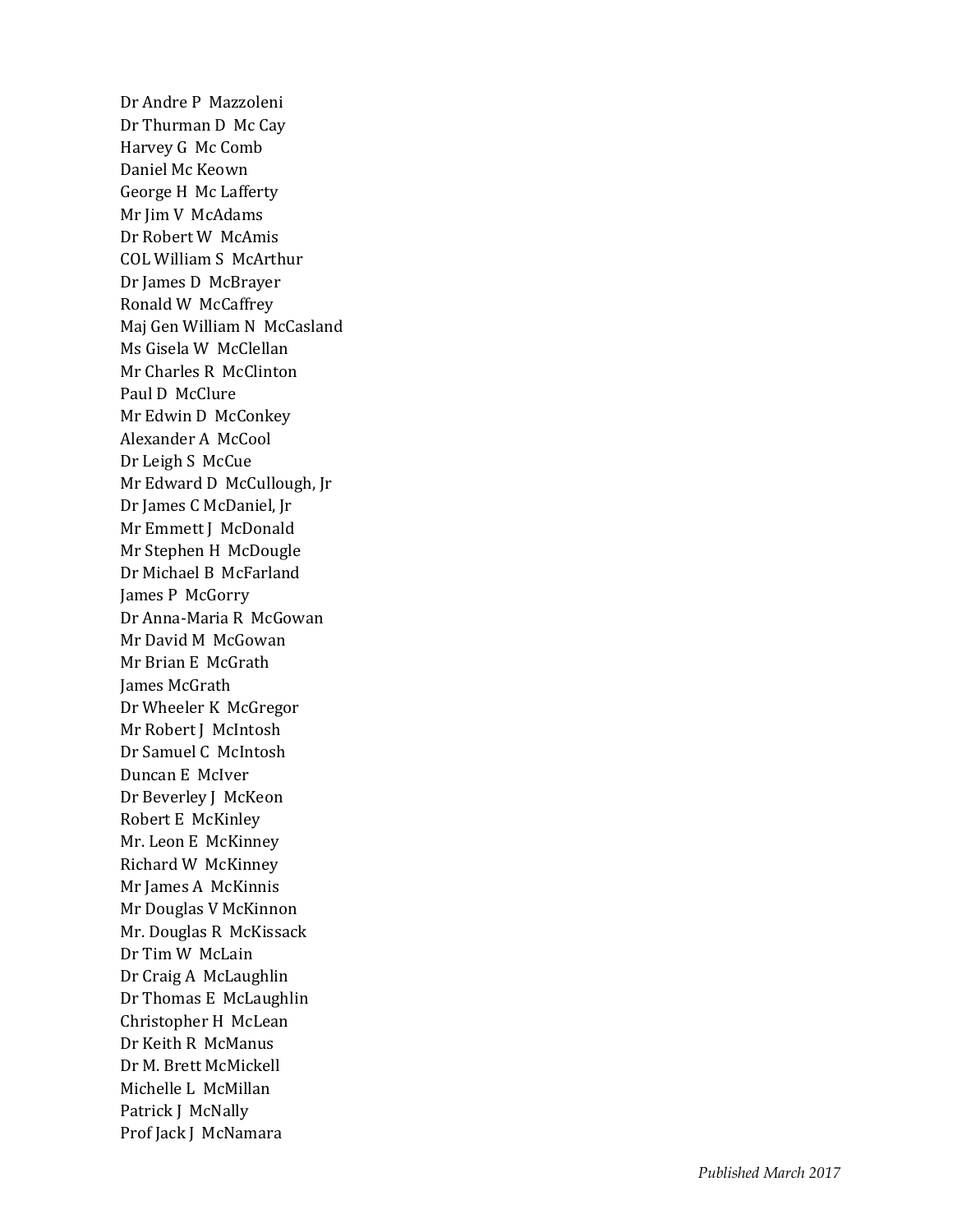Dr Roger P McNamara, II Dr Ralph L McNutt, Jr Mr Stephen C McParlin Dr Angus D McRonald Bayard T McWilliams Mr Michael C McWithey Prof Andrew J Meade Dr Robert L Meakin Prof Kenneth D Mease Prof David J Mee Eur Ing Martinus J Meerman Prof Constantine Megaridis Dr Robert V Meghreblian Prof Salim Mehmud Gregory V Meholic Dr Sudhir C Mehrotra Dr Jayesh M Mehta Dr Rabindra D Mehta Dr Unmeel B Mehta Roy W Meinke Mr Mark R Melanson Mr Kevin J Melcher Stanley C Mellin Prof Joao M Melo De Sousa Ms Pamela A Melroy Mr N Duane Melson Prof Robert G Melton Dr James A Menart Dr Wendell W Mendell Michael R Mendenhall Dr Jeff M Mendoza Dr Hua Meng Dr Vinod G Mengle Dr Suresh Menon Dr Thomas Mensah Dr Jason M Merret Dr Richard G Merritt Dr N. Ronald Merski Dr Jere S Meserole Elizabeth H Messer Mr. Anthony F Messina Dr Arthur F Messiter Mr Albert C Meyer, Jr Mr Lee G Meyer Michael L Meyer Robert A Meyer Terrence R Meyer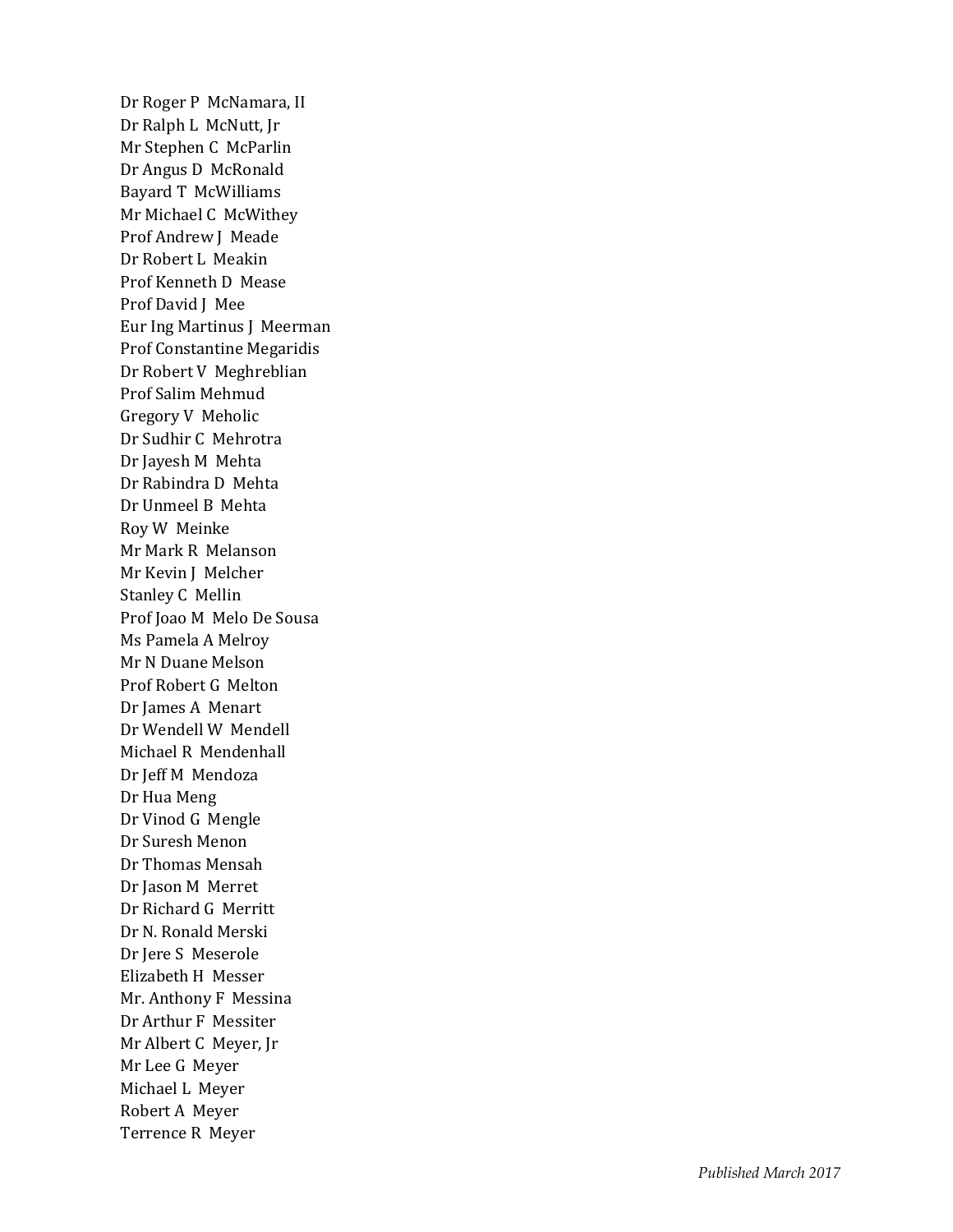Mr Kenneth R Meyers Mr. Robert E Meyerson Michael M Micci Mr. Paul Migliore Marc P Mignole t Dr Ioannis G Mikellides Dr Ameer G Mikhail Dr Volker Mikulla Mr M. Bruce Milam Thomas C Miles George H Miley Bernard P Miller MAJ Chuck M Miller Mr Glenn J Miller Dr James H Miller James K Miller Mr L Dean Miller Dr L Scott Miller Mr. Lon F Miller Mark S Miller Mr. Michael P Miller Mr Miles C Miller Dr Richard S Miller Dr Scott A Miller Mr Marc G Millis Robert J Mills Tom D Milnes Dr Byung K Min Dr James B Min Prof David Mindell Dr Marco A Minucci Dr Piero Miotto Mr Luis R Miranda Dr Chandru Mirchandani Dr Maj Dean Mirmirani Zakir H Mirza Dr Samy Missoum Prof Farrokh P Mistree Dr Anthony M Mitchell Mr David G Mitchell Maj Gen Howard J Mitchell Prof Rajat Mittal Dr Hirokazu Miura Eugene L Mleczko VADM Eytan Modiano Clarence T Modlin Dr Trevor M Moeller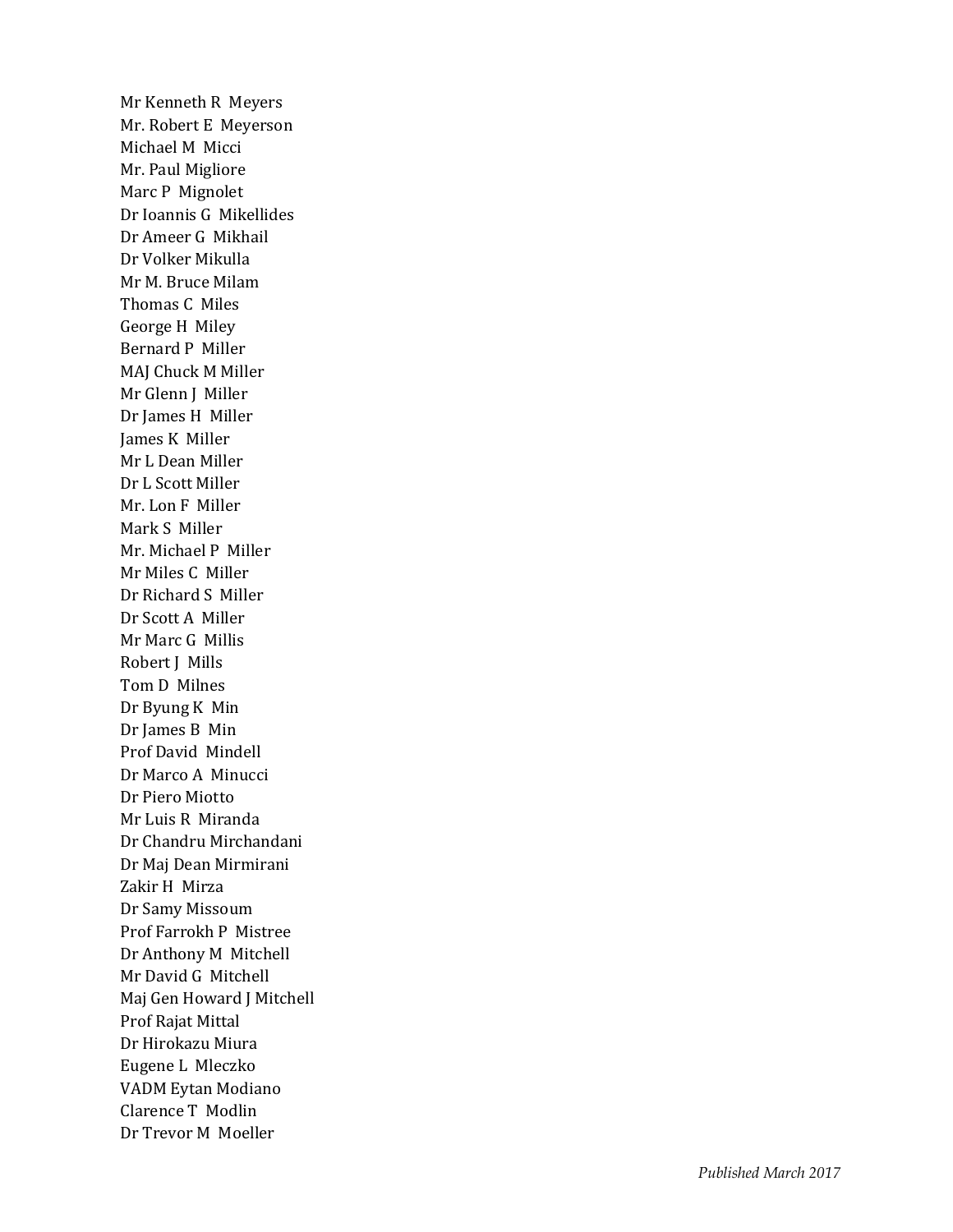Dr Satish C Mohleji Dr Anutosh Moitra Dr Miroslav Mokry Prof Sannu Molder Dr Padraig Moloney Mr Thomas S Momiyama Dr Stephane L Mondoloni Mr Jesse F Montgomery, III Mr Peter A Montgomery Dr Erwin Mooij Mr Daniel P Mooney Dr Chris L Moore Mr. Derek G Moore George W Moore Mr James D Moore, Jr John Moore Dr Mark D Moore Mr Thomas L Moore Mr H. D Moran Joseph S Morano Dr Eugene A Morelli Mr. Avery A Morgan Dr Bernard S Morgan Mr. Lloyd D Morgan Dr Philip E Morgan Prof Richard G Morgan Dr Kristi A Morgansen Mr John M Morgenstern Ms. Kelly M Morger Mr. Michael Moroso Dr Allan Morris Dr Martin J Morris Dr Steven L Morris Dr Gerald L Morriso n Mr Joseph H Morrison Mr Jeffery A Morrow Dr Robert C Morrow Terri F Morse Dr Daniele Mortari Mr. Peter M Morton Dr Scott A Morton Dr Todd J Mosher Mr Mark D Moss Dr David R Mott Thomas M Moul Clayton Mowry Dr John C Muehlbauer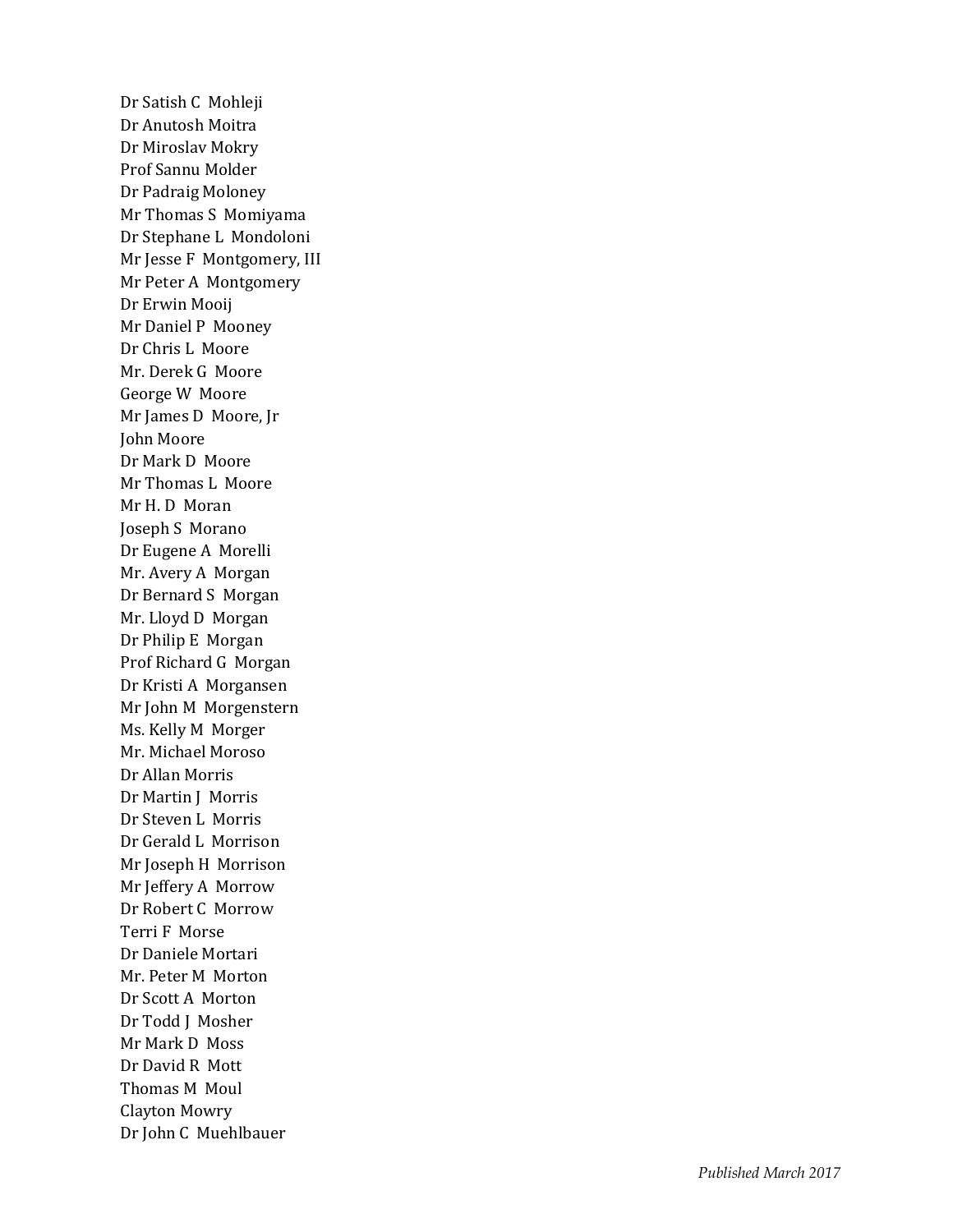Theodore J Muelhaupt Eric R Mueller Mr Mark J Mueller William H Mueller Prof Vincent U Muirhead Dr Vivekanand Mukhopadhyay Prof Max Mulder Mr Tom A Mulder Mr John P Mulholland Dr Daniel R Mulville David E Munday Prof Godfrey Mungal Dr Sastry S Munukutla Paul A Murad Dr Robert A Murphey Dr Thomas W Murphey James R Murphy Mr John J Murphy, Jr Dr Patrick C Murphy Mr Terrence H Murphy Mr Daniel G Murri Harold N Murrow Dr Pappu L Murthy Dr Dora E Musielak Mr. Elon R Musk Dr James H Myatt Blake Myers Dr Kenneth A Myers Thomas T Myers Prof Rho Shin Myong Dr Roy Y Myose Mr David J Myren

### **N**

Dr James Nabity Dr Arun A Nadkarni Dr Satoshi Nagano Dr Kanivenahalli S Nagaraja Prof Ahmed M Naguib Prof Meyer Naho n Dr Henry K Nahra Dr Rajiv A Naik Dr Sameer V Naik Dr Peter Bi Naipei Dr Sudhakar E Nair John G Nairus Dr Ali Najafi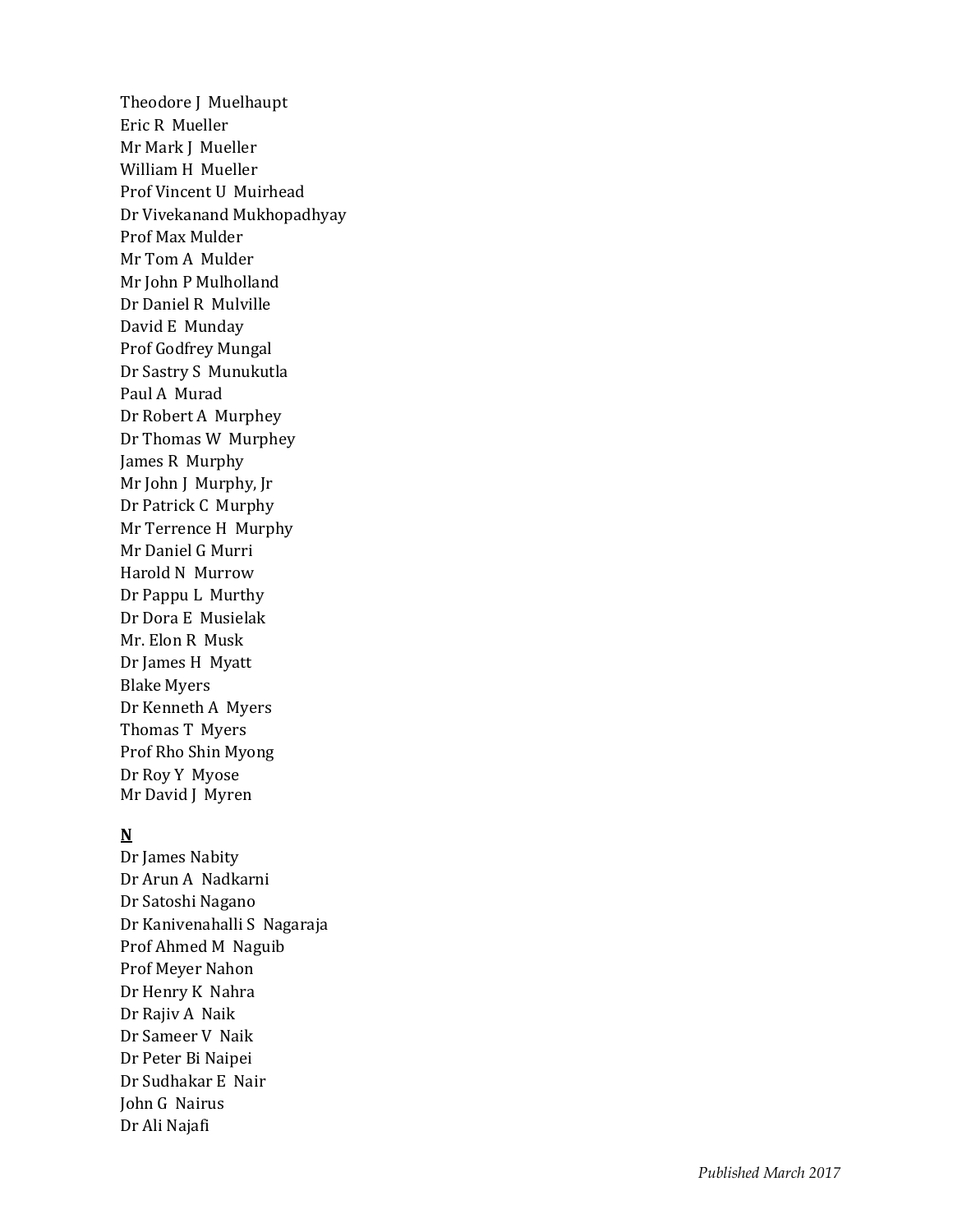Dr Fady M Najjar Dr Jiro Nakamichi Dr Takashi Nakamura Tetsuya Nakamura Mohamed Razi Nalim Dr R K Nangia Dr Mohammad HN Naraghi Dr Douglas M Nark Dr Ted C Nark Mr Donald E Nash Prof Adriana Nastase Prof Francesco Nasuti Prof Benveniste Natan Dr Greg F Naterer Wayne R Nathanson Prof Jonathan W Naughton Dr Karl W Naumann, Foreign Mr. Walter G Naumann Dr Sudheer N Nayani Dr Ejike Ndefo Dr Roger P Neeland Prof Andrew J Neely Dr James C Neidhoefer Dr G Paul Neitzel Mr Bud D Nelson Dr Christopher C Nelson Gerald H Nelson COL James R Nelson Mr Randy Nelson Robert L Nelson Prof Natasha A Neogi Dr Robert S Nerem Mr Miles A Nesman Dr Beny Neta David B Newill Dr Franz T Newland Brett A Newman Dr Dava J Newman Prof James C Newman, III Dr James H Newman Dr James C Newman, Jr Lauri K Newman Dr Richard L Newman Dr Jerry R Newsom Mr Richard W Newsome, Jr CAPT Dennis W Newton Dr Barry T Neyer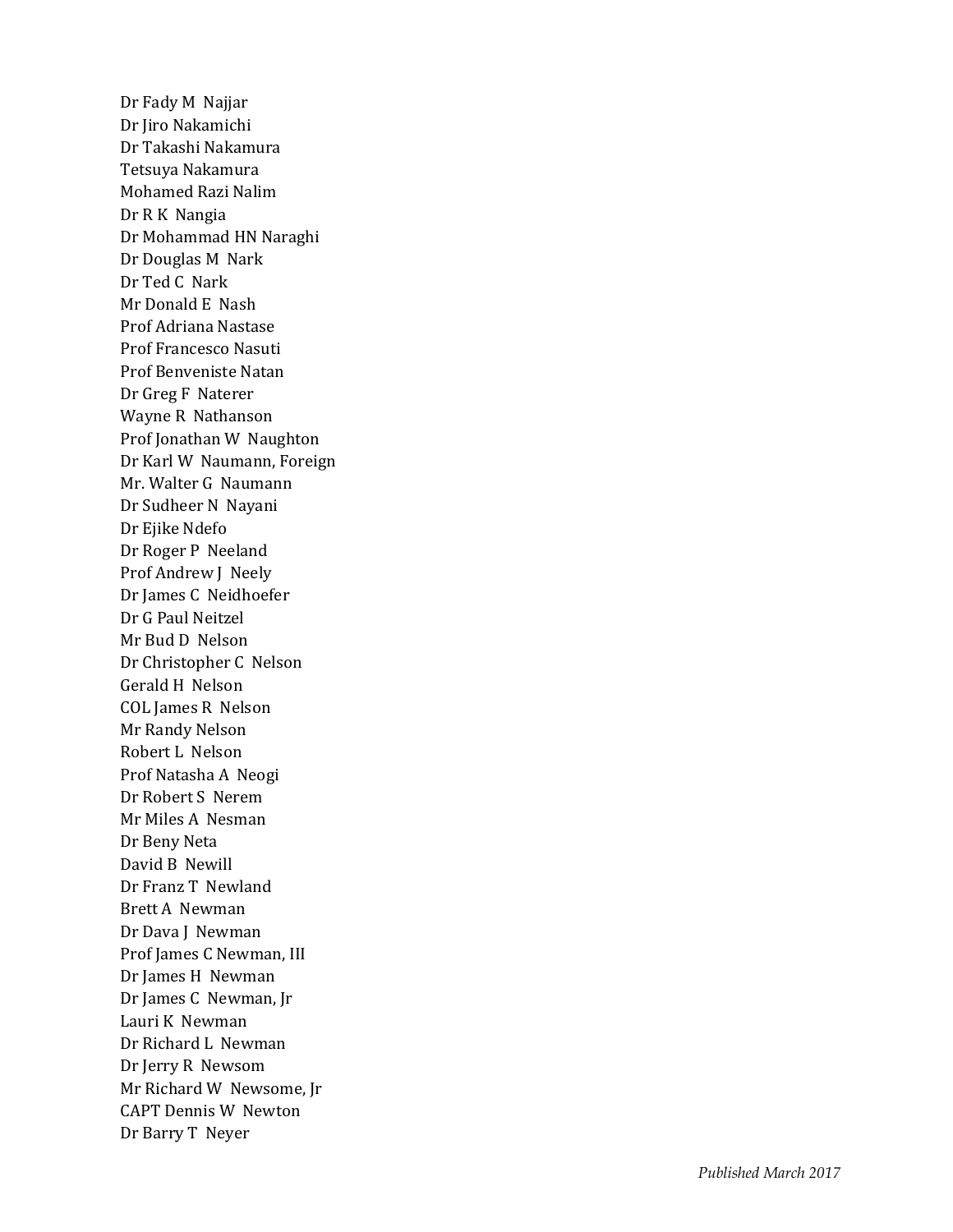Dr WingFai Ng Dr Nhan T Nguyen Mr. Tri X Nguyen Mr. John A Nicas Mr Eric E Nichols George E Nichols James T Nichols Dr Robert H Nichols Mr Leonard S Nicholson Craig L Nickol Prof Claude Nicollier Dr Eric J Nielsen Dr Eugene E Niemi, Jr Dr Michael A Niestroy CAPT Robert J Niewoehner, Jr Dr Eliahu H Niewood Prof Melike Nikbay Dr Vojin R Nikolic Hiroaki Nishikawa Prof Fred Nitzsche Donald J Nixon Dr Ralph W Noack Bob G Noblitt James P Noblitt Mr Steven R Noneman Mr. Arnold M Norman, Jr. Dr Wendell S Norman Mr. Roland E Norris Dr Donald S Norwood Thomas P Nosek Daniel R Nowlan Dr Michael J Nusca

### **O**

Mrs Allison C O`Connor Maurice A O`Connor Dr Michael W Obal Prof Shigeru Obayashi Dr Timothy F O'Brien Cynthia A Obringer Dr Tomoya T Ochinero Prof Jay M Ochterbeck Dr Gregory M Odegard Dr James R O'Donnell, Jr Mr Dennis P O'Donoghue Dr Joseph C Oefelein Mr Michael L Oelke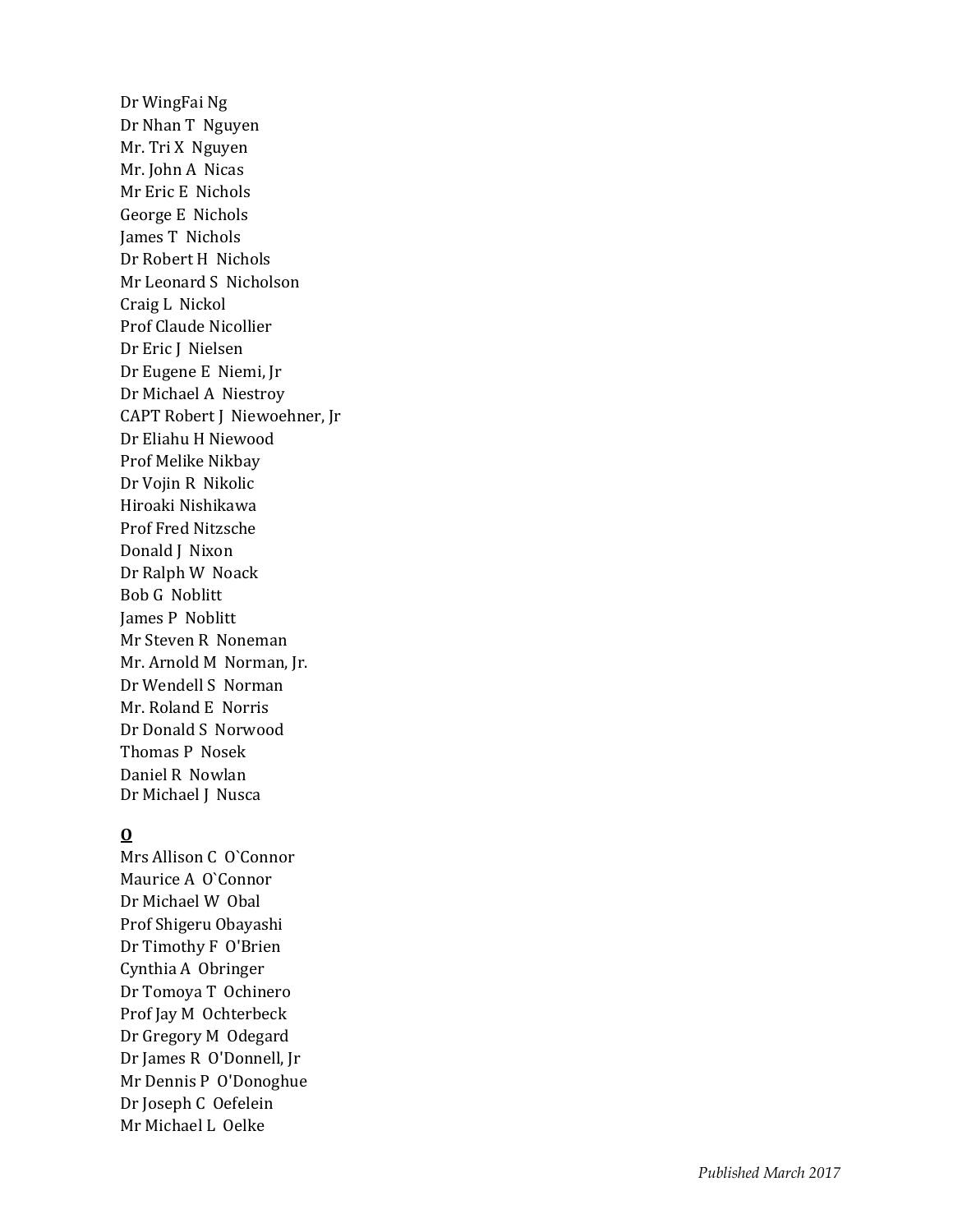Dr Robert B Oetting Marilyn E Ogburn Ronald E Oglevie Dr David Y Oh Mr Richard Ohlemacher Ernest J Ohlmeyer George D Ojalehto Mr Matthew J O'Kane Kinge Okauchi Dr Michael V Ol Dr Semih M Olcmen Dr John R Olds Jonathan M Oliver Richard G Ollila Dr Carl F Ollivier Gooch Dr Gregory D Olsen, PE Michael E Olsen Mr. Richard L Olson Roger N Olson Dr Richard A Oman Dr Timothy Ombrello Prof Junjiro Onoda Mr. Frank L Oppenheimer Dr Michael W Oppenheimer Dr Arthur C Or Mr Charles A Ordahl Gustavo G Ordonez Dr Irewole R Orisamolu Prof Paul D Orkwis Mr G Dwayne Orr Mr Richard C Orth, Jr Mr. Bartley P Osborne, Jr. Jeffrey S Osterlund Dr Benjamin Ostrofsky Prof Aleksander G Ostrogorsky Kim D Otten Dr Leonard J Otten Mr. Conrad H Ottenhoff Dr Volkan Otugen Prof Jerzy A Owczarek Dr Kevin Owen Dr D. Bruce Owens

# **P**

Dr Scott Pace Dr Meir Pachter Mrs LaTunia G Pack Melton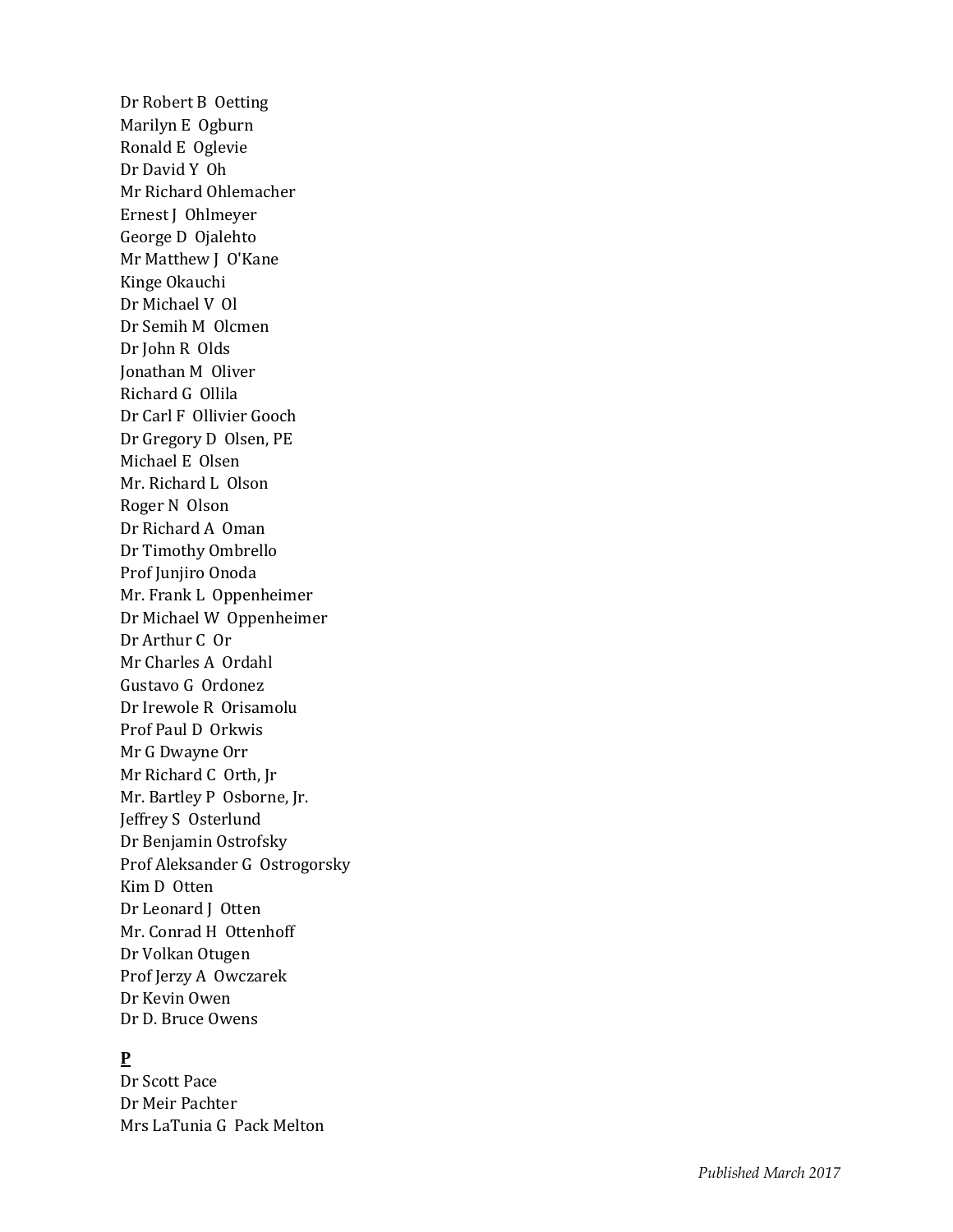Mr Michael D Packer Mr. George E Padgett Prof Radhakant Padhi Ms Juliet A Page Dr P Frank Pai Mr Russell A Paielli Dr Bernard Paiewonsky Mr Justin D Paines Mr Bryan A Palaszewski Dr Derek A Paley Prof George M Palmer Mr Grant E Palmer Mr. Thomas Y Palmer Dr Julian I Palmore, III Prof Scott E Palo Dr Bandu N Pamadi Prof Kuo -Long Pan Dr Argyris G Panaras Dr Brahmanand Panda Dr Jayanta Panda Dr Peter P Pandolfini Prof Rudolf Panholzer Prof Guillermo Paniagua Paul Panneton Prof Carlos Pantano Basil S Papadales Prof Evangelos Papadopoulos Prof Miltiadis V Papalexandris Dr Paul Papas Mr Richard S Pappa Dr Basant K Parida Dr Paresh C Parikh Gary D Park Paul H Park Dr Gregory H Parker Norman N Parker Dr Robert D Parker Mrs Yvonne Parker Blaine R Parkin Robert W Parks Daniel M Parobek Mr Randy C Parsley Susan V Parsons Roman W Paryz Christian O Paschereit Mr Mark A Pasquale Dr Marvin P Pastel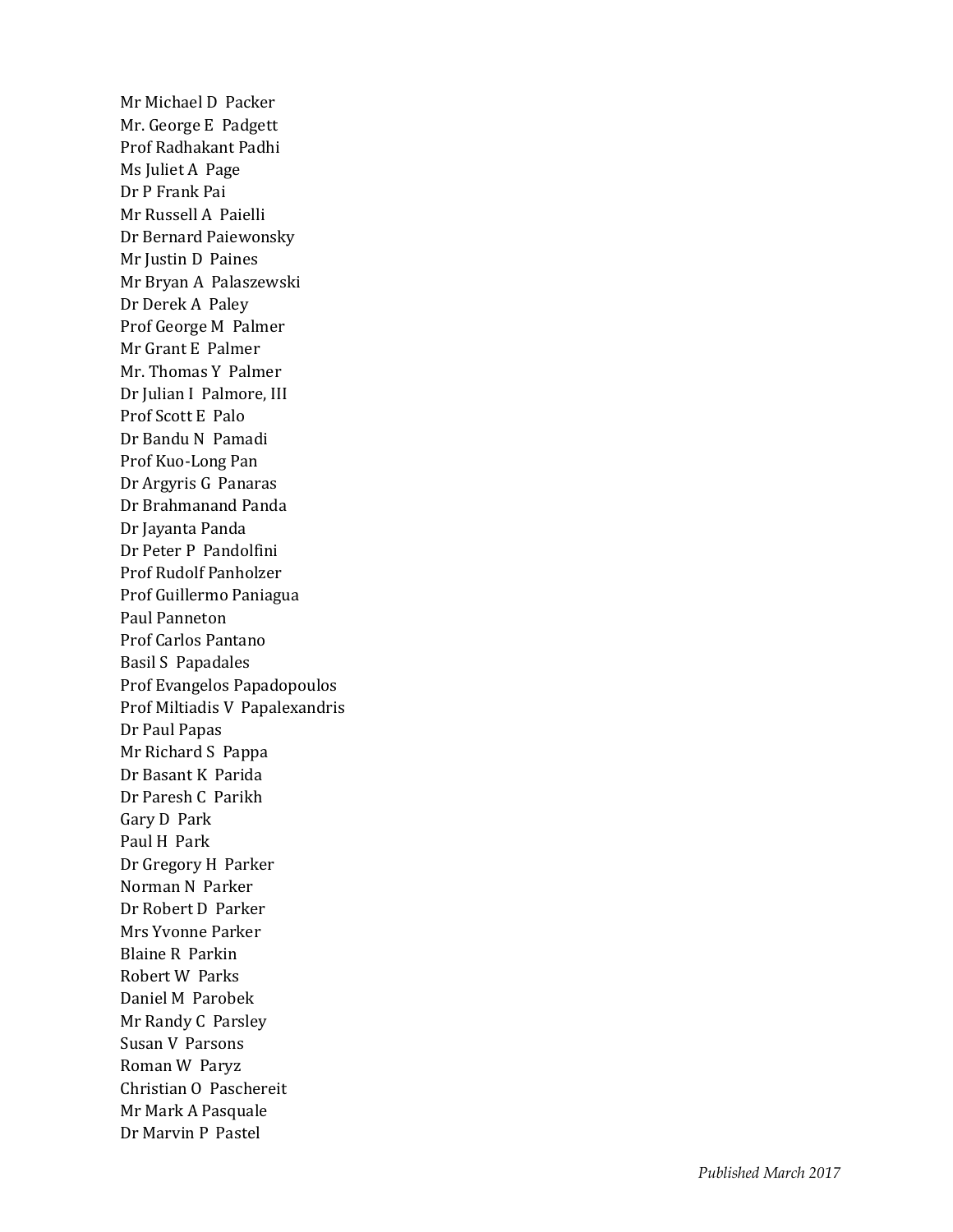Dr Harold L Pastrick Prof Dario Pastrone Dr Kirit V Patel Mr Mehul P Patel Mukund R Patel Mr Sanjay N Pate l Dr Eric G Paterson Prof Mayuresh Patil Dr Gopal Patnaik Mr Joe Patrick, Jr Mr Lee R Patterson Dr Ann Patterson -Hine, PE David C Paulson Dr James L Paunicka, PE Dr Daniel E Paxson Louis A Payne Gary E Payton HON Sue C Payton Edward J Peak Dr David J Peake Dr Blaine E Pearce Mr Jerome Pearson Dr Nelson Pedreiro Fred W Peitzman Dr Dennis G Pelaccio Daryl G Pelc Dr Assimina A Pelegri Prof Dominique Pelletier Dr Joseph N Pelton Mr. Eric J Pencil Prof Shia -Hui Peng Dr Ravi C Penmetsa Dr Paul A Penzo Prof Darrell W Pepper Dr Arie Peretz Vasilios Peros Dr Nicholas Perrone Mark L Perry Raleigh B Perry Dr Boris S Pervan Christopher J Pestak Mr James D Peterson Dr Lee D Peterson Dr Roy C Pettis, Jr Raymond A Petty Susan L Peyton Bernard L Pfefer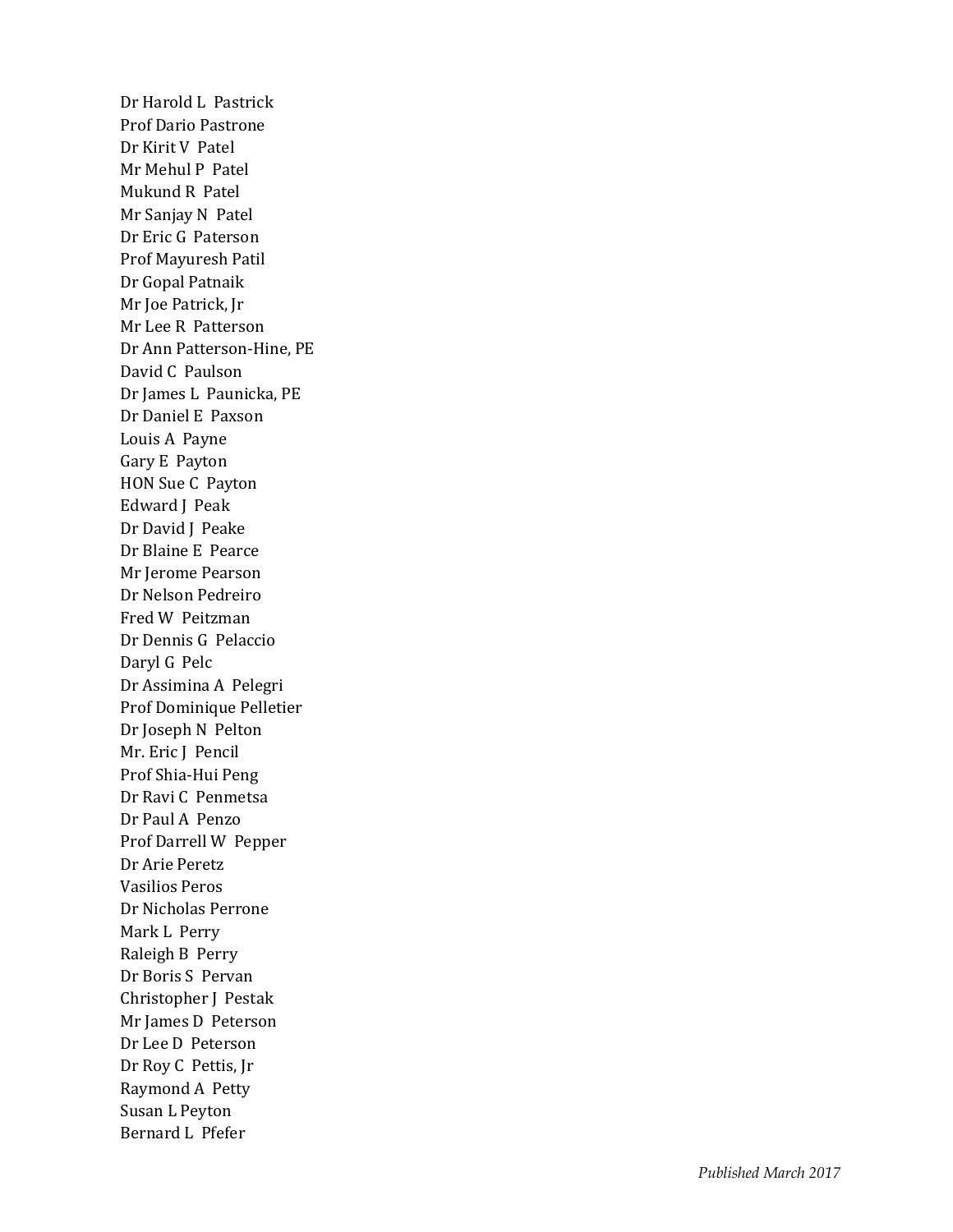Dr Michael Philen Lt Col Kenneth D Philippart Mr Craig A Phillips, PE Col (AF) David M Phillips Dawn R Phillips Mr. Frederick C Phillips Dr John M Phillips Albert C Piccirillo Mr Tim L Pickens Dr Ramana M Pidaparti John S Piech Dr Mauro Pierucci Mr. Anthony Pietsch Neil D Pignatano Dr Gordon H Pike Dr Satya Pilla Dr Anthony R Pilon Dr Thomas E Pinelli Mr Erasmo Pinero, Jr Dr Jeremy T Pinier Dr Ugo Piomelli Mr. Paul F Piscopo Michael F Piszczor Dr Edward T Pitkin Prof Heinz Pitsch Prof Ferruccio Pittaluga Dr Mark E Pittelkau Dr James L Pittman Mr Robert B Pittman Prof Robert W Pitz Clinton E Plaisted Mr. Arved Plaks Robert V Plank Dr Daniel H Platus Dr Richard K Plebuch Dr John H Pletcher, Jr Dr Peter Plostins Allen Plotkin Dr Stephen C Pluntze Mr Ronald C Plybon Dr Jonathan Poggie Dyckman T Poland Marc D Polanka Dr Michael E Polites Dr Marcia K Politovich Mr. Thomas G Politte Dr James E Polk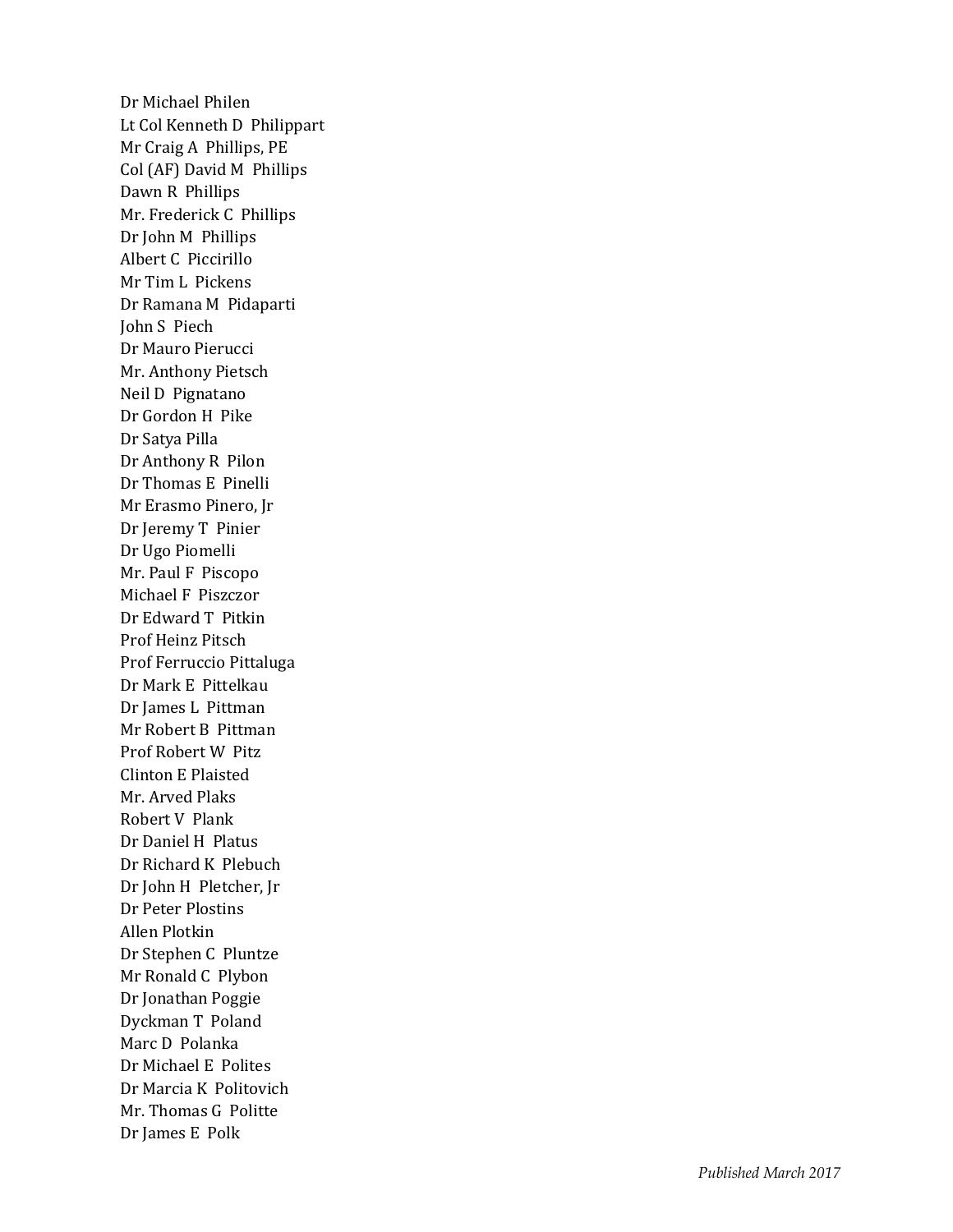Dr Kurt A Polzin Mr Silvester J Pomponi Ms Denise S Ponchak Dr Rengasamy Ponnappan Prof Stephen B Pope Mr. Louis B Popovich Svetlana Poroseva Dr Joe W Posey Dr Martiqua Post Prof Jean Potvin Mr Dennis D Poulos Mr. Gerald A Pounds Dr Timothee L Pourpoint Dr Alexander Povitsky Prof Alan Powell COL Frank L Powell, III Dr Orval A Powell Dr Stan Powell Dr Greg D Power Prof Joseph M Powers Dr Dinesh K Prabhu Dr Antonio F Prado Dr David T Pratt Mr. Charles J Precourt Dr Cary Presser Mr. Gary Price Mr. Laurence A Price Sally H Prill Mr Francis J Priolo Dr Amy Pritchett Dr Adam Przekop Dr Thomas H Pulliam Dr Wade J Pulliam Mr William I Purdy, Jr Mr. Lawrence E Putnam Benjamin F Pyfer

## **Q**

Prof Ning Qin Dave Quackenbush Dr Marco B Quadrelli Prof Fulvia B Quagliotti Dr Alessandro A Quarta Mr Jürgen Quest Dr Willie R Quinn Mr Leighton K Quon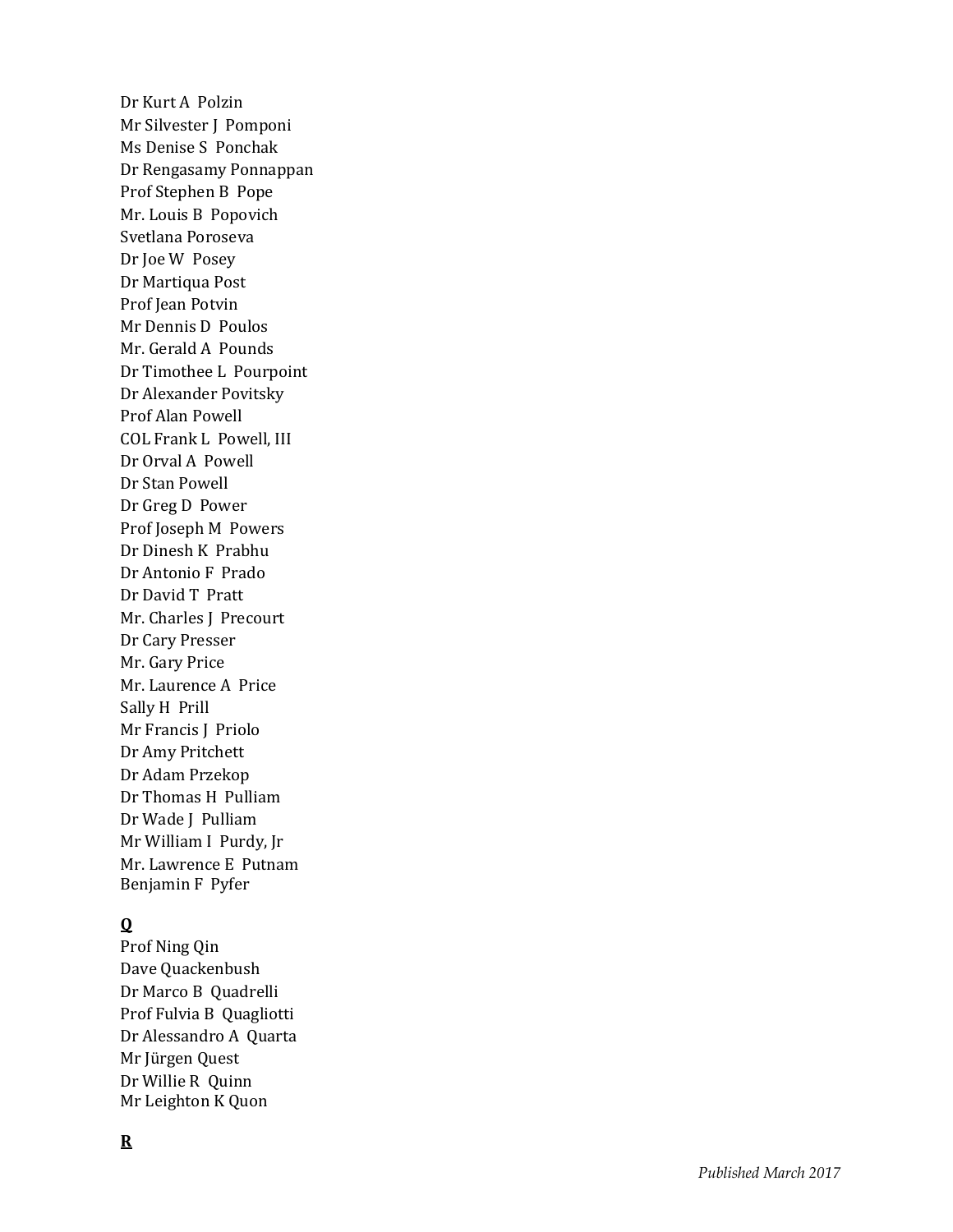Dr Douglas C Rabe Dr Rolf Radespiel COL Ronnie R Radford Mr Charles F Radley Mr Michael L Raftery Dr Seetha Raghavan Dr Surya Raghu William A Ragsdale Dr Shamim A Rahman Dr Man M Rai Richard R Raiford Prof Masoud Rais -Rohani Dr Yevgeny Raitses Dr Sai V Raj Dr John N Rajadas R Ganesh Rajagopalan Dr Al K Rajput Dr Manthena S Raju Dr Sriram K Rallabhandi Sridhar M Ramachandra Dr Jayant V Ramakrishnan Dr Mysore L Ramalingam Dr Ravi Ramamurti Dr Kidambi V Raman Prof Venkatramanan Raman Mr. James E Randolph Dr James M Rankin James B Rannie Robin K Ransone Prof Anil V Rao Dr Prabhakara P Rao Prof Singiresu S Rao Dr Vittal S Rao Dr Adam Rasheed Dr Maurice L Rasmussen Mr Ronald M Rasmussen Dr Ned S Rasor Dr Mostafa Rassaian Mr Wayne Rast Mr. Abner Rasumoff Dr Richard T Rauch Dr Russ D Rausch Dr K. Ravindra Mark E Ray Chris Raymond Mr William C Raynor Prof Yury N Razoumny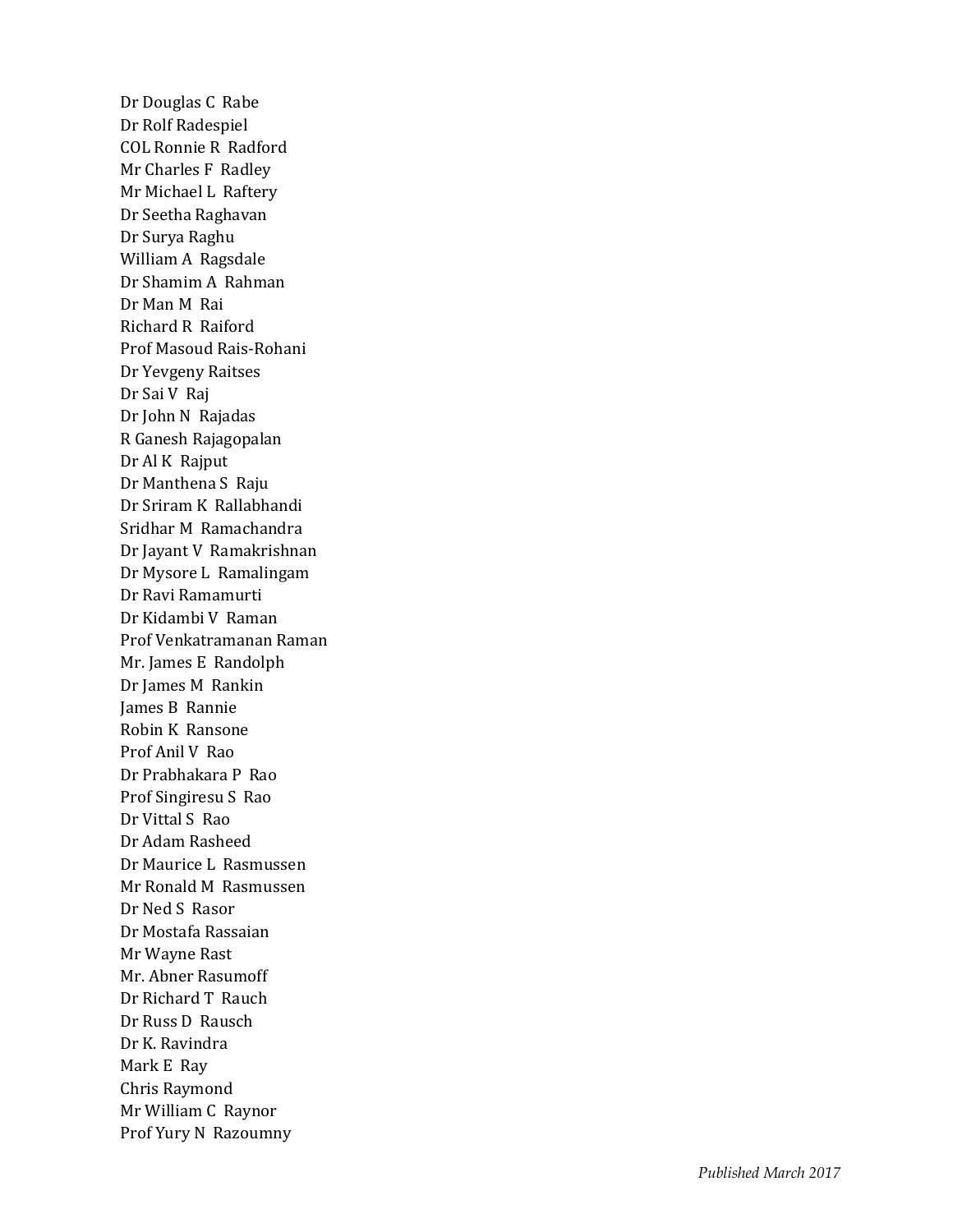Dr Donald G Rea Mr Perry N Rea Dr Dhanireddy R Reddy Dr Gundra Satheesh Reddy Dr Herman A Rediess J P Reding Mr Thomas J Redling Ms. Wanda G Reece Mr Brad Reed Dr Christopher L Reed Edgar A Reed, III Dr Mark F Reeder Emery I Reeves Mr. Frank J Regan Marc Regelbrugge Mr. William W Regnier Dr Fritz H Rehsteiner Dr Gregory W Reich CAPT Kenneth S Reightler Karl J Rein -Weston Dr Robert P Reklis Ms Patricia A Remias Dr Chiang H Ren Dr Liling Ren Robert A Ress Dr John P Retelle, Jr Mr David E Reubush Mr Paul J Reukauf Dr James J Reuther Mr. Francis D Reynolds Dr Steven G Reznick Ray Rhew Prof Oh -hyun Rho Prof Daniel N Riahi Dr Lubomir A Ribarov Dr Michael J Ricard Mr William E Rice Dr John C Rich Ms Lee R Rich Laura A Richard Prof Bryan E Richards Robert T Richards H. A Richardson Dr G Keith Richey Dr David J Richie Mr. Robert J Richmond Robert D Richmond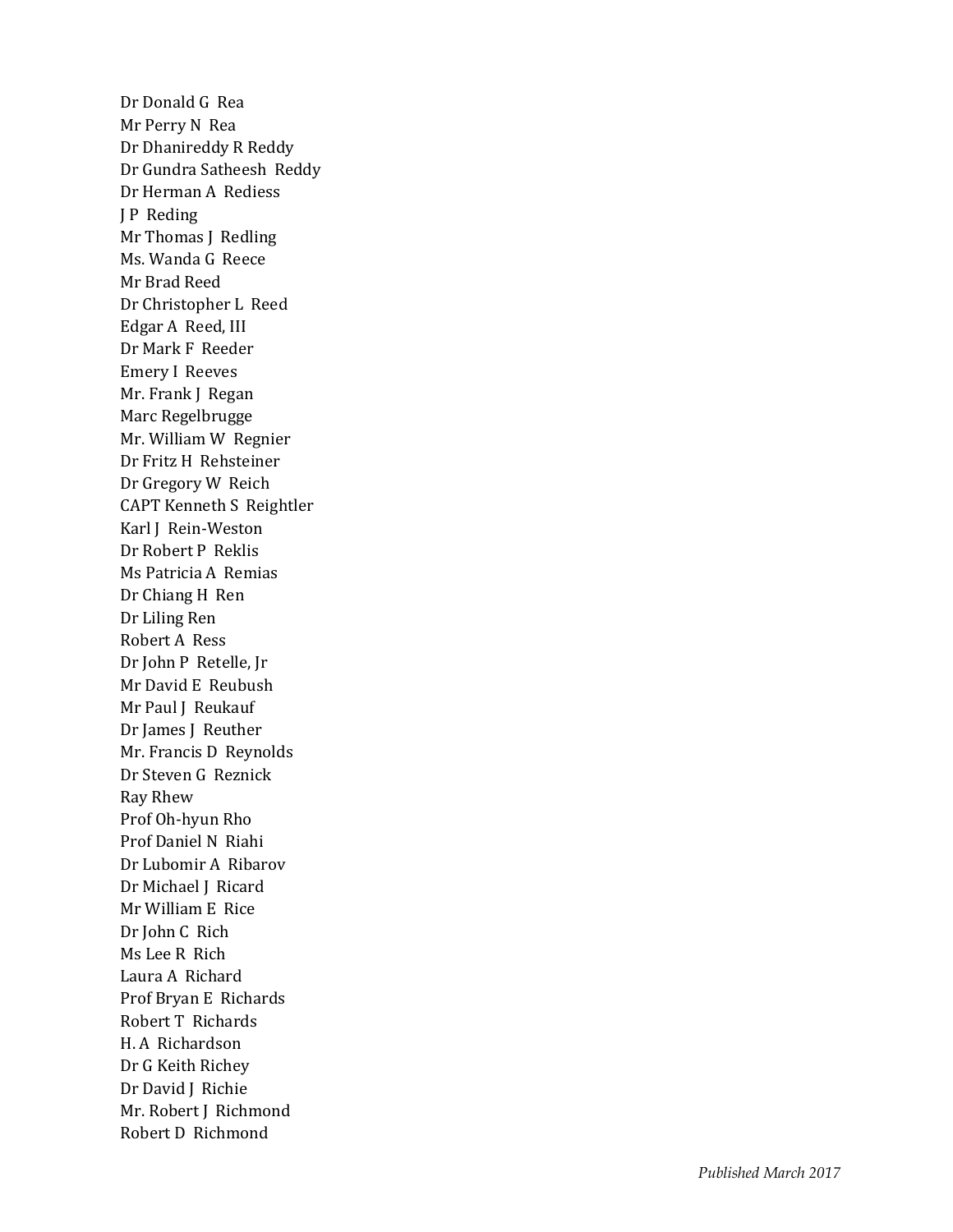Dr Ronald L Richmond William W Rickard Dr Darrell B Ridgely Mr Philip E Ridout Mr Daniel R Rihn Donald R Riley Dr Steven A Ringel Mr. Robert F Ringland Dr Karl K Rink Dr Daniel J Risha Jerry J Rising Robert A Rivers Dr Richard B Rivir Dr Nader K Rizk Dr Donald P Rizzetta Arthur W Rizzi Dr Stephen A Rizzi Dr Patrick J Roache William A Robba Mr. Gary D Roberge Dr Luke B Roberson Dr Glenn F Roberts BGen Katherine E Roberts, USAF Ret Larry A Roberts Mr William Roberts Dr Lawrence M Robertson, III Dr Rush D Robinett, III Mr. James C Robinson Mr. Joel W Robinson John W Robinson Prof Donald O Rockwell Dr Charles A Rodenberger Dr Patrick E Rodi Robert L Roensch Mr. A C Rogers Dr David F Rogers Dr Michael M Rogers Dr R Clayton Rogers Dr Stuart E Rogers Dr Kamran Rokhsaz Larry R Rollstin Frank E Rom Mr Dino Roman Dr Marcello Romano Mr. Paul O Romere Prof Paul D Ronney Dr Frederick W Roos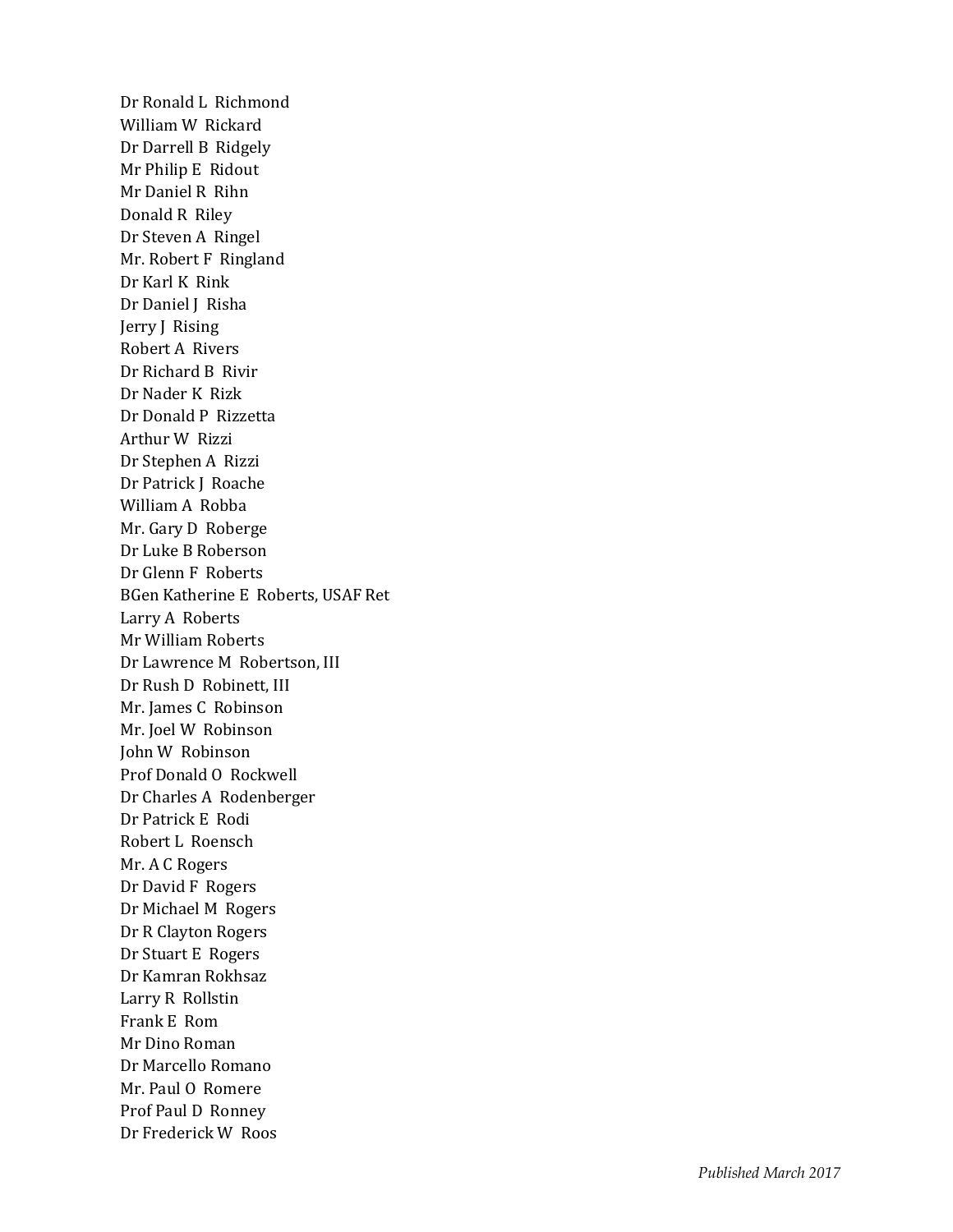Mr Christopher B Root Frank Rose Mr John C Rose Dr William C Rose Cecil C Rosen, III Dr Stanley G Rosen Mr. M David Rosenberg Dr Jeffrey D Rosendhal Gordon Rosenthal Mr Hannes G Ross Dr I. Michael Ross Dr James C Ross Dr Tobias Rossmann Dr Cord C Rossow Prof J Reece Roth Mr John Roth Dr Alric P Rothmayer Mr. John G Roukis Dr Kurt P Rouser Dr Jeffrey A Roux Dr Joshua Rovey Mr R Kevin Rowe Prof Clarence W Rowley Prof Bhaskar Roy Prof Christopher J Roy Prof Nicholas Roy Dr Samit Roy Dr Subrata Roy Dr Sukesh Roy Dr Mary A Roybal Mr Roy W Royston Prof Kristin Y Rozier Mr. Richard C Rozycki Dr Arthur Rubel Dr David S Rubenstein Dr Eugene S Rubin Dr Stanley G Rubin Dr Lael E Rudd Dr David H Rudy Mathew L Rueger Dr Shann J Rufer Dr Gary A Ruff Dr Eric J Ruggiero Prof Harry O Ruppe Dr Zvi Rusak Dr John H Russell Dr Kenneth J Russell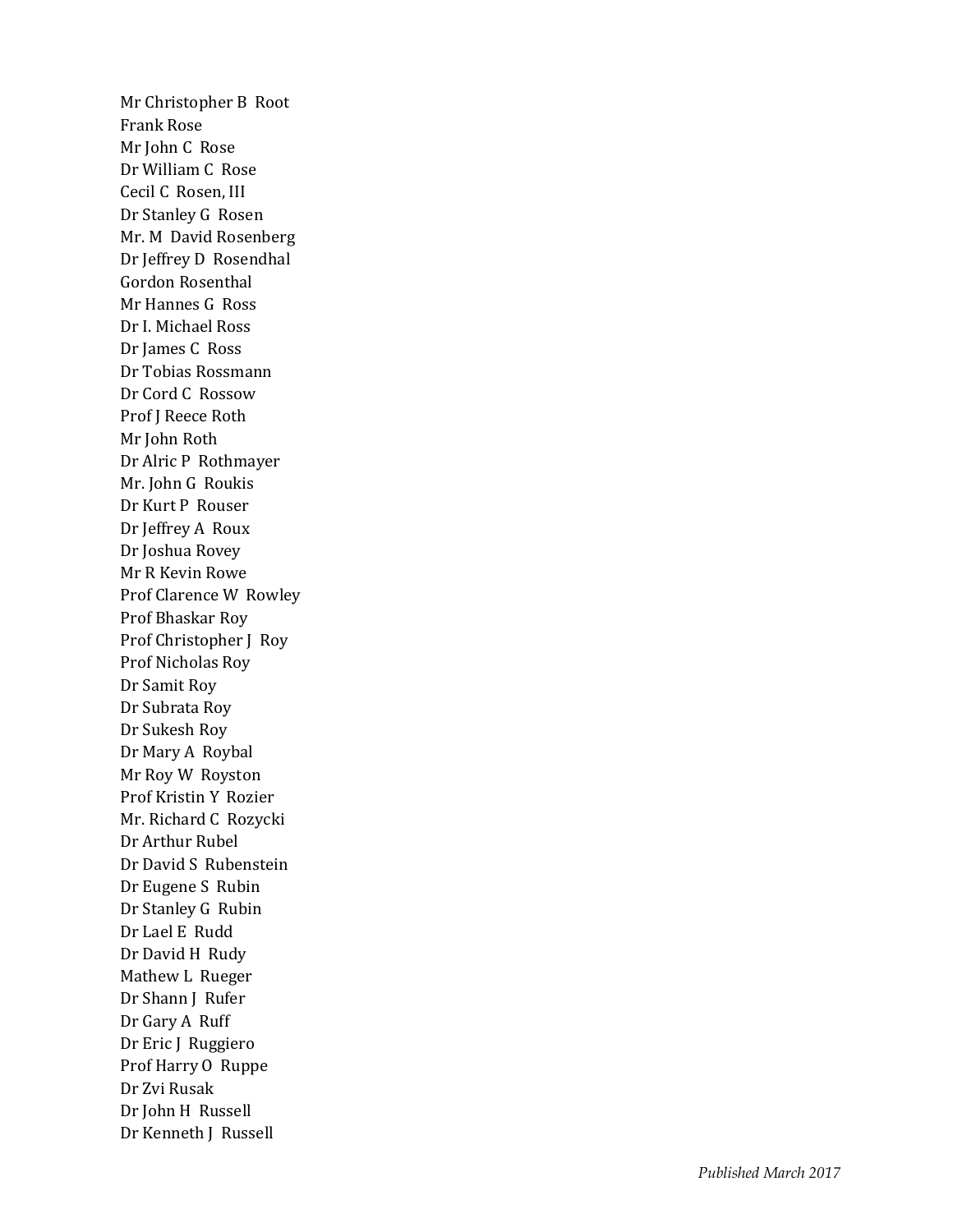MAJ Richard R Russell Dr Ryan P Russell Steven G Russell Dr John W Rutherford Dr Walter H Rutledge Dr Massimo Ruzzene Miss Bertha M Ryan Dr James T Ryder Dr Rolf T Rysdyk

### **S**

Dr S Michael Saad COL Joaquin A Saavedra Joseph A Sabatella Vincent G Sabathier Dr Catherine M Sabinash Mr Giorgio Saccoccia Mr Peter W Sacher Lester L Sackett Dr Kurt R Sacksteder Dr Oussama Safadi Dr Pradip M Sagdeo David A Sagerser Rahul A Saha Dr F Ayhan Sakarya Joseph H Saleh Mr Abbas A Salim Prof Khaled A Sallam Daniel P Salvano Dr Robie I Samanta -Roy Mr Lee Sampson Dr John R Samson, Jr Robert D Samuelson Mrs Barbara A Sande Michael J Sander Prof Bhavani V Sankar Andrew D Santangelo Joao Miguel Santos Mr Thomas V Sanzone Prof Dimitris A Saravanos Prof Nesrin Sarigul -Klijn Dr Sutanu Sarkar Claude S Sarphie Dr Jurek Z Sasiadek, PE Prof Akihiro Saso h Julie A Sattler Dr Ronald S Saunders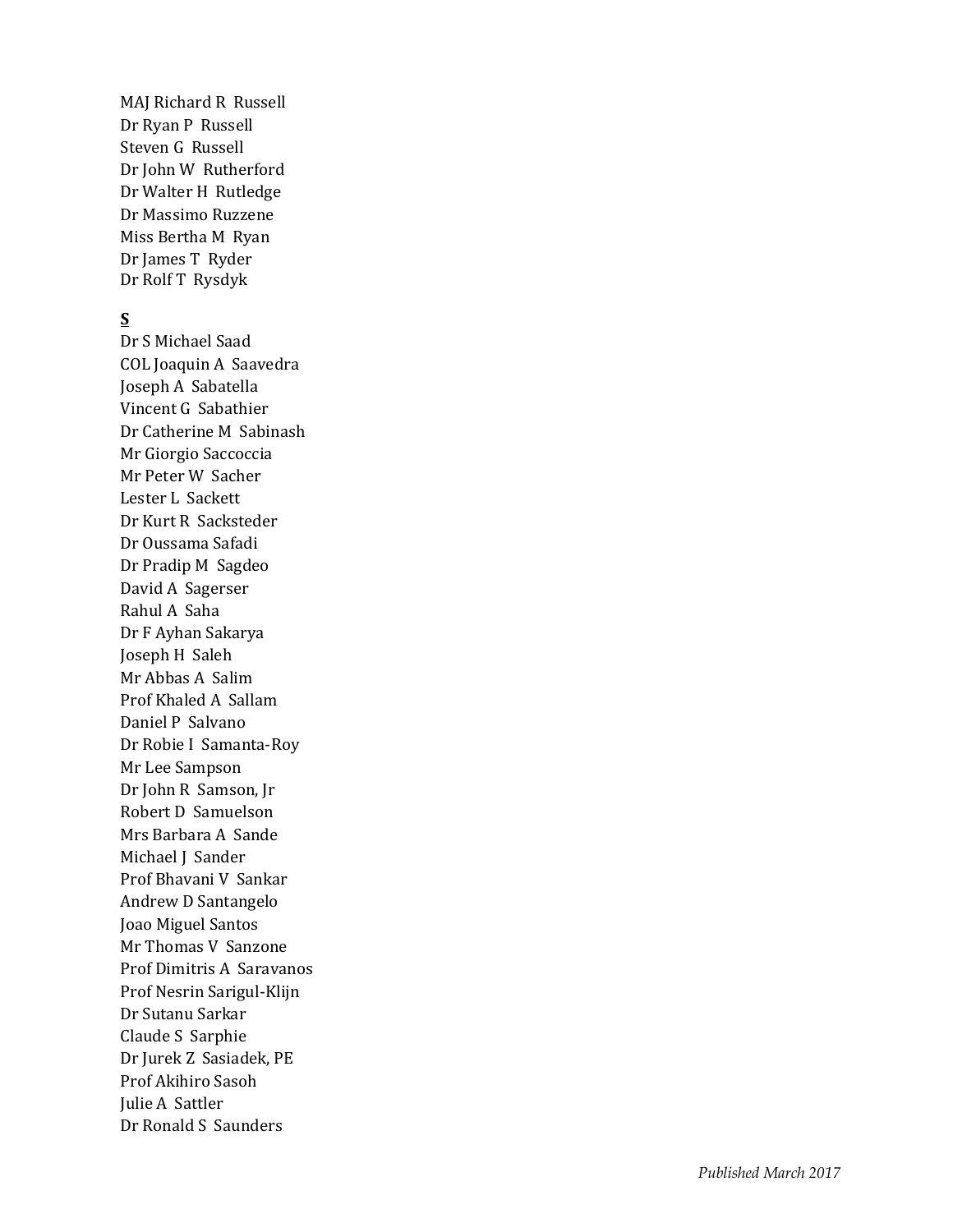Mr Donald R Sauvageau Dr Omer Savas Mr Robert T Savely Prof Keisuke Sawada Prof Robert F Sawyer Mr. Frank H Scammell Dr Don R Scarbrough Ronald H Schack Mr. Arnold P Schaffer Dr Robert E Schafrik Dr Richard Scharnhorst Dr Hanspeter Schaub Dr Frederick R Schauer Douglas S Scheiding Mr. Richard Scherrer Dr Richard A Scheuing Dr John D Schierman Dr Lewis B Schiff Mr. John J Schlank, III Dr Robert H Schlinker Dr Eckart W Schmidt Dr George R Schmidt Dr Louis V Schmidt Richard A Schmidt Dr Richard A Schmidtke Dr Ryan F Schmit George F Schmitt Prof Robert H Schmucker Dr Alan M Schneider Dr G E Schneider Larry A Schneider Dr Steven J Schneider Prof Steven P Schneider Mr William Frank Schneider Mr Joseph K Schnoebelen Mr. Roland J Schoenhoff Dr William P Schonberg Mr Scott R Schoneman Dr Scott J Schreck Dr Jeffery A Schroeder Dr Wayne A Schroeder Ronald B Schroer David J Schultz Dr Roy J Schulz Dr Corey J Schumacher John D Schumacher Dr Paul W Schumacher, Jr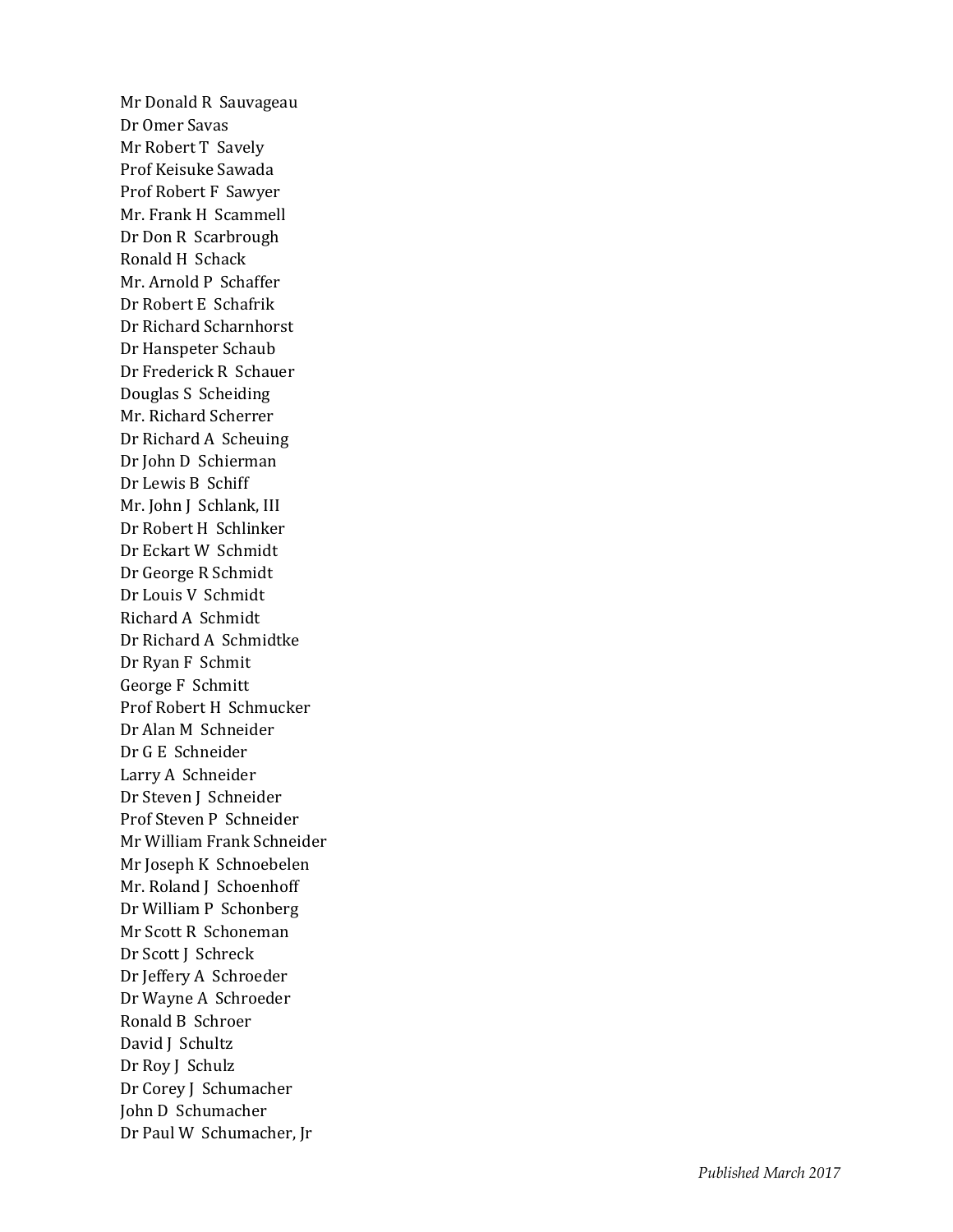Dr Robert W Schunk Dr David M Schuster Dr Douglas G Schwaab Mr Bernard H Schwartze Mr Russell L Schweickart Mr. John D Schweikle Mr Joe Sciabica Dr Carl D Scott Dr Gregory P Scott Prof James N Scott Merrie J Scott Prof Murray L Scott Robert C Scott Steven S Scott CAPT Winston E Scott Norman E Sears Robert L Seat Prof Ramin Sedaghati Prof Raymond J Sedwick Loren G Seely Dr Corin Segal Dr George L Seibert Mr Robert W Seibold Dr Gary D Seidel Dr Jurgen Seidel Dr Stephen L Seiffert Prof Jerry M Seitzman Dr Michael S Selig Dr Nicholas D Sellars Dr Jerry J Sellers Dr Alex S Selvarathinam Dr Donna C Senft Dr Gautam SenGupta Dr Prasenjit Sengupta John M Senneff Dr Mark D Sensmeier, PE Mr James L Sergeant Dr Gary S Settles Mr Kurt E Severance Mr Bradley W Sexton Scott J Seymour Dr Hans Seywald Dr Pasquale M Sforza Mr Patrick K Sgarlata Dr Evgeny Shafirovich Prof Shahrokh Shahpar Dr Khaled W Shahwan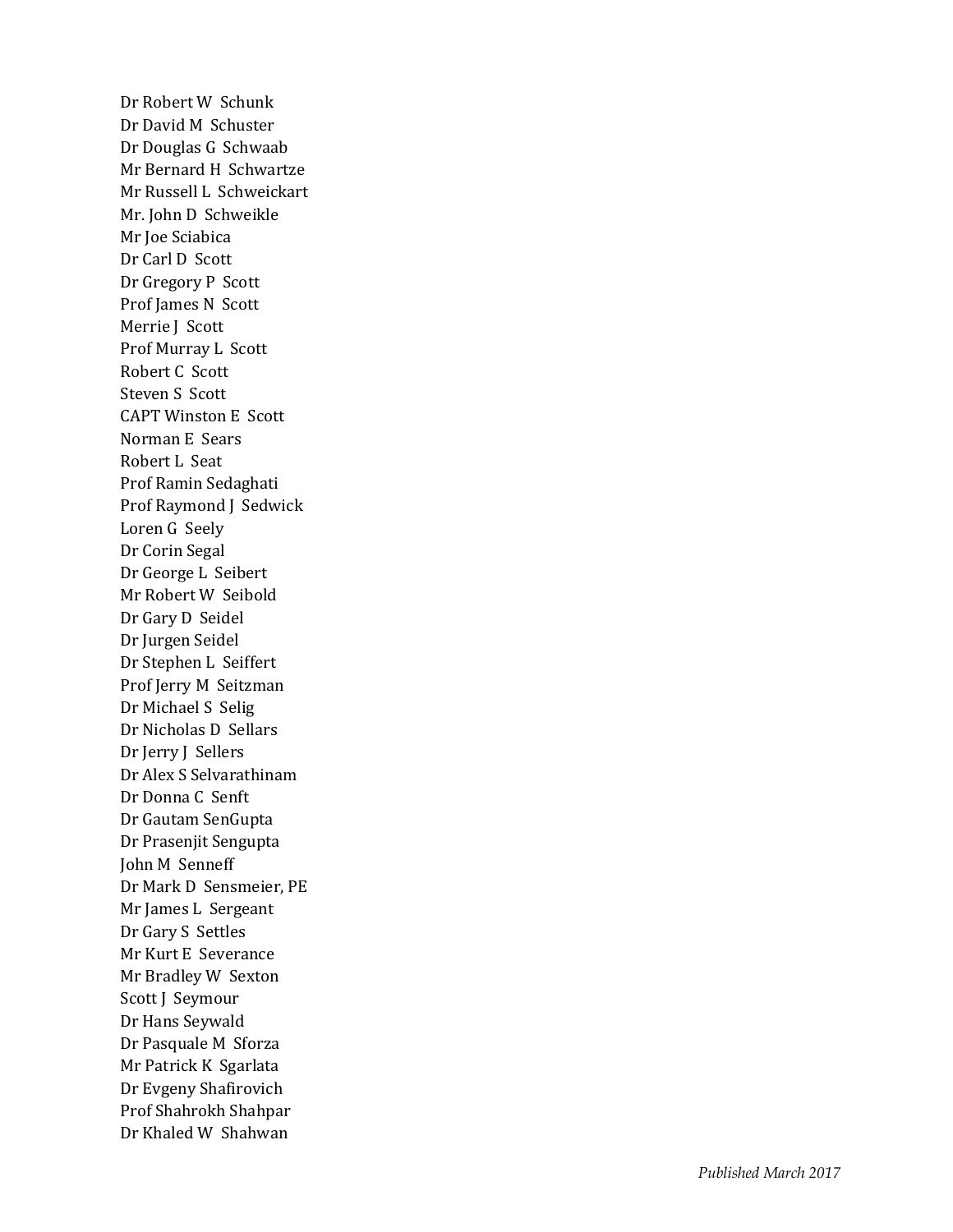Patrick M Shanahan Dr Uday J Shankar Dr Inna Sharf Dr Muhammad AR Sharif Dr Om P Sharma Dr Surendra P Sharma Mr Paul L Shattuck Mr David R Shaw Prof John A Shaw Col (AF) John E Shaw Mr Richard B Shaw Robert J Shaw Dr Joseph M Sheeley Dr Suneel I Sheikh Chunhua Sheng Dr Joram Shenhar Prof Mark Sheplak Dr Eric J Sheppard Mr Leslie M Sheppard Lawrence Sher Dr Scott E Sherer Mr Arthur E Sheridan Lt Gen John T Sheridan Prof S. A Sherif Harold E Sherrieb Dr Kapil Sheth Dr William L Shields Dr Alan M Shih Kuo C Shih Prof Tal Y Shima Mr Kenneth M Shimabukuro Prof Toru Shimada Dr Hyoun -woo Shin Dr Jaiwon Shin Dr Robert Shishko Dr Tumkur P Shivananda Dr Belur N Shivashankara Dr Mikhail N Shneider Lt Col Joseph A Sholtis, Jr Dr Elliott Short, Jr Babak B Shotorban Dr Raymond P Shreeve COL Loren J Shriver Dr Yuri B Shtessel Dr Mark J Shuart Mrs Sarah A Shull Prof Uri Shumlak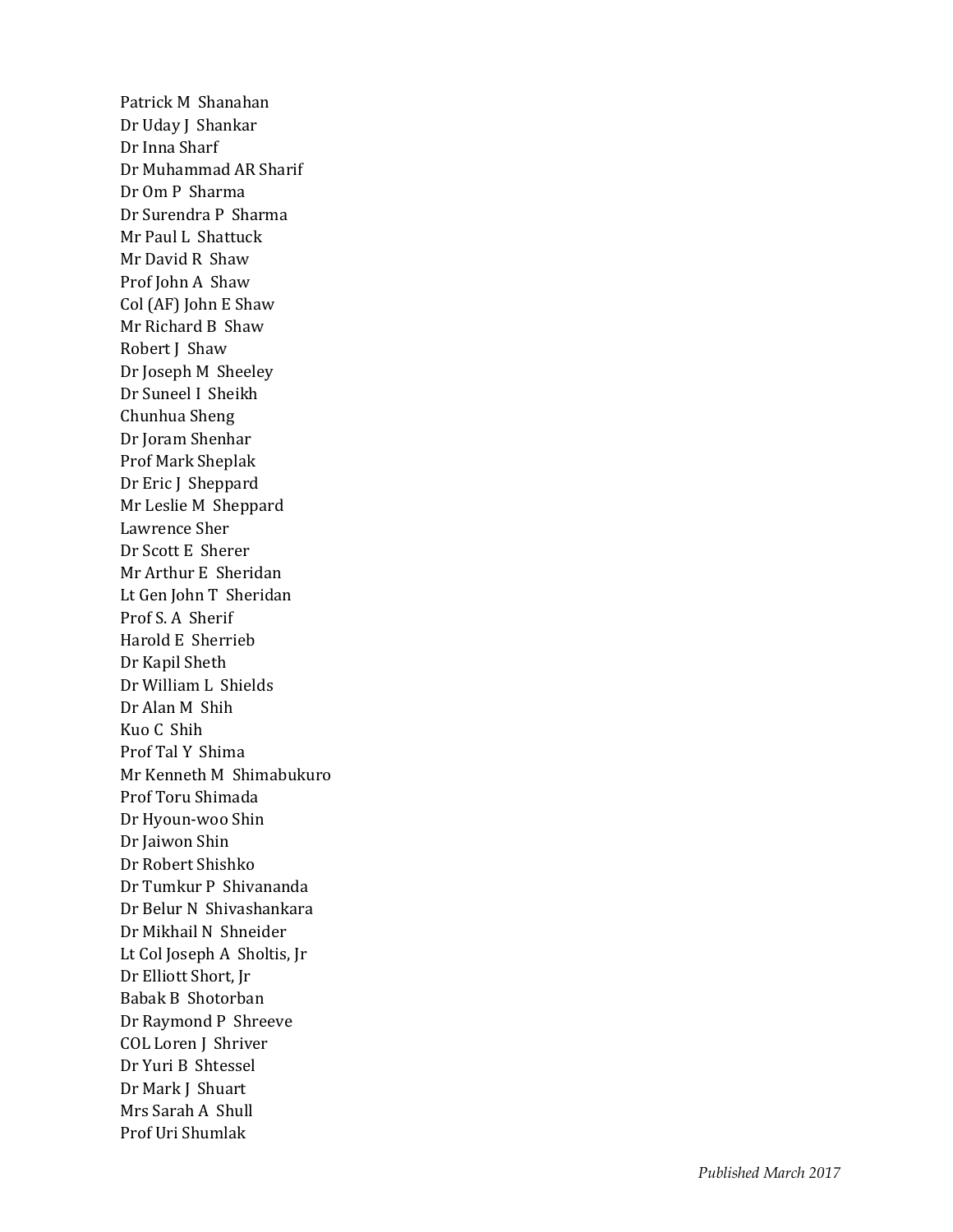John E Shuter Mr Kamal M Shweyk Dr Rickey J Shyne Dr Laurent Sibille Prof Krzysztof Sibilski Dr Michael Sievers Dr Richard J Silcox Dr Eric A Silk Dr Sidra I Silton Dr Walter A Silva Mr. William H Simmons Amanda R Simpson Dr Larry Bruce Simpson Prof Timothy W Simpson Dr Jon A Sims Dr Joseph D Sims Andrew J Sinclair Mr Robert J Sinclair Dr Munir M Sindir Bart A Singer Christopher E Singer Dr Kumar V Singh Dr Leena Singh Mr Rabindra (Rob) Singh Prof Sahjendra N Singh Tribhuvan Singh Dr Surendra N Singhal Mr Puneet Singla Dr Alok Sinha Mr Neeraj Sinha Michael K Sinnett Mr Douglas E Sipes Mark N Sirangelo Dr Jayant Sirohi Dr Nekkanti Sitaram Ms Susan H Skemp William D Skinner Andrew M Skow Mr. Michael L Slack Jason C Slagle Frederick A Slane Jean H Slane Gary L Slater Joseph C Slater, PE Carolyn T Slivinski Mr. Arthur L Slotkin Mr Jeffrey P Slotnick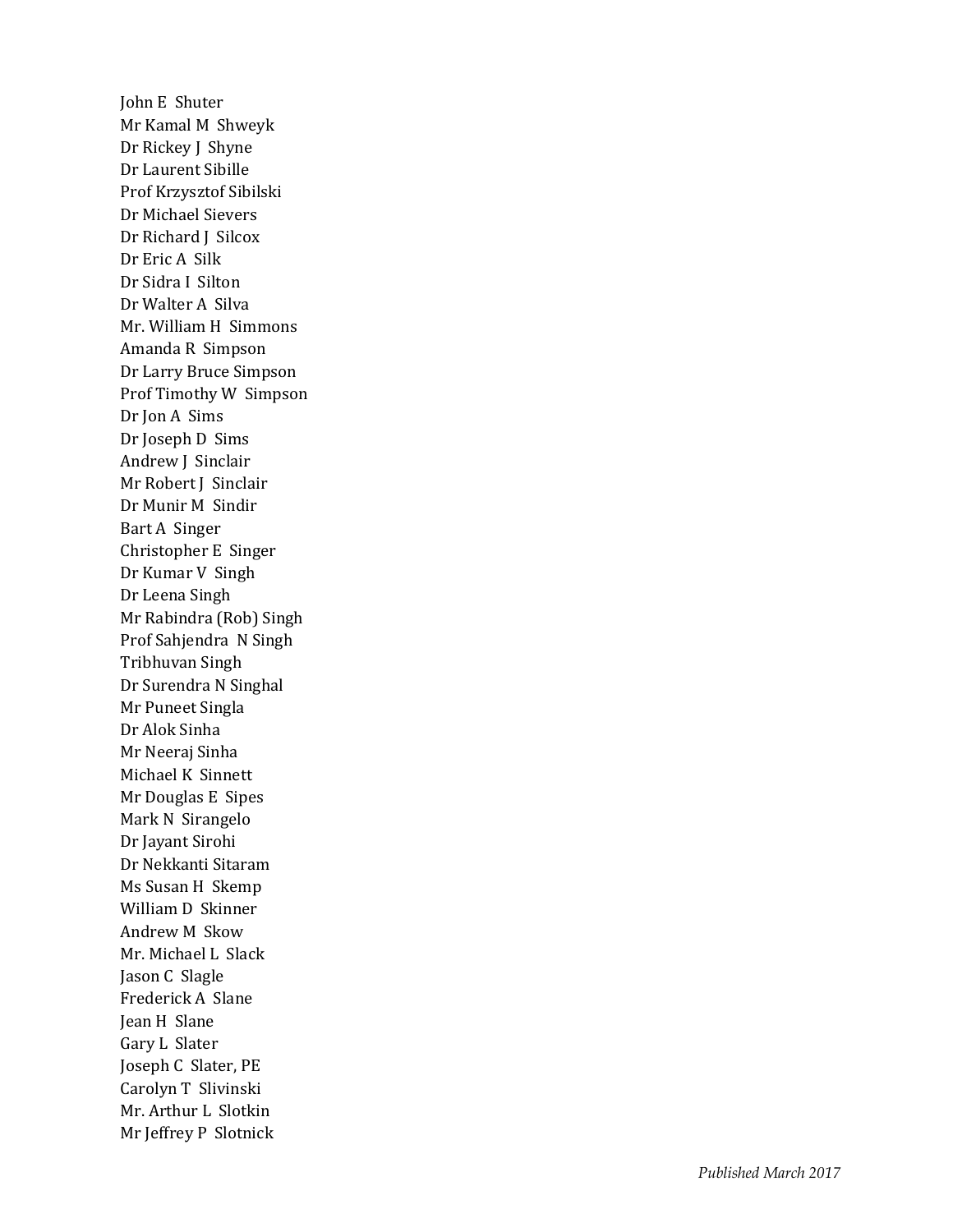Mr. Robert W Slusser William J Small Dr Anthony E Smart Prof Michael K Smart Dr Stanley S Smeltzer, III Mr. Ole Smistad Dr Alexander E Smith Mr. Anthony M Smith Mr. Brian E Smith Dr C Frederic Smith Donald D Smith Dr Edward C Smith Mr. Emerson W Smith Harold F Smith Prof Hubert C Smith John A Smith Dr Lloyd H Smith Lynn Nicole Smith Dr Mark E Smith Mr Michael S Smith Philip E Smith, PE Mr Reginald C Smith Dr Roy S Smith Suzanne W Smith Thomas R Smith Richard J Smyth Mr. Mark J Snaufer Mr James M Snead, PE Mr. James R Snyder Dr Richard D Snyder Dr Kenneth Sobel Prof Alfred B Soboyejo Dr Henry A Sodano Laurence R Soderberg Dr Jack Sokhey Dr Rolf Sondergaard Dr Bo Song Dr David Sonnabend Dr Keto Soosaar John D Sordyl Dr John A Sorensen Prof Julio Soria Dr Igor V Sorokin John Y Sos Dr Marios C Soteriou Mr Alain G Souchier Prof Constantinos Soutis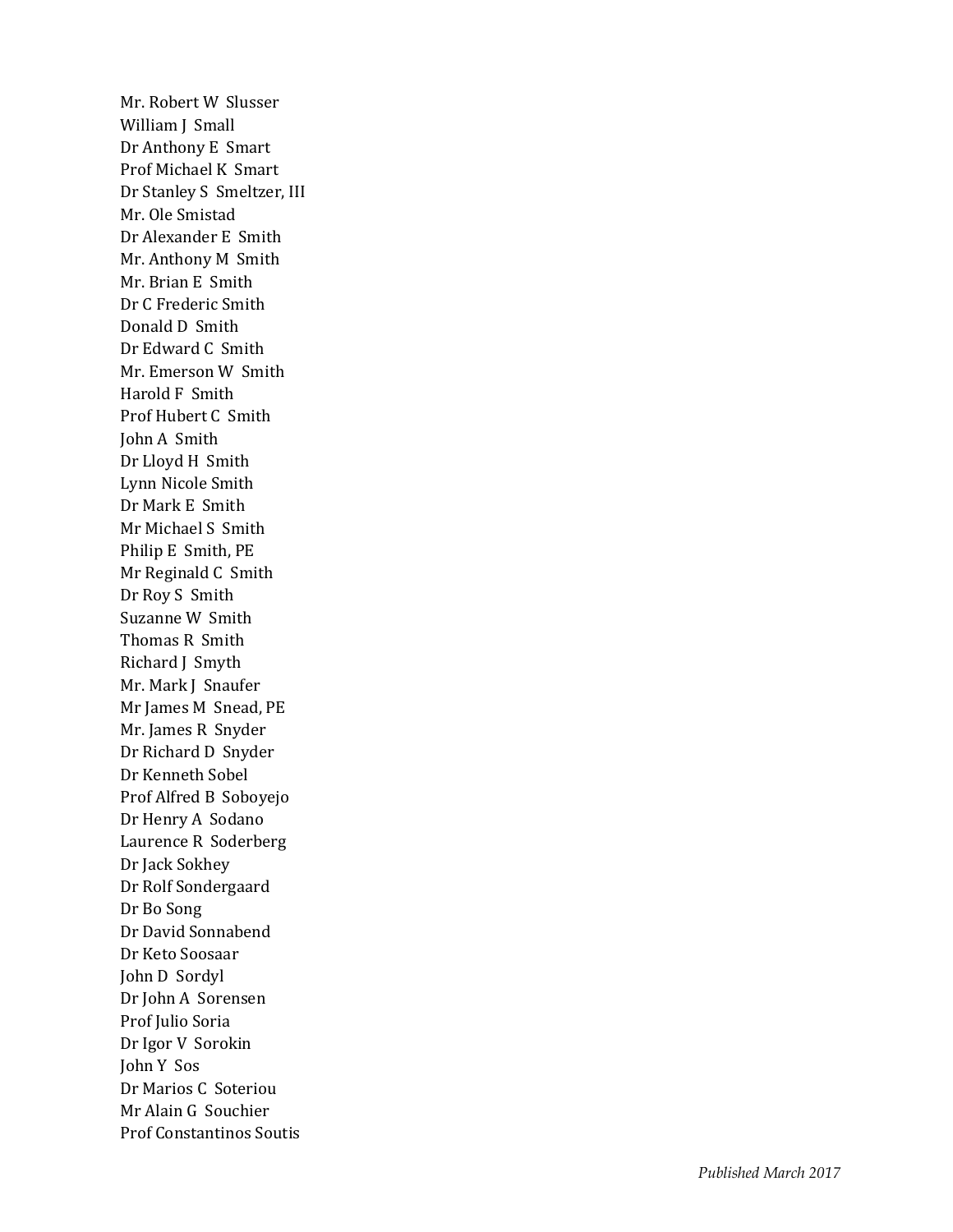Dr Frank W Spaid Dr Zoltan S Spakovszky Mr. Walter Spangenberg, Jr. Dr Gregory G Spanjers Dr Richard E Spann Dr John F Sparks Prof Victor W Sparrow Prof S.M. Spearing Mr. Ralph J Speelman, III Dr Fridtjof A Speer Robert C Speiser Dr David A Spencer Dr David B Spencer Dr Jose L Spencer MAJ Michael Spencer Mr. Lawrence M Spicer Mr Jess M Sponable Mr John R Sprague, Sr William M Spreitzer Dr Ronald R Springer Dr Jared P Squire Mr Nicholas Sramek Prof Katepalli R Sreenivasan Mr Ramachandra Srinivas Prof Gopalakrishnan Srinivasan Dr Kothandaraman Srinivasan Dr Rakesh Srivastava Dr David V Stallard John C Stammreich Dr Michael Stanford Prof Douglas O Stanley Dr Thomas F Starchville, Jr Scott R Starin Dr Ryan P Starkey Mr. Rogers F Starr, Jr. Arthur A Stasch Dr Ronald O Stearman Dr James E Steck Catherine J Steele Dr William G Steenken Mr. Bland A Stein Dr John P Steinbrenner Dr James W Steincamp Dr Michael Stepaniak Mr David G Stephens Lawrence W Stephens David D Stephenson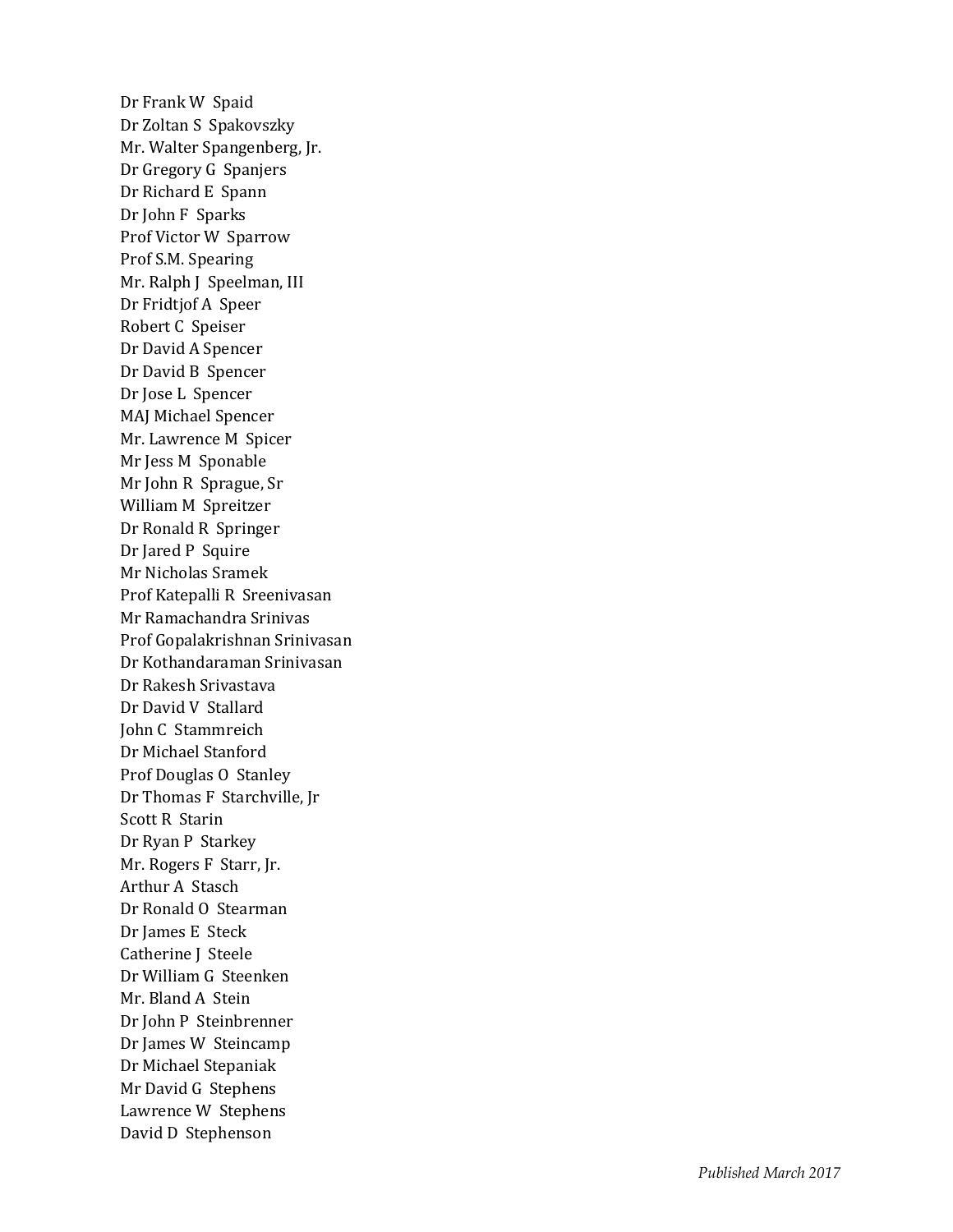John E Stevens Thomas E Stevens Mr Donald S Stevenson Robert J Stewart Warner L Stewart Truman M Stickney Dr Leo W Stockham Alan E Stockwell Mr. Charles S Stokes, III Mr Charles R Stone Donald J Stone Mr James R Stone Melvin Stone Mr Roger A Stonier Dr Jerrell T Stracener Mr Jens Strahmann Dr James H Stramler Leon D Strand, Reverend Joel A Strasser John R Straton Dr Roger C Strawn Prof Thomas W Strganac Dr James H Strickland Prof Alfred G Striz Mr. Heinz G Struck Dr Robert A Stuever Dr Frank D Stull Richard G Stutz Dr Chiung -Chieh J Su Dr Kamesh Subbarao Dr M. B Subrahmanyam Murugan Subramaniam Prof Chelakara S Subramanian, PE Dr Sundaresa V Subramanian Mr Charles F Suchomel Dr Spiridon N Suciu Dr Ephraim Suhir Prof R I Sujith Prof Afzal Suleman Lawrence J Sullivan Phillip J Sullivan Dr Rani W Sullivan Cornel Sultan Mr. Randy T Sultzer Mr. Paul T Sumida Dr Robert A Summers Dr John Sun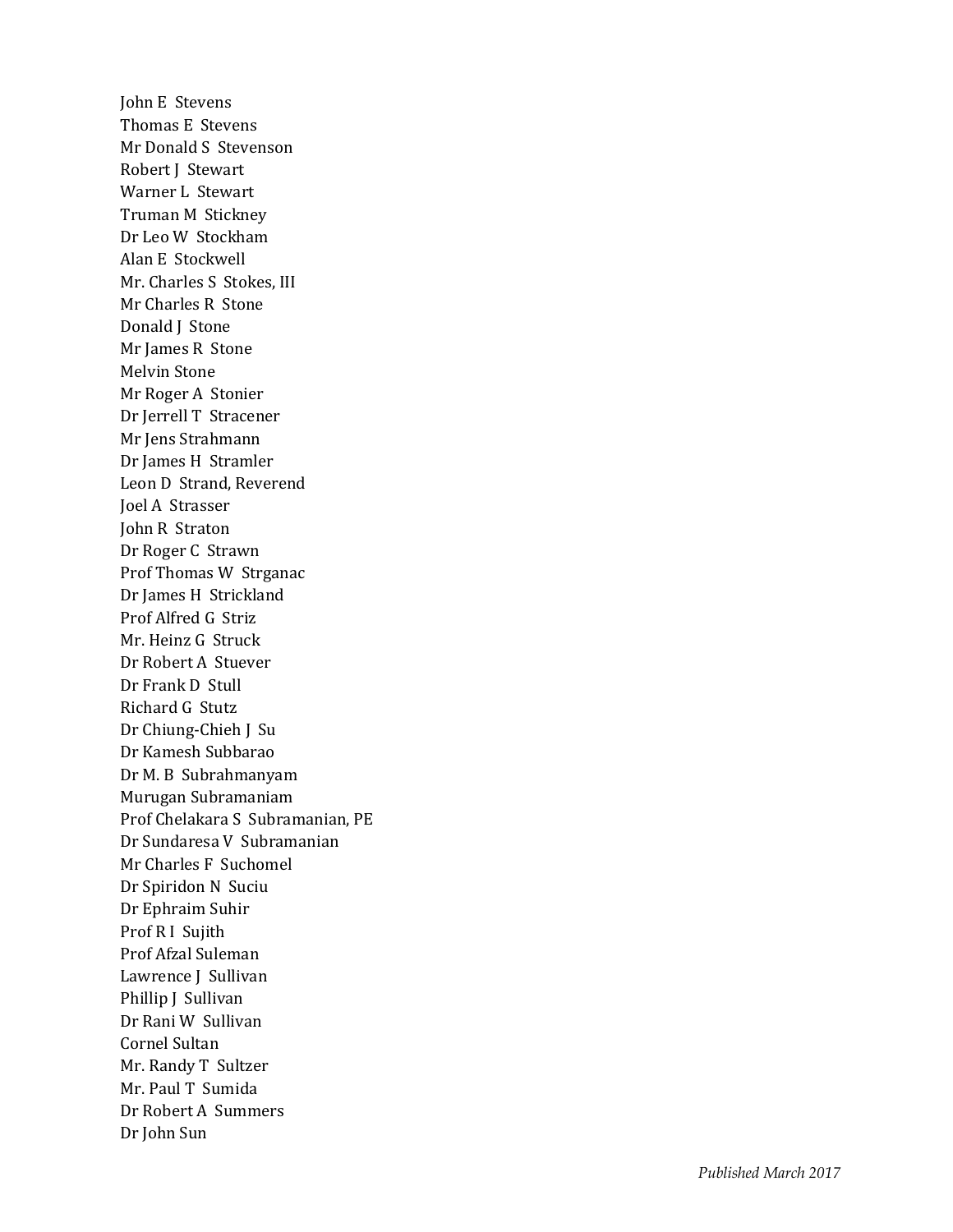Prof Xiaofeng Sun Dr Yung -Kang Sun Mr. Venkatesan Sundararajan Prof Peter B Sunderland Prof Chih -Jen Sung Prof Hong -Gye Sung Dr John W Sunkel Dr Surya Surampudi Dr Daniel L Sutliff Alan M Sutton Prof Jeffrey Alan Sutton Dr Kenneth Sutton Dr Yildirim B Suzen Mr. George M Suzuki Richard A Swaim Dr Robert L Swaim Robert L Swain Dr Daniel W Swallom Dr Eric D Swenson Andre J Sylvester Dr James J Szabo

### **T**

Dr Ray R Taghavi Dr Edward Tagliaferri Prof Kunihiko Taira Dr Fumiaki Takahashi Dr Timothy T Takahashi Prof Yoko Takakura Dr Mohammad A Takallu Mr Noel A Talcott, Jr Mr Greg S Tallant Dr Doug G Talley Mr Cory R Tallman Dr John Tam Mr Timothy W Tamerler Dr Venkat E Tangirala Art Tank Dr Peter D Tannen Dr Sergei Tanygin Dr Syed Zafar Taqvi Michael E Tauber Dr Nigel J Taylor Mr Paul F Taylor Robert M Taylor Dr Demetri P Telionis Dr Ying (Rock) Teng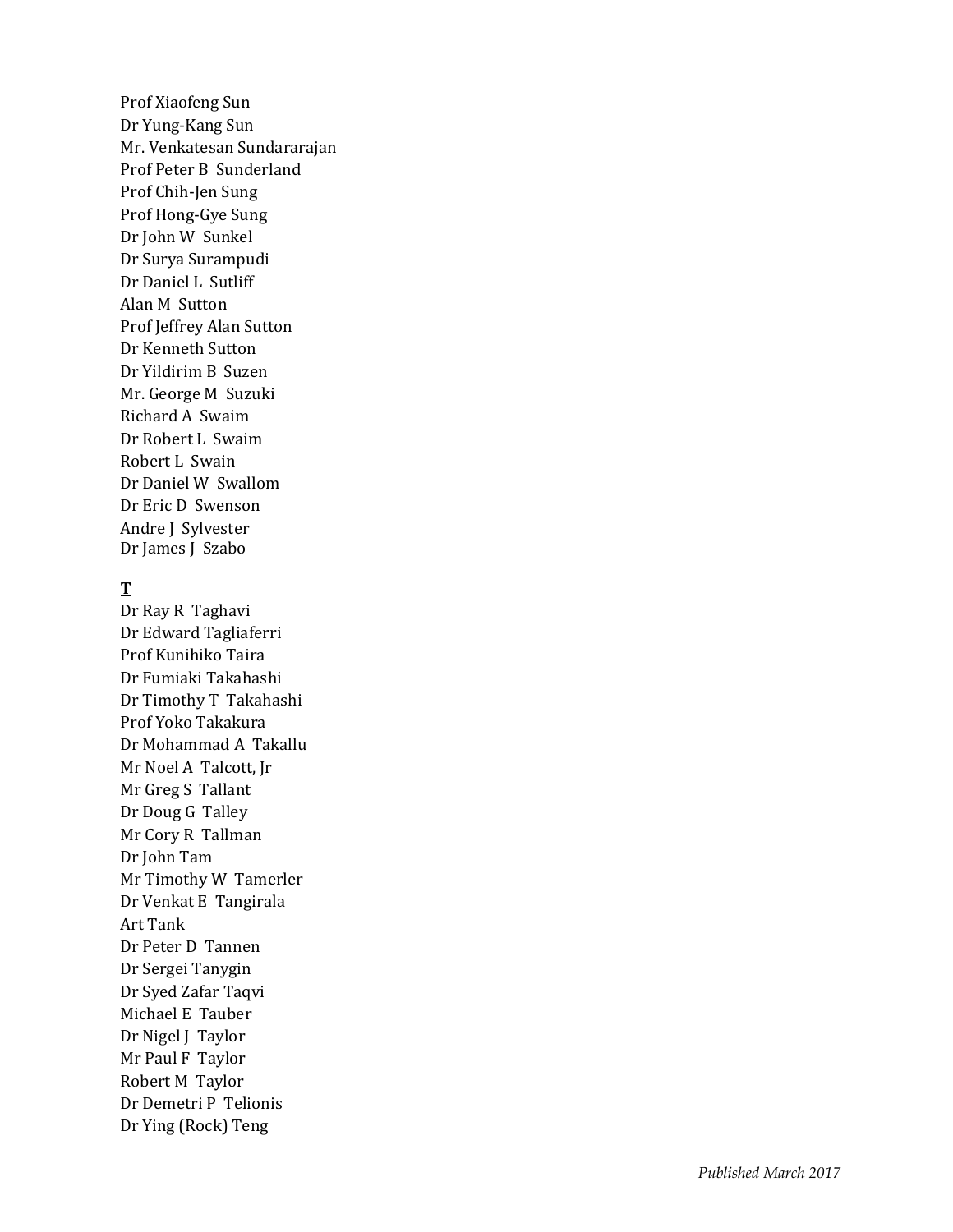Dr Stephanie C TerMaath Prof Ashish Tewari Dr James H Thacher Michael D Thacker Prof Vassilios Theofilis Dr Julie K Thienel Dr Eric H Thoemmes, U.S. Industry (Contractor) Mrs Melanie A Thom Albert M Thomas Prof Flint O Thomas Mr Justin R Thomas David S Thompson J Kenneth Thompson Richard A Thompson Ms Lynne Thompson Hopper Dr Hugh J Thornburg Dr Brian S Thurow John G Tietz Dr Gregory Tillman Dr Carl P Tilmann Dr Eugene V Timofeev Dr Michael L Tinker Dr Charles E Tinney Edward N Tinoco Dr Mark B Tischler Ms Melinda E Tolle Dr Robert H Tolson Prof Vikas Tomar Mr William G Tomek Dr Claire J Tomlin Dr Edward Tomme Dr Karlin Toner Prof Timothy W Tong Dr Tony Yi Torng Prof Vassili Toropov Mr Manuel Torres Mr Joseph J Totah Charles Toups Dr Christian H Tournes Dr James C Townsend Dr Lawrence W Townsend Dr Robert W Tramel Dr S. C Traugott Mr Alfred J Treder Dr Angela Trego Dr Todd H Treichel Steve Trejo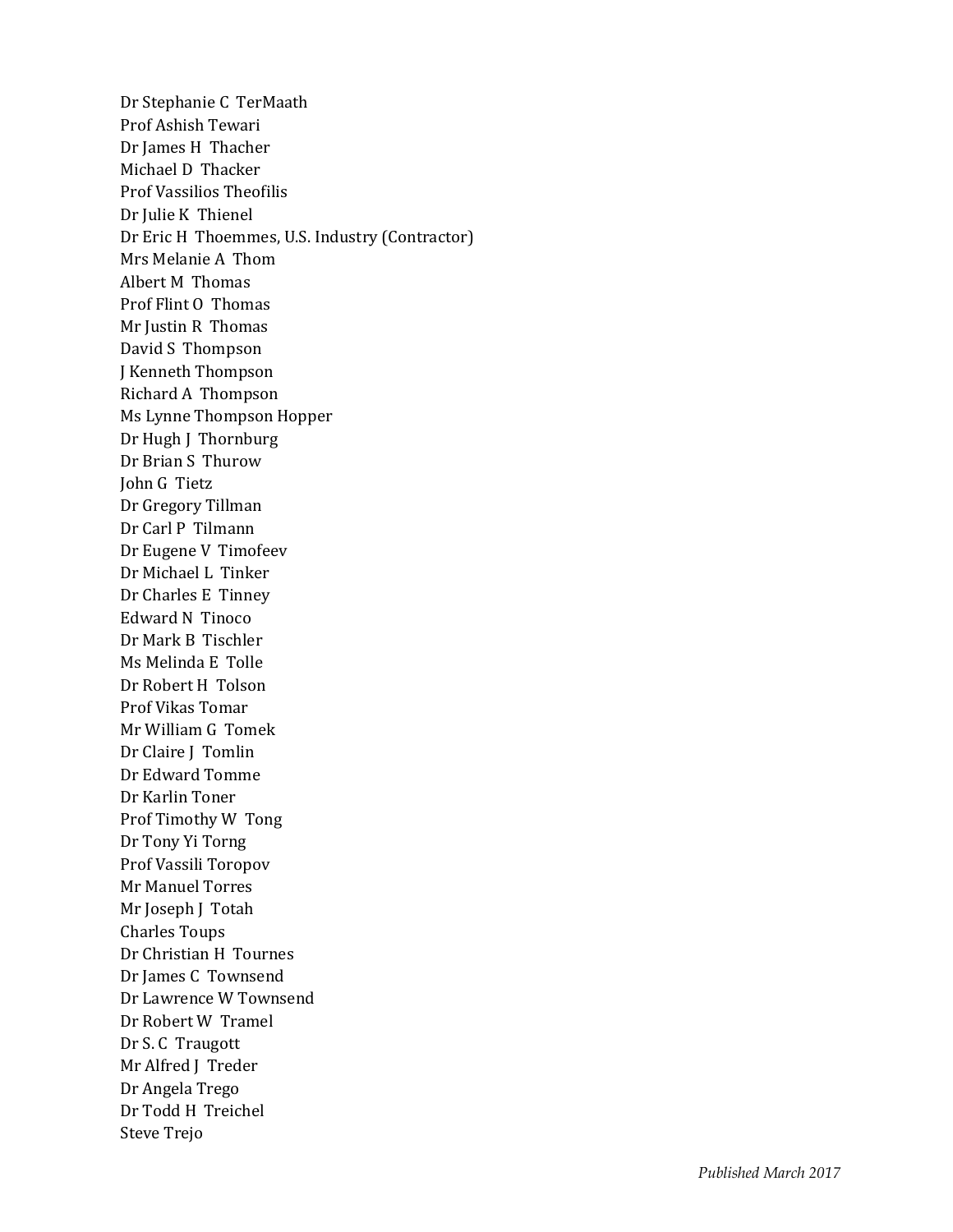Mr Robert L Trillo Dr Ram K Tripathi Mr John R Troeltzsch Mr Raymond S Trohanowsky Mr Howard D Trudeau Prof Randy Truman Dr Chon -Yin Tsai Dr Jen -Ching Tsao Dr Christopher R Tschan Prof Stephen D Tse Dr Eugene L Tu Dr Shuangzhang Tu Lt Col Aaron A Tucker Dr Colin Tucker Mr. Paul B Tucker Prof Paul G Tucker Dr Eric J Tuegel Dr Ekanatha G Tulapurkara Dr Anatoli Tumin Richard R Tumlinson Mr Clayton Turner Mark G Turner Mr. Frederick L Tuttle Dr Charles Tyler Dr George T Tzong

### **U**

Robert T Uda Takao Ueda Prof Maarten Uijt De Haag Lawrence S Ukeile y Mr James R Underbrink Mr Bruce E Underwood Dr Eric E Ungar Dr David L Urban Edwin L Utt

## **V**

Dr Reginald I Vachon Dr Srinivas R Vadali Prof Kambiz Vafai Dr Dominique R Valentian Mark Valerio Lt Col David A Vallado Dr Richard E Van Allen Dr Case P Van Dam J C A Van Ditshuizen Mr Dennis K Van Gemert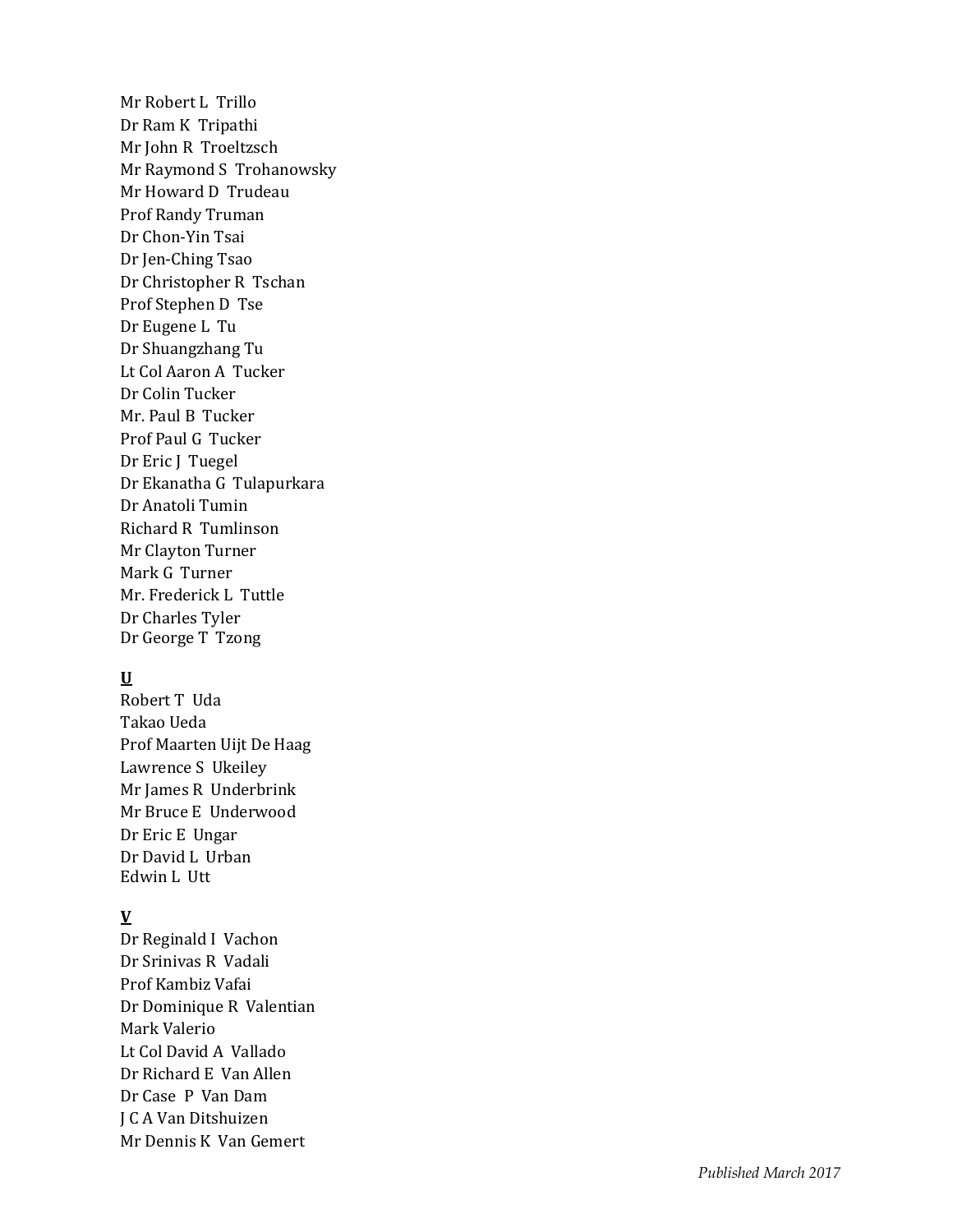Dr James T Van Kuren James Van Laak Dr Wayne M Van Lerberghe James T Van Meter Mr. Peter M Van Wirt Dr Kirk J Vanden Prof Andrew Vano Dr William Vantine Dr Mario M Vargas Dr Philip L Varghese Dr Irwin E Vas Mr James E Vasatka Ms Virginia M Vasey Dr Veer N Vatsa Chester A Vaughan Mr. Otha H Vaughan Robin M Vaughan Dr Kyle N Vaught Mr William Vega Mr Alex Velicki Dr Lakshmi Venkatakrishnan Dr Ethiraj Venkatapathy Dr Satchi Venkataraman Dr Kattalaicheri Venkataramani Dr Chittur S Venkatasubban Dr Comandur Venkatesan Prof Gerhard Venter Dr Paul L Vergez Dr August Verhoff Dr Shashi Verma Mr Robin E Vermeland Mr Jeffrey Brian Vermette John L Vian Mr Philip R Viars Edwin D Vickery Dan D Vicroy S. N Vidyasagar Dr Hermann Viets Dr Paul M Vijgen Dr Viacheslav A Vinogradov Marcel Vinokur Mr Timothy J Vinopal Mr John W Vinson Dr Hendrikus G Visser Dr A. V Viswanathan Dr Krishna Viswanathan Dr Baily R Vittal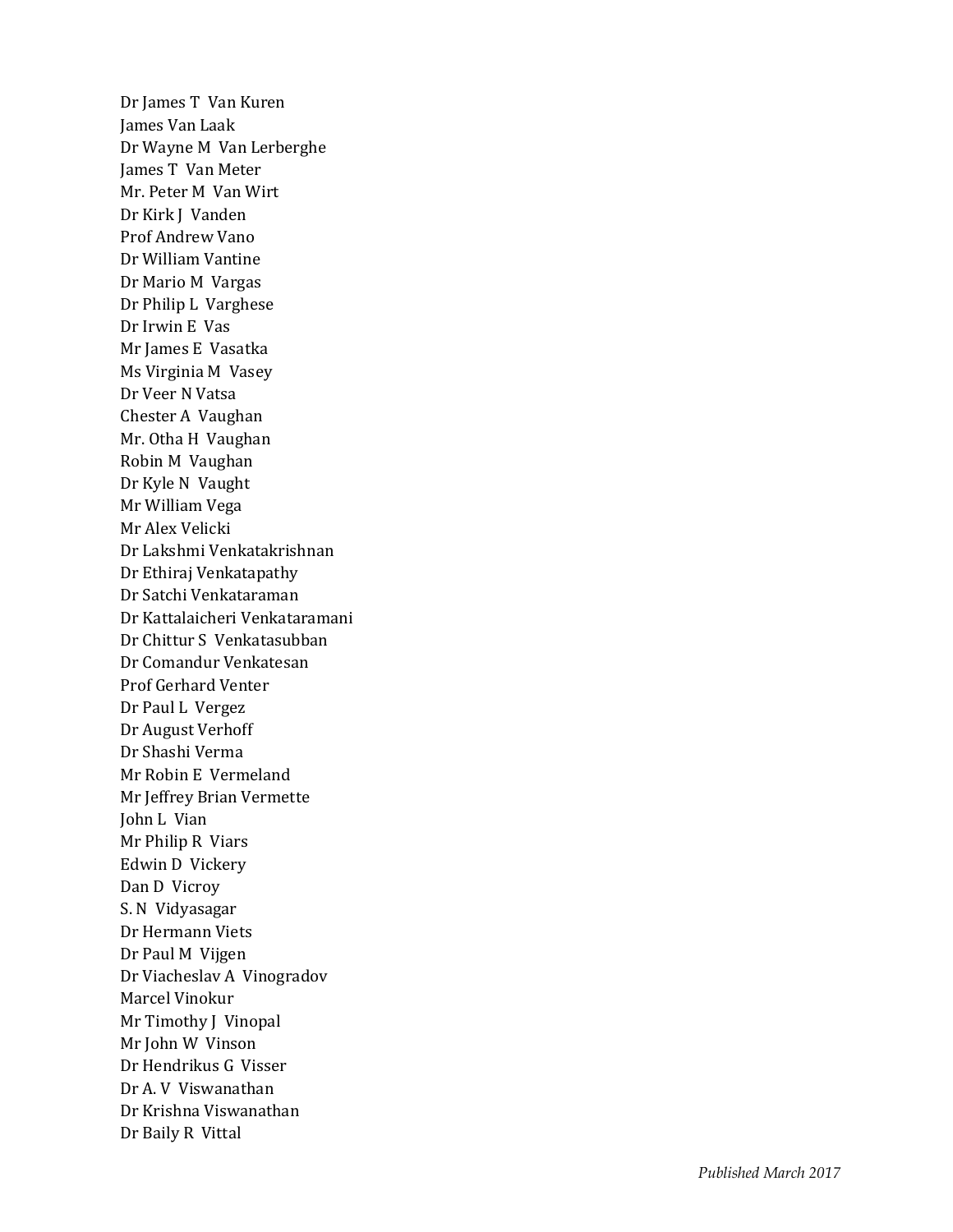Mr Robert A Vivona Dr Anthony J Vizzini Randall T Voland Dr Håvard Vold Mr John B Vollmer Dr Giuseppe Volpe Dr Warren Von Worley Col (AF) Charles T Vono Prof Peter Vorobieff Dr Paul B Voss Louis F Vosteen Dr George Z Voyiadjis

## **W**

Ernest Wade Dr James E Wade Dr Edgar G Waggoner Dr Howard A Wagner Mark J Wagner Dr Raymond L Wagner Dr Timothy C Wagner Dr Brian E Wake Dr David Wakefield Dr Bruce K Walker Dr David E Walker Dr Eric L Walker Prof Mitchell L Walker, II Mr Neil R Walker Kenneth B Walkley Mr. Donald A Wallace Hoyt W Wallace Mr. Charles O Wallin Robert F Walter Marvin M Walters Dr Richard E Walters Prof Zhiqiang Wan Dr Charles C Wang Dr Gang Wang Dr Hanching Grant Wang Prof Jian Wang Dr John T Wang Prof Kon -Well Wang Prof Meng Wang Dr Xiaowen Wang Prof Xinwei Wang Dr Craig R Wanke Mr. Harold N Wantiez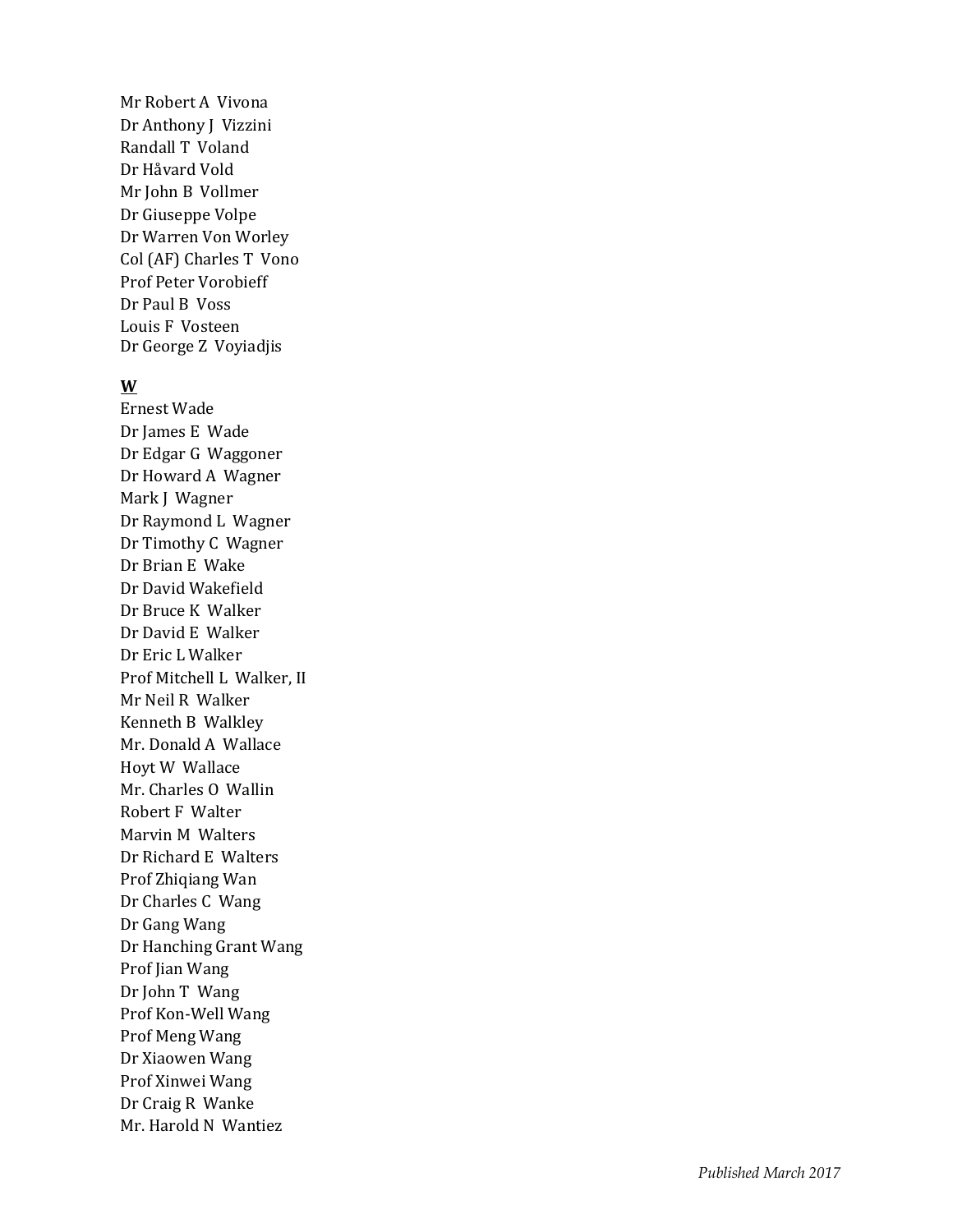Dr Richard C Warder, Jr Prof Brian L Wardle Mr Douglas A Wardwell Mr Peter C Warren Mr. Tom Warwick Mr Anthony E Washburn Dr A. Telal Wassel Dr Margot L Wasz Martin R Waszak Mr Atsutaro Watanabe Prof Charles B Watkins Mr Christopher B Watkins Mr John W Watkins Dr Jonathan H Watmuff John H Watson Dr Velvin R Watson Dr Willie R Watson Alfred C Watts Thomas R Wayman Dr A R Frank Wazzan Brenton W Weathered Mr. Joe B Webb Dr James W Weber Dr Kurt F Weber Frank F Webster Mr Jeffery N Webster Dr Mark S Webster Brandon H Wegge Dr Peter M Wegner Dr Joseph A Wehrmeyer Mingjun Wei Dr Annalisa L Weigel Dr Paul Weinacht Dr Marc S Weinberg COL George R Weinbrenner Mr Norman C Weingarten Mr. Harris D Weingold Dr Leonard M Weinstein Donald S Weir Ms Lois J Weir Prof Stacy Weislogel Dr Julien Weiss Dr Lesley A Weitz Prof Christopher S Welch David C Welch Dr Gerard E Welch H. R Welge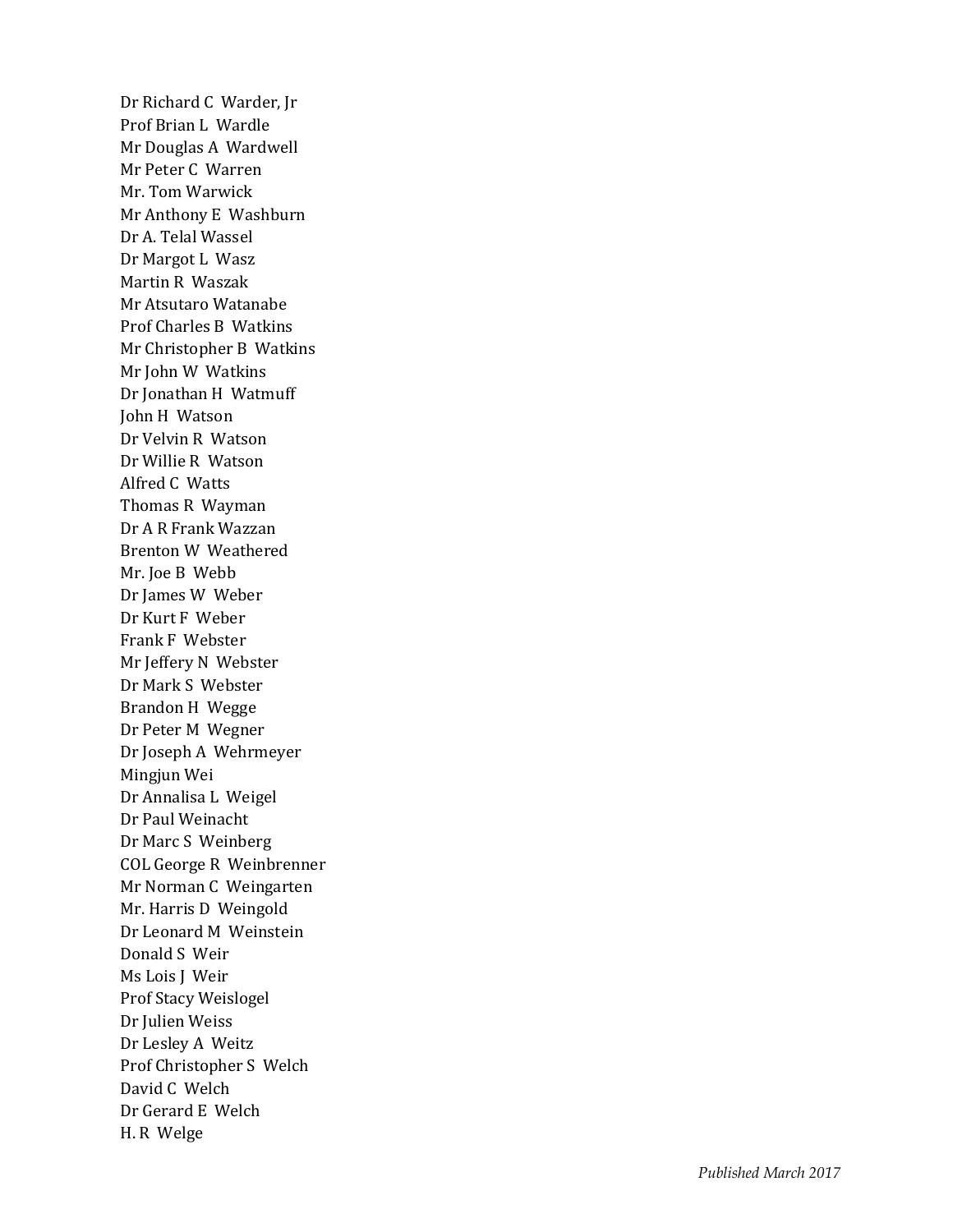Dr Troy C Welker Dr Curtis S Wells, Jr. Philip B Wells Dr Scott R Wells Dr Valana L Wells W W Buzz Wells Prof Chihyung Wen Mr Thomas R Wendel Karl C Wentzel, III Dr Randii Wessen Mr William W West William Westphal Mr Robert J Wetherall Dr Robert C Wetherhold Robert L Wethington Dr Kyle K Wetzel Dr Edward A Whalen Mr Ian A Whalley Mr Raymond D Whipple Dr John D Whitcomb Mr Ed V White Dr Edward B White Mr Eugene Richard White Gary P White Mr Jeffery A White Dr Michael D White Dr Stanley A White Mr Wayne N White, Jr Dr Stephen R Whitehouse John F Whiteley Mr George T Whitesides Dr Stephen A Whitmore Dr Robert C Whitten Dr William S Widnall Prof Bong Wie Ms Lynette D Wigbels Dr John F Wilby Mr Jeffrey J Wilcox Dr Elmar U Wilczek Dr Michael C Wilder Dr Alan W Wilhite Dr Karen E Willcox Andrew D Williams Antony G Williams Claude V Williams Mr. Craig H Williams Prof David R Williams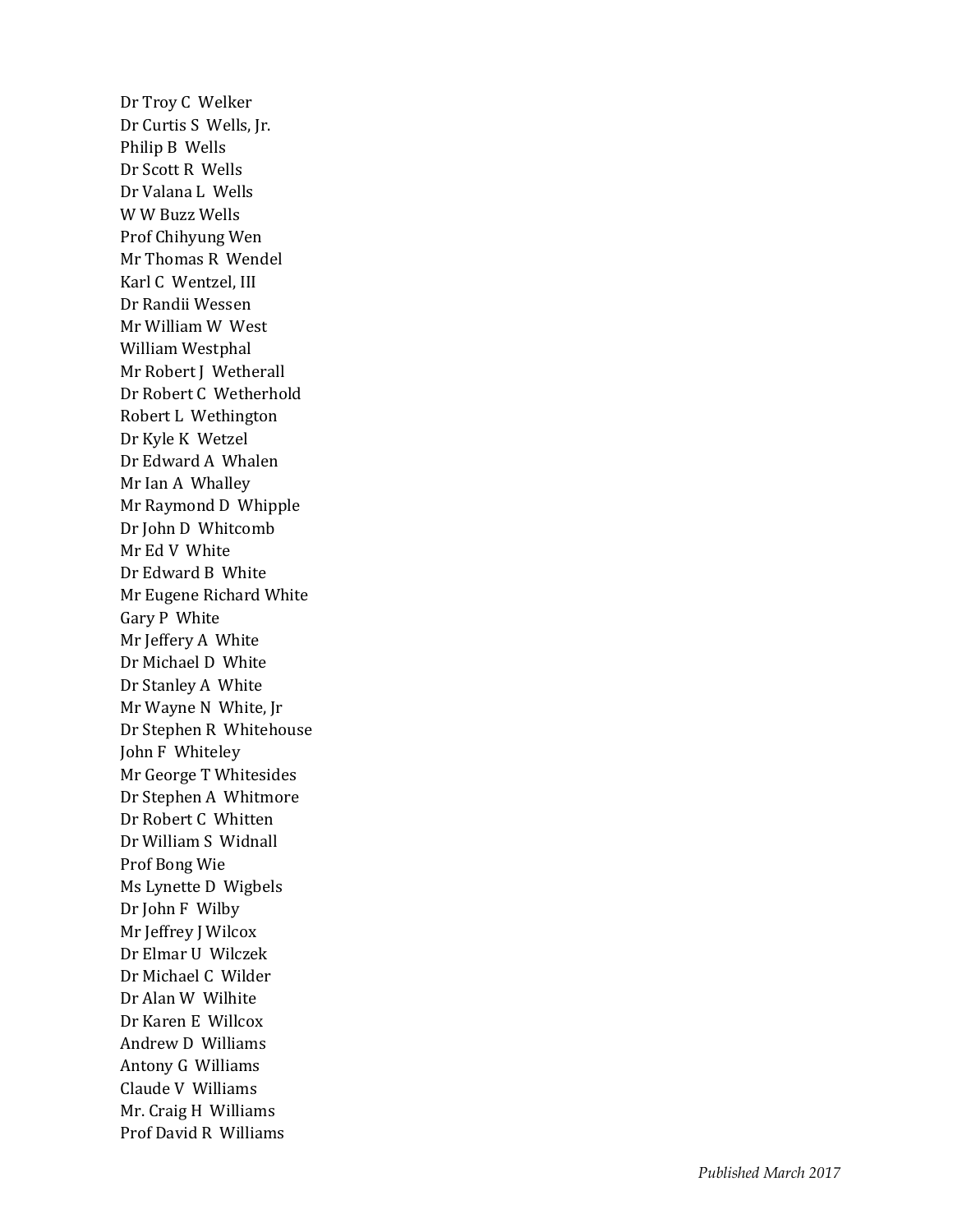Francis L Williams Dr George Williams, Jr Mr. James L Williams John H Williams Dr Skip Williams, IV Dr Trevor W Williams William R Williams Dr Joel E Williamsen Walton E Williamson Mr Bruce D Willis Dr Richard G Wilmoth Bruce W Wilson Dr Donald R Wilson Mr Mark K Wilson Robert Wilson Ms. Stephanie D Wilson Mr J Christopher Wilt John K Wimpress Mr Clarence A Wingate, Jr Robert J Wingate Martin K Winkler Prof Michael Winter Mr Brian A Winters Fay A Wirth Prof Richard E Wirz Charla K Wise Dr David C Wisler Dr John B Wissler Allen Witkowski Michael J Witt COL Robin Wohnsigl Dean F Wolf Mr. Jack D Wolf Dr Mitch Wolff Mr. John D Wolter Mr Robert R Wolz Dr KauFui Wong Dr Kee -Choon Wong Mr Henry H Woo Dr Charles W Wood Dr Lincoln J Wood Dr Robert M Wood Dr William A Wood Mr Thomas R Woodall Mr. Gordon R Woodcock Dr Shawn H Woodson Prof Craig A Woolsey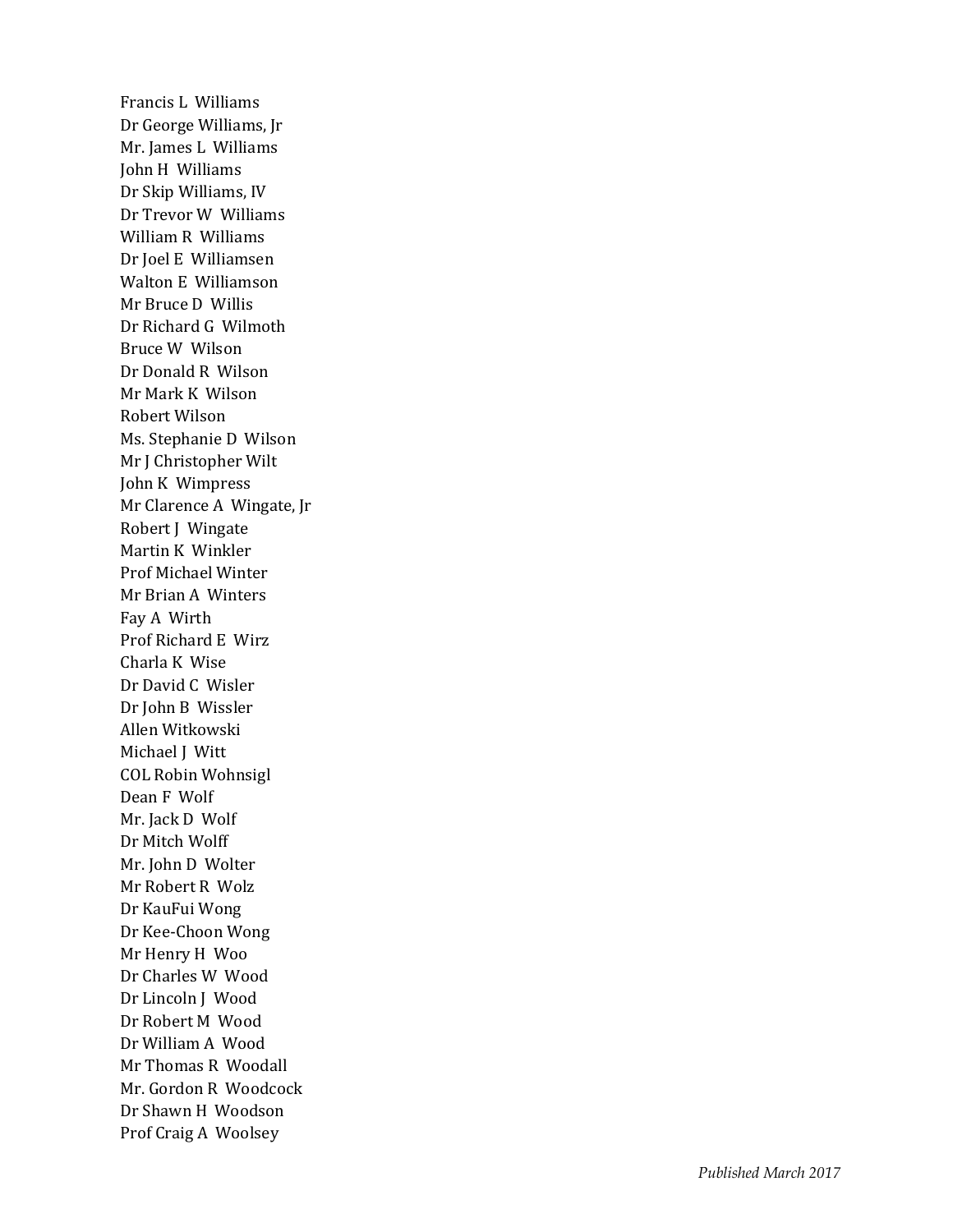Dr Michael S Woronowicz Dr Fen Wu Prof Jong Shinn Wu Dr Peikuan Wu Dr Shufan Wu Dr Susan L Wu Prof Xiaohua Wu Prof Xuesong Wu Kathryn E Wurster Nicholas J Wyman Dr Ingrid J Wysong

## **X**

Dr Ming Xin Yuexi Xiong Dr Yunjun Xu

## **Y**

Prof Oleg A Yakimenko Dr Gary E Yale Prof Azer P Yalin Joseph Yamron Dr Hong Yan Dr Robert N Yancey Prof An -Shik Yang Dr Hong Q Yang Dr RueyJen Yang Prof Yufeng Yao Mr. Edwin R Yarbrough Dr Steven F Yaros Mr Douglas J Yazell Dr Thomas R Yechout Prof Rama K Yedavalli Dr Patrick P Yee Dr Hyeonsoo Yeo Dr Kirk L Yerkes Dr Y. C Yiu Dr Dennis A Yoder Mr David W Yoel Dr Michael R Yokell Mr Larry A Young Mr Michael I Young Dr Steven D Young James L Younghans Dr Hussein M Youssef Mr Jia Yu Prof Kenneth H Yu Wenbin Yu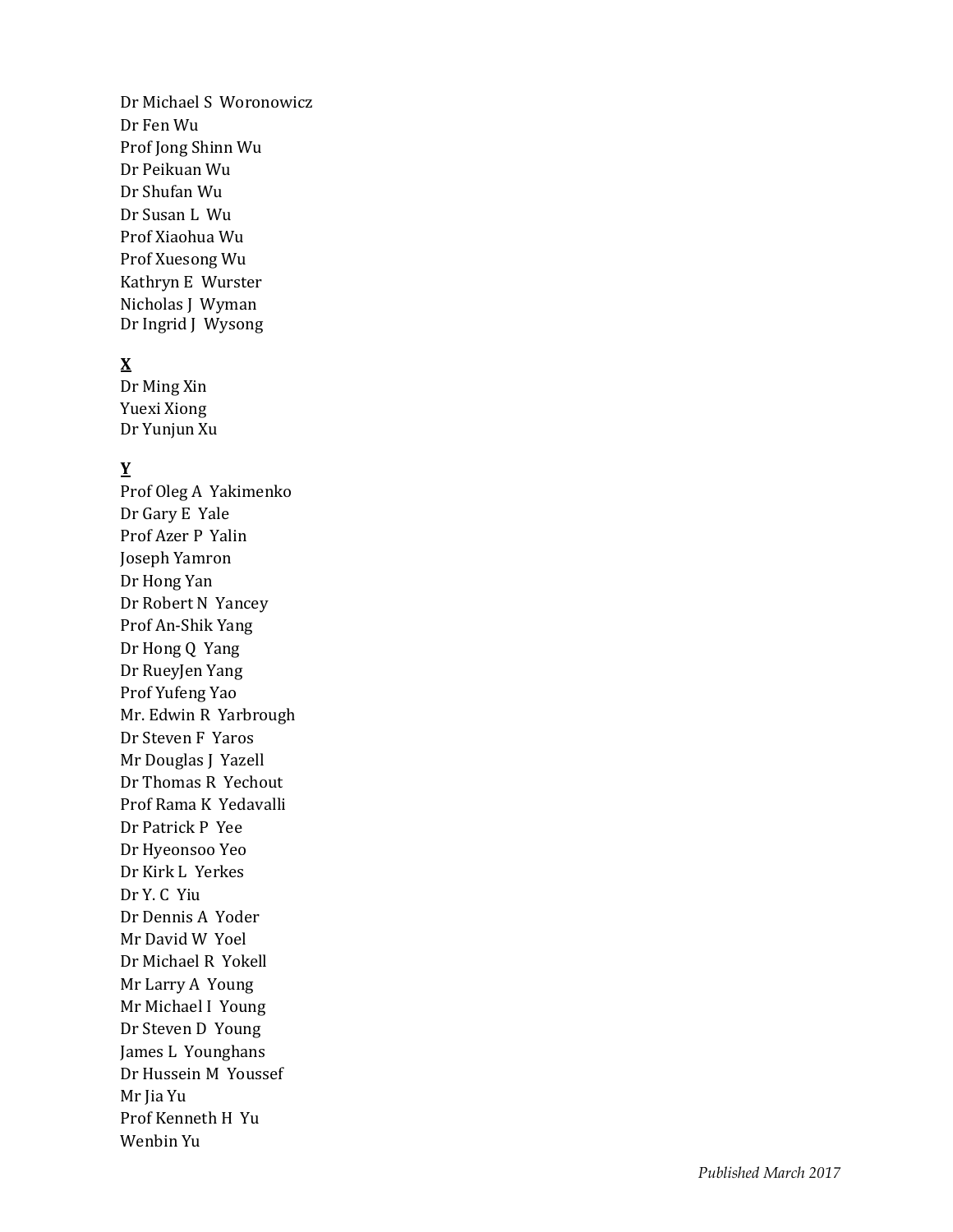Dr FuhGwo Yuan Dr Adnan Yucel Prof Walter W Yuen Mr Stephen Y Yun Dr Isam S Yunis Dr Nina F Yurchenko Mr Joseph A Yuska

## **Z**

Dr Sherrie L Zacharius Dr Amir I Zaghloul Dr Sohail Zaidi Dr Khairul Q Zaman Renato Zanetti Dr Thomas A Zang Paul Zarchan Dr Bert Zauderer Mr Michael F Zedd Robert J Zehentner Dr Andrew D Zeitlin Dr Nathaniel K Zelazo Richard E Zelenka Mr Christopher M Zeller Dr Shanying Zeng Paul G Zetocha Prof Gecheng Zha Dr Sijun Zhang Prof Xin Zhang Dr Xinguo Zhang Prof Yuwen Zhang Dr Zhili Zhang Dr Zhuomin Zhang Dr Xiaoqing Zheng Prof Z Charlie Zheng Prof Xiaolin Zhong Dr Jianchao (Jim) Zhu Prof Zheng Hong Zhu Tom D Zickuhr Dr Tse -Fou Zien Dr Darrell F Zimbelman Dr David G Zimcik James V Zimmerman Douglas J Zimpfer Prof David W Zingg Dr Paul Scott Zink Mr John J Zipay Dr Peter H Zipfel